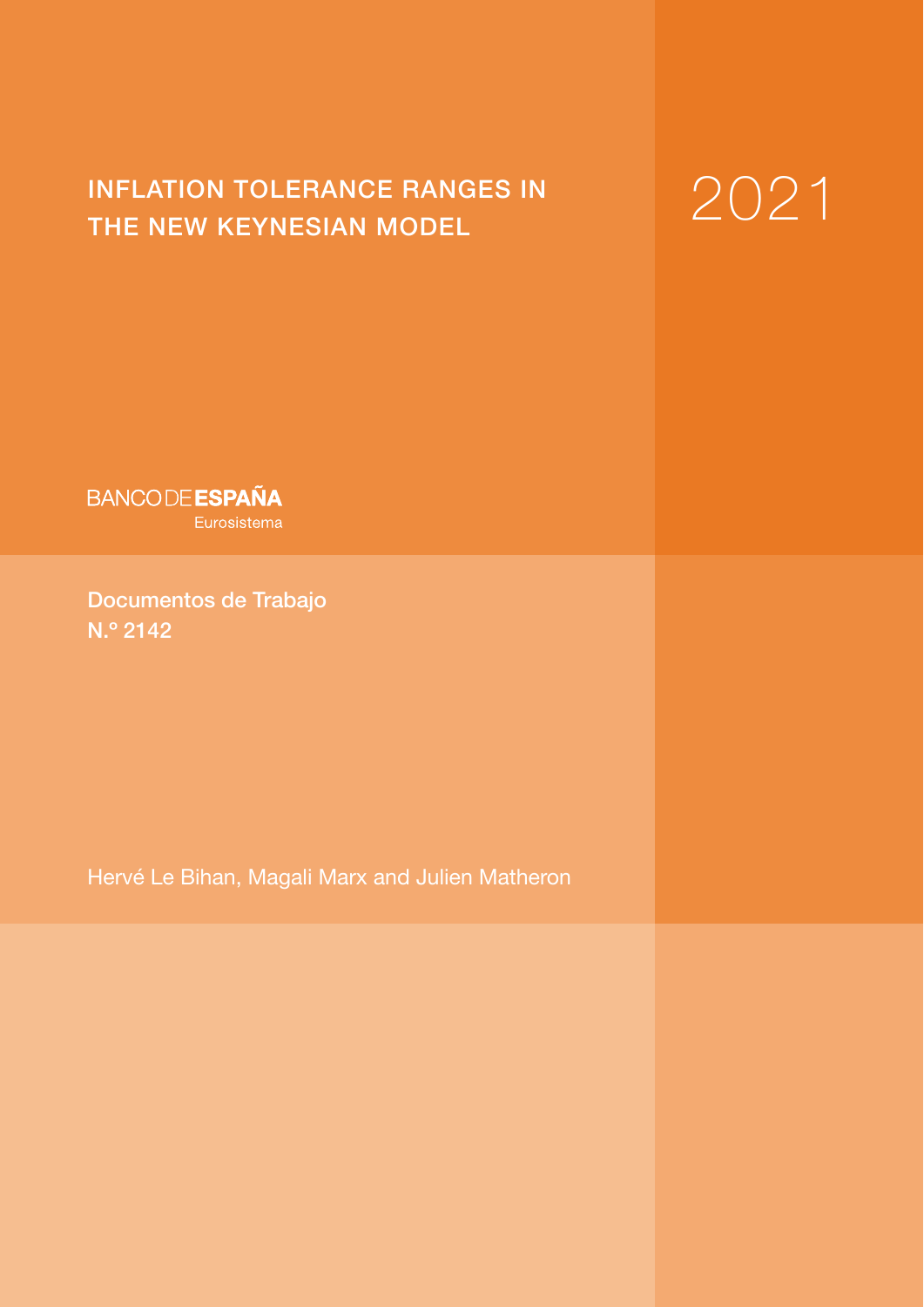INFLATION TOLERANCE RANGES IN THE NEW KEYNESIAN MODEL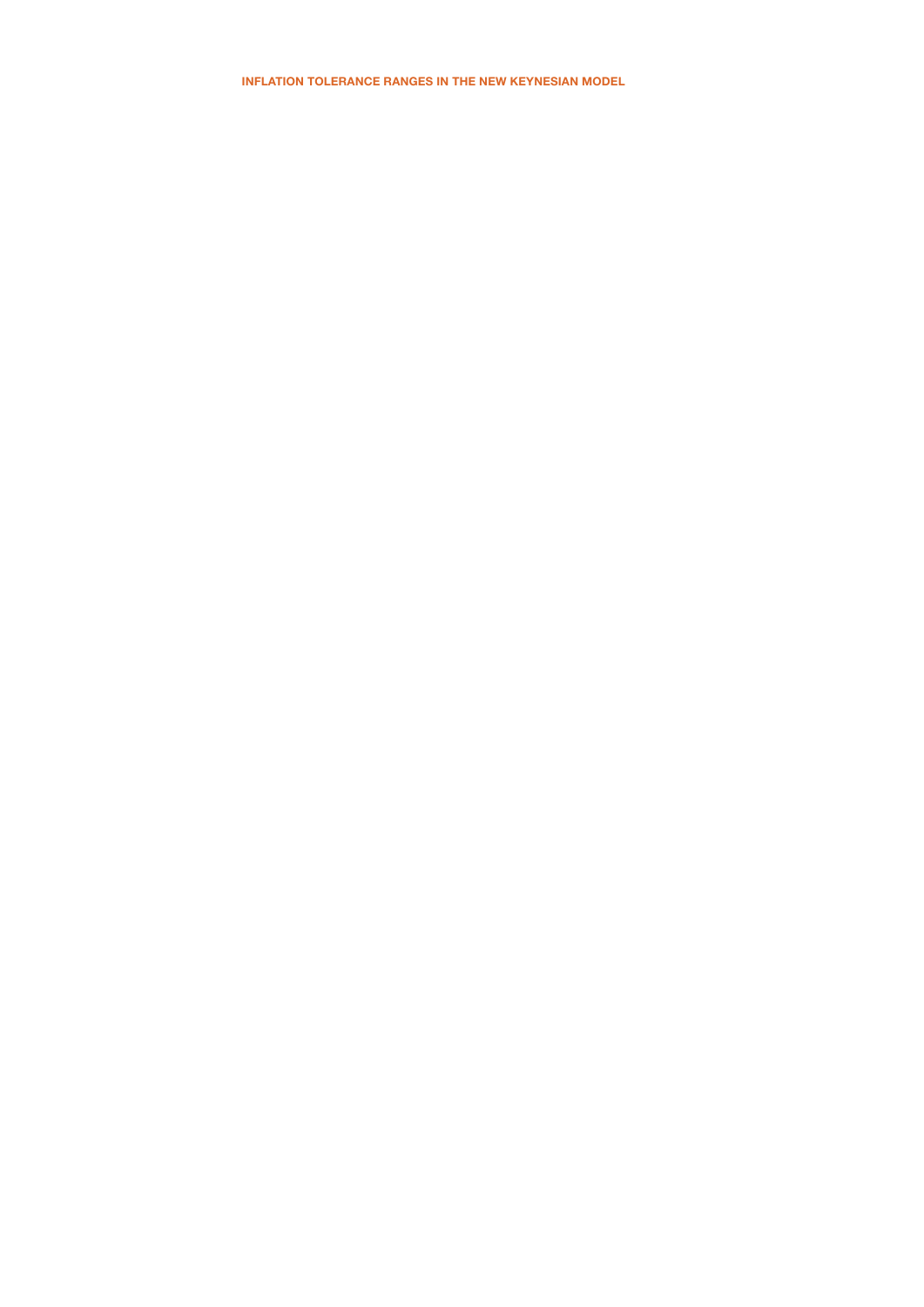# INFLATION TOLERANCE RANGES IN THE NEW KEYNESIAN MODEL(\*)

# Hervé Le Bihan (\*\*)

BANCO DE ESPAÑA AND BANQUE DE FRANCE

# Magali Marx (\*\*\*)

BANQUE DE FRANCE

# Julien Matheron (\*\*\*\*)

BANQUE DE FRANCE

(\*\*) herve.lebihan@bde.es.

(\*\*\*) magali.marx@banque-france.fr. (\*\*\*\*) julien.matheron@banque-france.fr.

Documentos de Trabajo. N.º 2142 November 2021

<sup>(\*)</sup> The views expressed herein are those of the authors and should not necessarily be interpreted as reflecting those of the Banco de España, the Banque de France or the Eurosystem. We thank Gadi Barlevy, Jean Barthélemy, Jordi Galí, Olivier Garnier, Stéphane Guibaud, Leonardo Melosi, Barbara Rossi, Mattias Rottner, Carlos Thomas, and François Velde as well as participants to workshops and seminars at the Banco de España, the Banque de France, the Federal Reserve Bank of Chicago, Curtin University, the ECB and the 24th Central Bank Macro Modelling Workshop for their remarks and suggestions. Special thanks to Hess Chung and to Jesper Lindé for their comments and for suggesting complementary exercises. This paper is a revised version of Banque de France Working Paper # 820 (June 2021).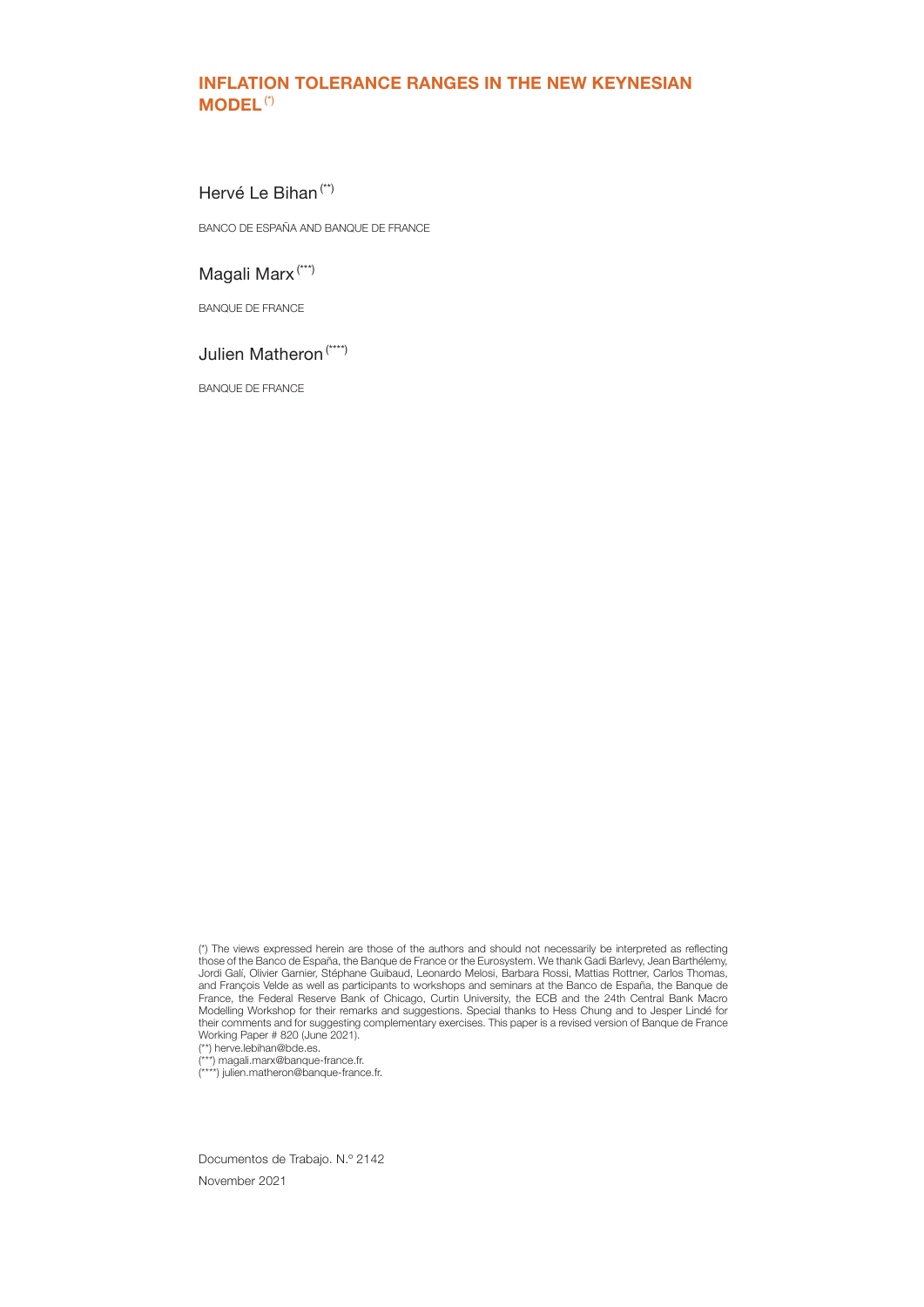The Working Paper Series seeks to disseminate original research in economics and finance. All papers have been anonymously refereed. By publishing these papers, the Banco de España aims to contribute to economic analysis and, in particular, to knowledge of the Spanish economy and its international environment.

The opinions and analyses in the Working Paper Series are the responsibility of the authors and, therefore, do not necessarily coincide with those of the Banco de España or the Eurosystem.

The Banco de España disseminates its main reports and most of its publications via the Internet at the following website: http://www.bde.es.

Reproduction for educational and non-commercial purposes is permitted provided that the source is acknowledged.

© BANCO DE ESPAÑA, Madrid, 2021

ISSN: 1579-8666 (on line)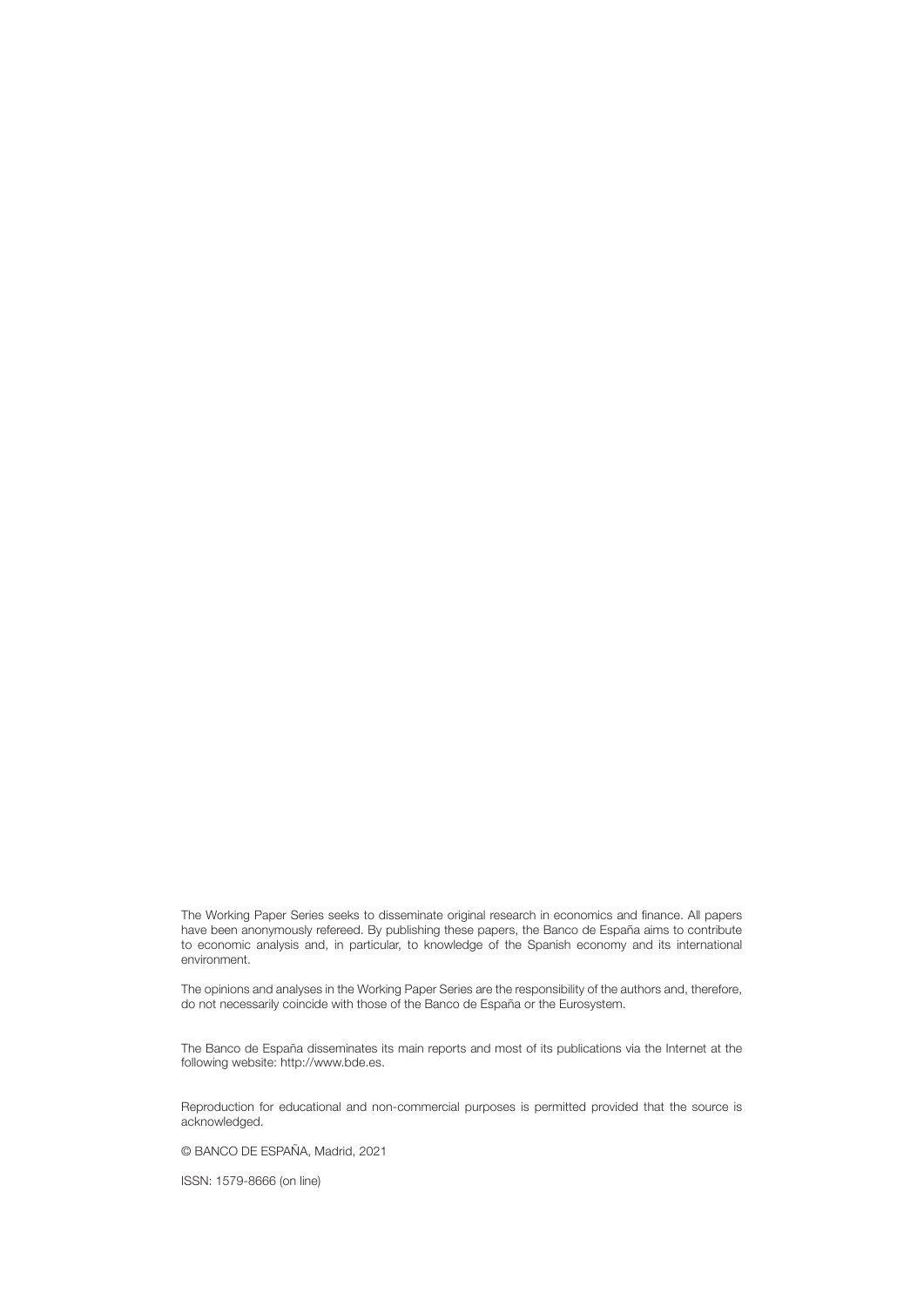#### Abstract

A number of central banks in advanced countries use ranges, or bands, around their inflation target to formulate their monetary policy strategy. The adoption of such ranges has been proposed by some policymakers in the context of the Fed and the ECB reviews of their strategies. Using a standard New Keynesian macroeconomic model, we analyze the consequences of tolerance range policies, characterized by a stronger reaction of the central bank to inflation when inflation lies outside the range, than when it is close to the target, i.e., the central value of the band. We show that (i) a tolerance band should not be a zone of inaction: the lack of reaction within the band endangers macroeconomic stability and leads to the possibility of multiple equilibria; (ii) the trade-off between the reaction needed outside the range versus inside appears unfavorable: a very strong reaction, when inflation is far from the target, is required to compensate for a moderately lower reaction within tolerance band; (iii) these results, obtained within the framework of a stylized model, are robust to many alterations, in particular allowing for the zero lower bound.

Keywords: monetary policy, inflation ranges, inflation bands, zero lower bound (ZLB), endogenous regime switching.

JEL classification: E31, E52, E58.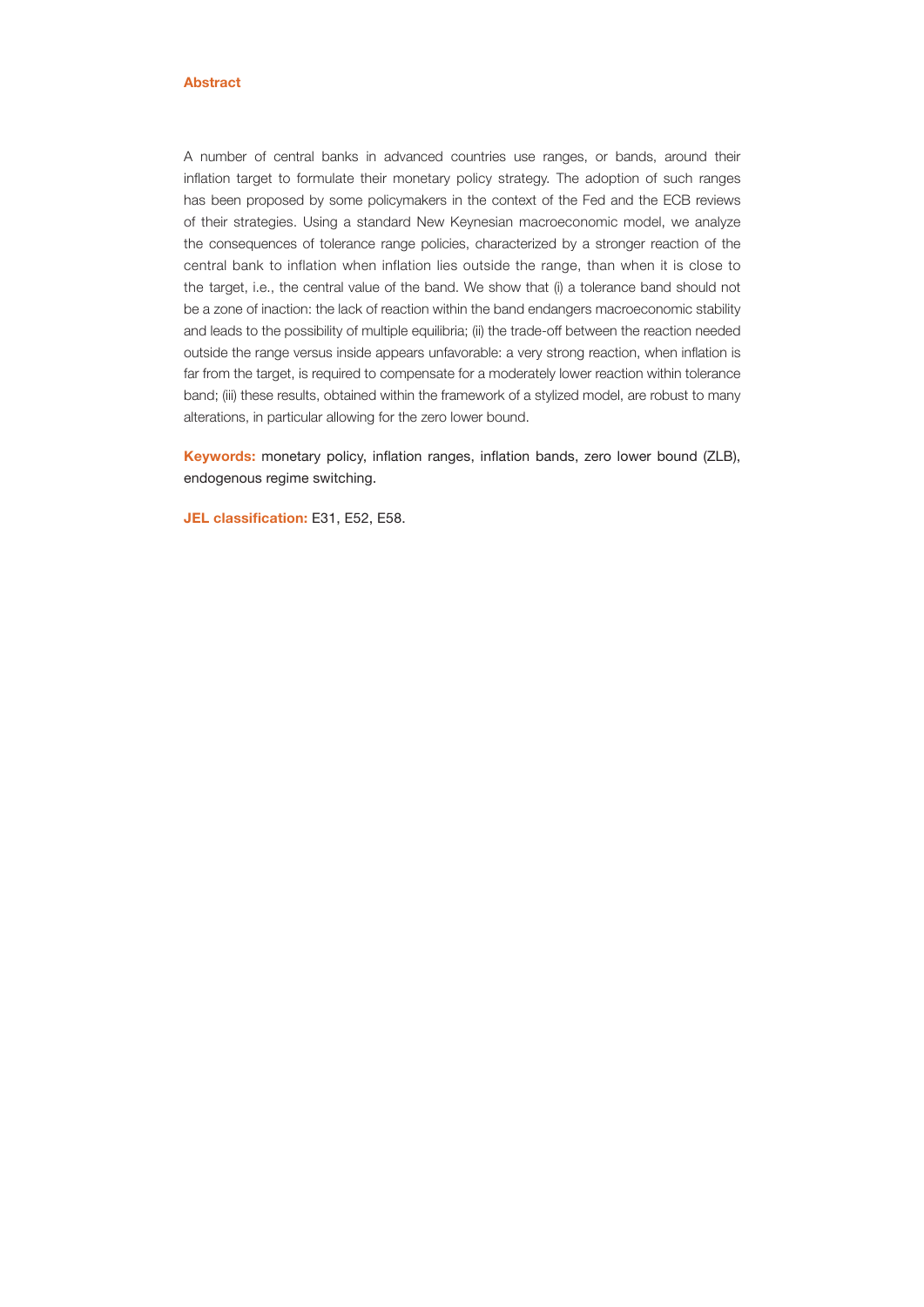#### Resumen

Los bancos centrales de varios países avanzados utilizan rangos, o bandas, en torno a su objetivo de inflación para formular su estrategia de política monetaria. La adopción de estos rangos ha sido propuesta por algunos responsables de política monetaria en el contexto de las revisiones de la estrategia de la Fed y del BCE. Utilizando un modelo macroeconómico neokeynesiano estándar, analizamos las consecuencias de las políticas de rangos de tolerancia, caracterizadas por una reacción más fuerte del banco central a la inflación cuando esta se encuentra fuera del rango que cuando está cerca del objetivo, es decir, del valor central de la banda. Demostramos que: i) una banda de tolerancia no debería ser una zona de inacción: la falta de reacción dentro de la banda pone en peligro la estabilidad macroeconómica y conduce a la posibilidad de múltiples equilibrios; ii) el *trade-off* entre la reacción necesaria fuera de la banda y dentro de ella parece desfavorable: cuando la inflación está lejos del objetivo, se requiere una reacción muy fuerte para compensar una reacción moderadamente menor dentro de la banda de tolerancia, y iii) estos resultados, obtenidos en el marco de un modelo estilizado, son robustos a muchas alteraciones, en particular a la imposición de un límite inferior a los tipos de interés.

Palabras clave: estrategia de política monetaria, rangos de tolerancia de inflación, bandas de inflación, límite inferior a los tipos de interés, cambios de régimen endógenos.

Códigos JEL: E31, E52, E58.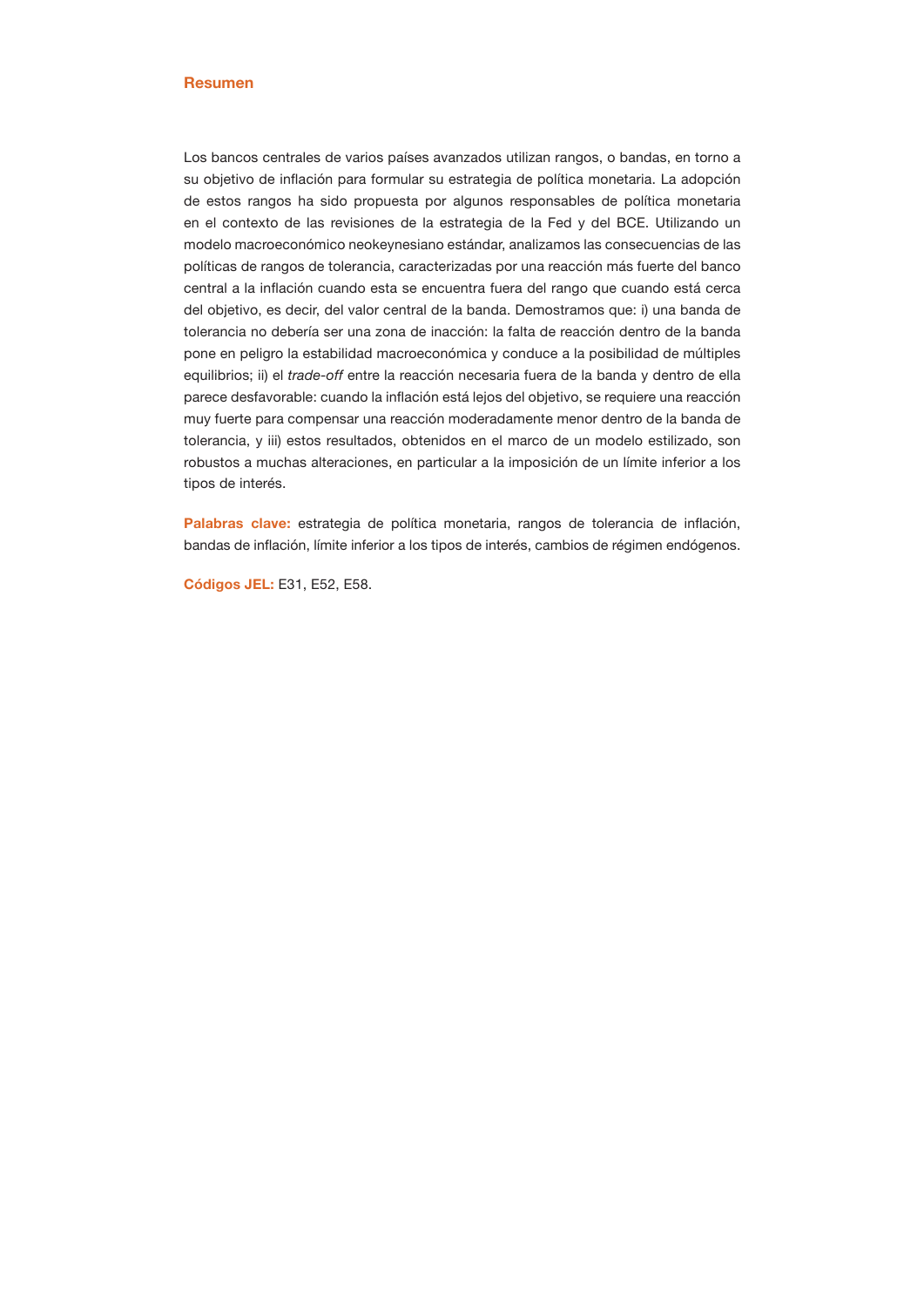#### 1. INTRODUCTION

Against the backdrop of the Monetary Policy Strategy Reviews in the US and the euro area, there has been a renewed interest for the notion of inflation range as an element of the monetary policy framework.<sup>1</sup> Brainard  $(2020)$ , Coeuré  $(2019)$ , Knot  $(2019)$ , Rosengren  $(2018)$  are relevant mentions by monetary policymakers. In spite of the recurrence of debates about inflation ranges in discussions of monetary policy frameworks, the analytical literature on the properties of such set-ups is surprisingly scarce. To our knowledge, there has not been a systematic attempt to study such policies in the New-Keynesian model – arguably by now the most standard set-up for monetary policy analysis. The aim of this paper is to contribute to filling this gap.

One challenge in this endeavour is that the notion of inflation ranges has taken on different guises, as evidenced by the different wording and communication details regarding inflation ranges across central banks and by the variety in the terminology related to inflation ranges.<sup>2</sup> Chung, Doyle, Hebden, and Siemer (2020) have recently put forward a taxonomy, distinguishing between three broad concepts: "uncertainty ranges", "operational ranges", and "indifference ranges".

In this paper, we interpret the notion of "inflation tolerance range" as the central bank having a more aggressive response to inflation when inflation is outside the "tolerance range" than when it lies within the range. In terms of the taxonomy by Chung et al. (2020), the notion of tolerance ranges we consider is thus an extension of the indifference ranges, in which the degree of indifference to inflation, within the range, is not complete and may take on alternative values. We embed this state-dependent formulation of monetary policy in an otherwise standard New Keynesian model to conduct a theoretical and quantitative evaluation of inflation "tolerance ranges".

This approach is particularly relevant in the context of the euro area debate. Indeed, back in the initial stage of the euro, prior to 2003, the framework of the Eurosystem could be interpreted as an "indifference range".<sup>3</sup> More recently, proposals for inflation "tolerance ranges", discussed e.g. by Coeuré (2019) and Knot (2019), have strived for a higher degree of flexibility in monetary policy. They suggest that whenever inflation is reasonably close to the target, and reflecting secondary objectives for monetary policy, such as financial stability concerns, the deviation of inflation from target may call for a smaller reaction than

<sup>1</sup>Prominent examples of central bank using such ranges in their monetary policy frameworks are the Bank of Canada and the Bank of Sweden. The Bank of Canada "aims to keep total CPI inflation at the 2 per cent midpoint of a target range of 1 to 3 per cent over the medium term" and the Bank of Sweden uses a "variation band of 1-3 percent" around the 2 percent inflation target. Note that after the completion of their respective strategy reviews in August 2020 and July 2021, the Federal Reserve and the European Central Bank chose not to adopt inflation ranges in their revised frameworks. We anticipate, though, that the issue will be raised again in the future as both central banks have announced that their strategies will be reviewed again in the middle of the current decade.

 ${}^{2}$ Examples of wording are "control range", "variation bands", "inflation ranges". In this paper, we will use indifferently the terms of "range" and "band".

<sup>3</sup>See Rostagno, Altavilla, Carboni, Lemke, Motto, Saint Guilhem, and Yiangou (2019) for a discussion.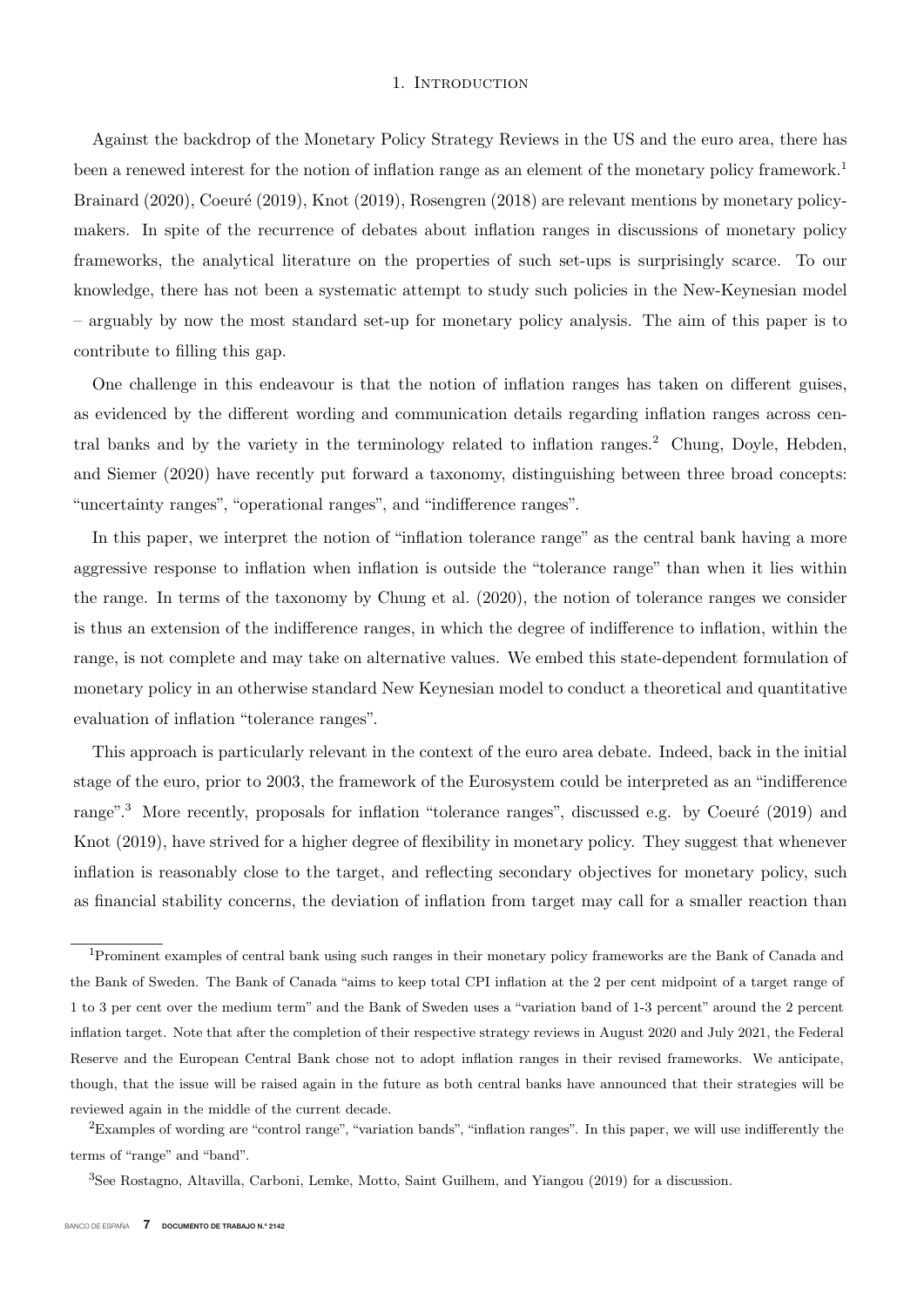otherwise warranted by a strict inflation targeting.<sup>4</sup> Under this set-up, we reach the following main conclusions.

First, the state-dependent policy rule we consider captures a notion of policy patience. Indeed, after an inflationary shock, whenever inflation lies within the bands (i.e, is close to the target), the tolerance range setup will allow for a slower convergence back to the inflation target.

Second, to achieve macroeconomic stability, in the sense that sunspot shocks are ruled out, an active monetary policy rule is needed even when inflation lies within the tolerance range. This provides a formal basis for claims by policymakers that a tolerance range should not be interpreted as an inaction range.

Third, there is a quantitative trade-off between the degree of activism within the inflation range vs. that outside the range. This trade-off proves to be quantitatively unfavorable. In effect, for the central bank to keep the variance of inflation at a given level, lowering the systematic reaction of inflation within the tolerance range requires a large increase in the systematic reaction outside the tolerance range. Moreover, along this iso-variance curve, the volatility of the nominal interest rate increases with the difference between the degrees of reaction to inflation inside and outside the tolerance range. Thus, it is possible to maintain a constant level of inflation volatility by adopting a slightly more lenient policy within the tolerance range and strongly more aggressive policy outside the range, but this comes at the cost of a substantial increase in the volatility of the nominal interest rate, as well as of the output gap.

Fourth, when the risk of interest rates hitting the Zero Lower Bound (or an Effective Lower Bound) is taken into account, while the overall stabilization performances are worsened, the trade-off involved by ranges is broadly unchanged.

Besides the results on the substance, one contribution of ours is to illustrate how resorting to recent techniques for solving endogenous switching models helps alleviate the technical difficulty raised by inflation bands, which introduce non-linearities and non-differentiabilities in the policy rule. Such technical difficulties may to some extent explain the lack of previous analyses on such policies.

Our paper is related to a scarce academic literature on inflation ranges. Castelnuovo, Rodriguez-Palenzuela, and Nicoletti Altimari (2003), Ehrmann (2021), Grosse-Steffen (2021) carry out empirical comparisons of the performance of countries with and without an inflation band. Orphanides and Wieland (2000) have provided possible motivations, in a model with backward-looking IS and Phillips curves, based on: (i) non quadratic zone loss function, or (ii) a non-linear Phillips curve. By contrast, our analysis is only positive, as we do not derive inflation tolerance ranges as an optimal policy.<sup>5</sup> On the other hand, our set-up, incorporating explicit agents expectations, allows us inter alia to rely on the current standard model for monetary policy analysis, and to discuss determinacy issues arising with tolerance ranges, that are absent in backward looking models. Mishkin and Westelius (2008) provide an alternative

<sup>4</sup>Acknowledgedly, our approach leaves aside the use of inflation ranges as a mere communication device by central banks in the form of "uncertainty ranges", as well as the use of bands to engineer temporary inflation over-shooting as advocated by some policy makers in the recent US policy debate (Brainard, 2020).

 $5$ Note the Taylor rule assumed in our model has the same piecewise form as derived as an optimal policy in that paper.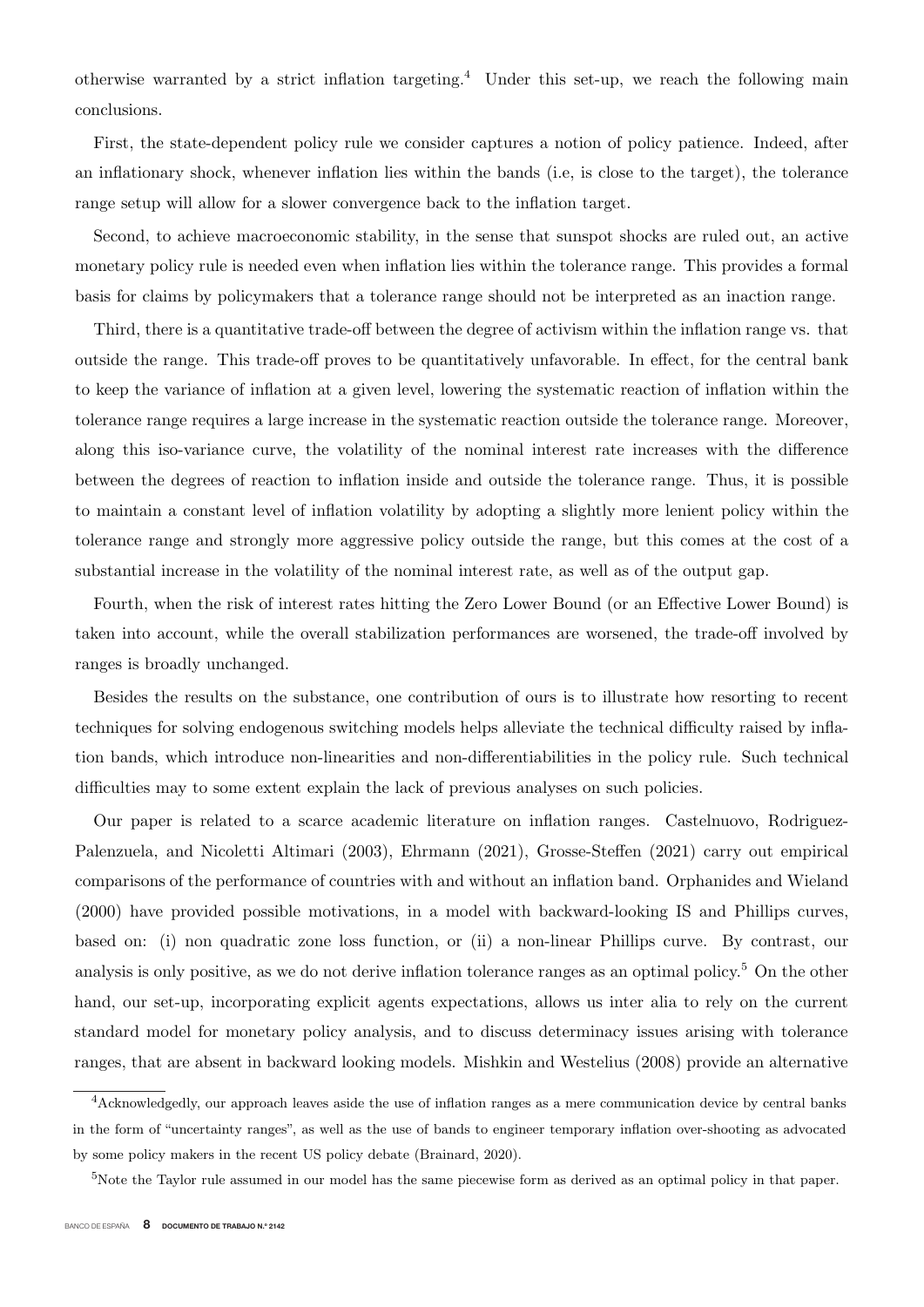rationalization for inflation ranges based on inflation contracts in a Barro-Gordon (1983) set-up with a "new classical" Phillips curve, in which the preferences of the central bank differ from what is socially optimal. Svensson (1997) discusses the use of bands for communication and accountability purposes. Chung et al. (2020), using simulations of the FRB/US model, show that the ability to stabilize the economy, facing various shocks, is worsened when the central bank adopts an "indifference range" policy. These results are consistent with our findings, obtained using a smaller model. In an analysis of monetary policy strategies for the ECB, Erceg, Jakab, and Lind´e (2021) also carry out an exercise assessing inflation target ranges in a set-up related to ours. They point, as we do, that inflation ranges are associated with a deteriorated macroeconomic performance. Our contribution differs from the last two papers, as the set-up we use allows us to provide some analytical results, and as we undertake a systematic analysis of inflation range policies. In particular we shed light on which parameters affect the relative performance of inflation ranges and focal points objectives.

Using, as we do, a model close to the baseline New Keynesian model, Bianchi, Melosi, and Rottner (2021) focus on asymmetric inflation band as a strategy to handle the deflation bias related to the zero lower bound. The "target range" policy they study has some formal similarity to the "tolerance range" policy we investigate. We however mainly focus on symmetric inflation ranges, yet take on board the consequences of the ZLB for the trade-off we study. We also put the emphasis on inflation volatility, rather than on the inflation bias related to the ZLB.

The paper is structured as follows. Section 2 presents our baseline model, and the formalisation of inflation tolerance ranges. Section 3 derives some general results regarding inflation stabilization properties under inflation range policies Section 4 investigates the quantitative trade-off between within the range and outside the range activism, using an extended model featuring additional dynamics and closer to models used in actual policy analysis. Section 5 studies the implication of the incidence of the Zero (or Effective) Lower Bound for inflation range policies.

#### 2. The simple New Keynesian model with inflation tolerance range

We consider the following model, a version of the standard three equation New Keynesian (NK) model (see e.g. Galí 2015). The model consists of the following three equations:

$$
x_t = \mathbb{E}_t \{x_{t+1}\} - \sigma(\hat{\iota}_t - \mathbb{E}_t \{\hat{\pi}_{t+1}\}) + \epsilon_t^x
$$
\n<sup>(1)</sup>

$$
\hat{\pi}_t = \beta \mathbb{E}_t \{ \hat{\pi}_{t+1} \} + \kappa x_t + \epsilon_t^{\pi}
$$
\n(2)

$$
\hat{\iota}_t = \phi_r \hat{\iota}_{t-1} + (1 - \phi_r)(\alpha_{s_t} \hat{\pi}_t + \phi_x x_t)
$$
\n(3)

$$
\alpha_{s_t} = \alpha_0 \quad \text{if} \quad |\hat{\pi}_{t-1}| < \delta, \quad \alpha_1 \quad \text{if} \quad |\hat{\pi}_{t-1}| > \delta
$$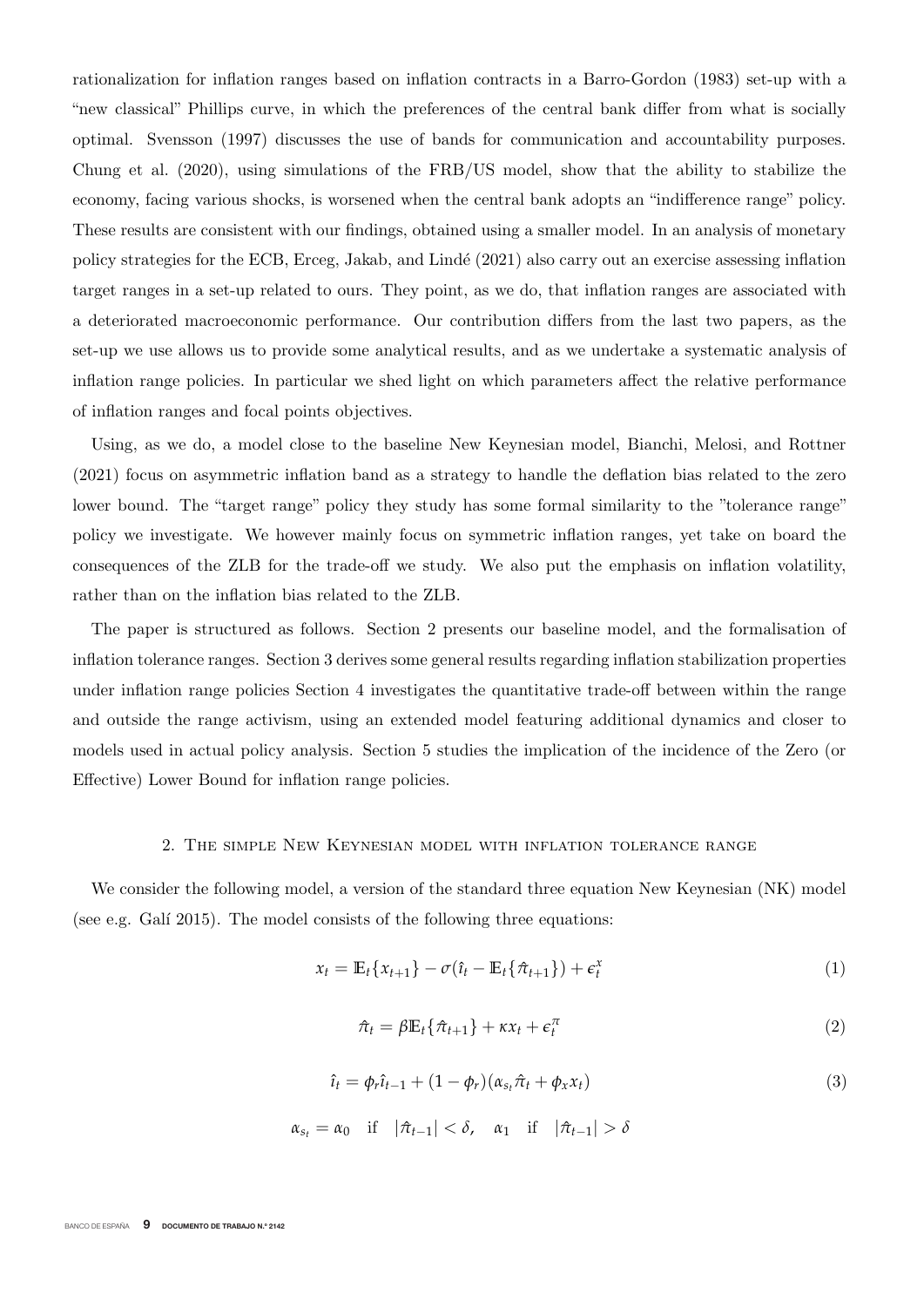where  $\mathbb{E}_{t} \{\cdot\}$  denotes expectations conditioned on the information set available as of time *t*,  $x_t$  is the output gap,  $\pi_t$  is the quarterly inflation rate, and  $\hat{\pi}_t \equiv \pi_t - \pi^*$  is the deviation of inflation from the central bank target  $\pi^*$ . The gap between the nominal interest rate  $i_t$  and its steady-state value  $\bar{\iota}$  is denoted by  $\hat{i}_t \equiv i_t - \bar{i}$ . The term  $\epsilon_t^x$  corresponds to a demand shock and  $\epsilon_t^{\pi}$  corresponds to a cost-push shock. Moreover, we assume that  $\epsilon_t^x$  and  $\epsilon_t^{\pi}$  satisfy

$$
\epsilon_t^x = \rho_x \epsilon_{t-1}^x + \nu_t^x, \qquad \epsilon_t^{\pi} = \rho_{\pi} \epsilon_{t-1}^{\pi} + \nu_t^{\pi}
$$

where  $\nu_t^{\pi}$  and  $\nu_t^{\chi}$  are assumed i.i.d with variances  $\sigma_x^2 = \mathbb{E}\{(\nu_t^{\chi})^2\}$  and  $\sigma_{\pi}^2 = \mathbb{E}\{(\nu_t^{\pi})^2\}$ .

The first two equations are the familiar IS and Phillips curves, while the third equation is the interest rate rule followed by the central bank. The model explicitly features a (strictly positive) inflation target: while its level will not be relevant in our baseline analysis, it is useful to introduce it explicitly in connection with actual policy discussions, and in anticipation of the introduction of the zero lower bound. The Phillips curve, equation (2), assumes firms not re-optimizing their price are able to index them to steady-state inflation. The only difference from the standard NK framework is that the policy rule parameter  $\alpha_{s_t}$  is a function of the regime realized at *t*, denoted by *st*. We will hereafter refer to the central bank interest-rate rule as the Markov-Switching Taylor rule.

The policy regime *st*, in turn, is endogenously determined according to whether inflation lies within a tolerance range. This tolerance range is assumed to be a symmetric region defined by a range of  $\pm \delta$ around the inflation target  $(\pi^*)$ . Thus the bandwidth of the tolerance range is  $2\delta$ .<sup>6</sup> Whenever last period's inflation falls outside the tolerance range  $(\pi_{t-1} \notin [\pi^* - \delta; \pi^* + \delta])$ , the policy rule will switch to the more aggressive regime  $s_t = 1$ , resulting in the inflation parameter  $\alpha_1 > \alpha_0$  being used in the rule. By contrast, whenever  $\pi_{t-1} \in [\pi^* - \delta; \pi^* + \delta]$ , that is when last period's inflation falls within the tolerance range, the policy rule will revert to a less aggressive rule characterized by parameter  $\alpha_0$ . Note that our set-up obviously encompasses the standard NK set-up, which obtains when  $\delta = 0$ . It is also consistent with the formalization of target ranges by Erceg et al. (2021), with more generality however as they fix  $\alpha_0$  to a value slightly above 1, while we consider arbitrary values for  $\alpha_0$  (in the interval  $[0,\alpha_1]$ ).

The regime-switching policy rule is illustrated in Figure 1, in the particular case of no reaction to output, and no persistence, i.e.  $\hat{\imath}_t = \alpha_{s_t} \hat{\pi}_t$ . In the dark gray area, corresponding to the tolerance range  $[\pi^* - \delta, \pi^* + \delta]$ , the policy rule is governed by the parameter  $\alpha_0$ . The light gray areas correspond to the more aggressive regime  $\alpha_1 > \alpha_0$ . Note that on the left part of the figure, the pink area delineates the Zero Lower Bound regime. In this section, we abstract from this extra regime and defer a discussion of the ZLB until section 5. For later reference, note however that the higher  $\delta$ , and the higher  $\alpha_1$ , the thinner the left mild gray area.

It is worth underlying that the policy rule considered here defines a tolerance range around a focal point which is the inflation target  $\pi^*$ . In effect, having both a range and a central inflation target is

<sup>&</sup>lt;sup>6</sup>While not the focus of our paper, our framework can allow for an asymmetric range, as in Bianchi et al. (2021). As tolerance ranges currently employed by central banks are generally symmetric, we do not develop this case here.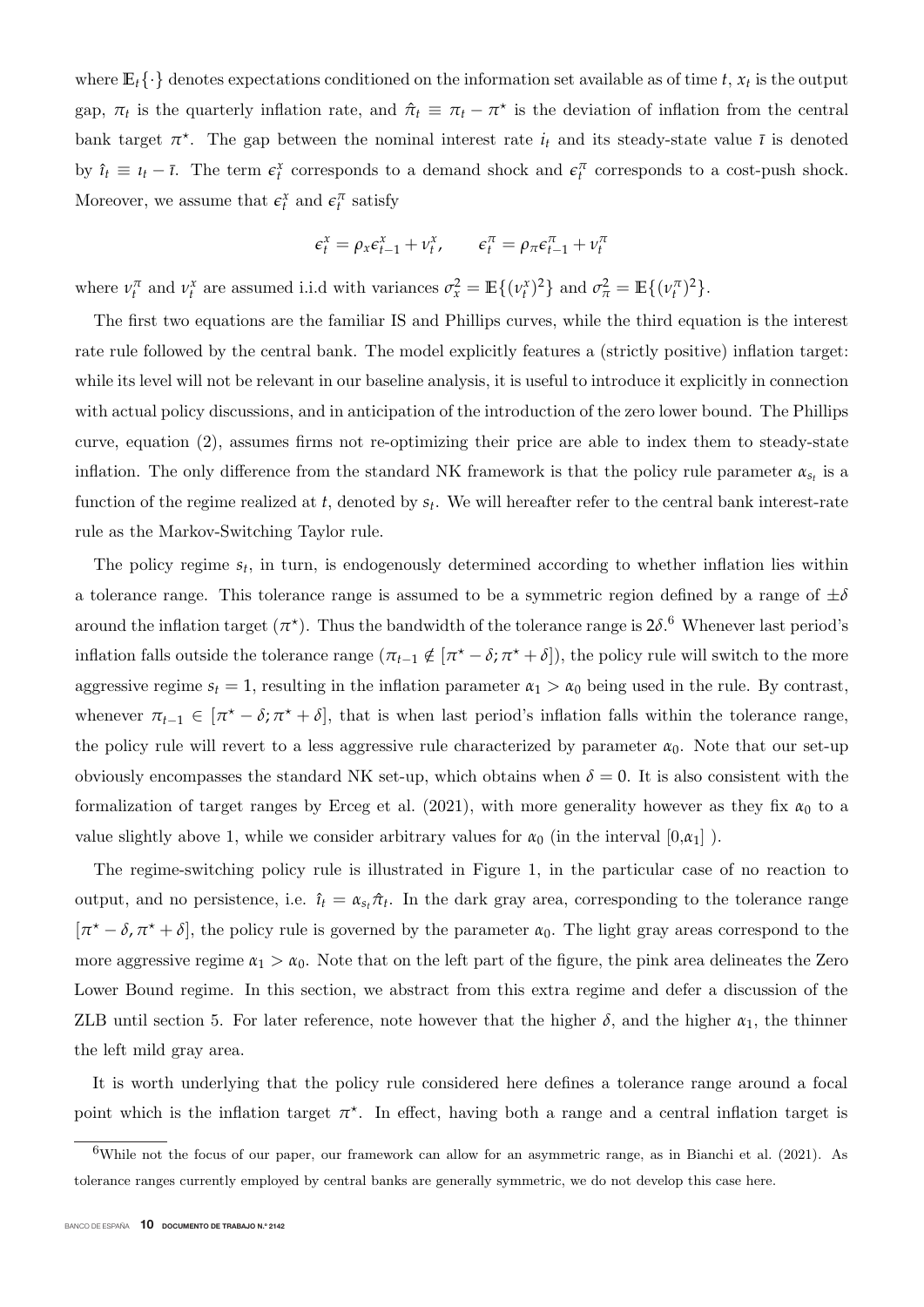FIGURE 1. The interest rate rule with inflation tolerance ranges



the most common practice among central banks that use an inflation range, though in principle and in some actual cases, the central bank may provide only a range without emphasizing a central value (see Grosse-Steffen 2021 for a review of the international evidence).

The tolerance range induces a non-linearity in the model, which raises a serious computational challenge. Given the type of exercises and the extended model that we consider in the next section, a global nonlinear solution is not feasible. To mitigate this issue, we consider a smooth transition probability between the two regimes and resort to the endogenous regime-switching approach developed by Barthélemy and Marx (2017). This allows us to get explicit determinacy conditions and to solve and simulate the model quickly.

Formally, we assume that the central bank switches from regime *<sup>s</sup>* to regime 0, associated with a low reaction to inflation, for all  $s \in \{0,1\}$ , with probability  $p_{s,0}(\hat{\pi}_{t-1})$ .<sup>7</sup> The latter is explicitly a function of last period's inflation.<sup>8</sup> The perturbation approach requires that the transition probability be sufficiently smooth in  $\hat{\pi}$  (formally it is assumed to be twice continuously differentiable). Finally, the probability to stay inside the band is equal to 1 at the steady state, and the first-derivative of this probability is zero at the steady state. This means that the probability is locally quadratic at the steady state. All the assumptions are summarized in Appendix A, and the specification we retain for  $p_{s,0}$  will be described hereafter (in Equation 7).

<sup>7</sup>Note that, given state variables, the probability of staying in (or moving to) regime 0 does not depend on the initial regime.

<sup>8</sup>Under rational expectations as in our model, probabilities depending on contemporaneous state variables lead to inconsistency problems. For more details, see Appendix A.2 in Barthélemy and Marx (2017)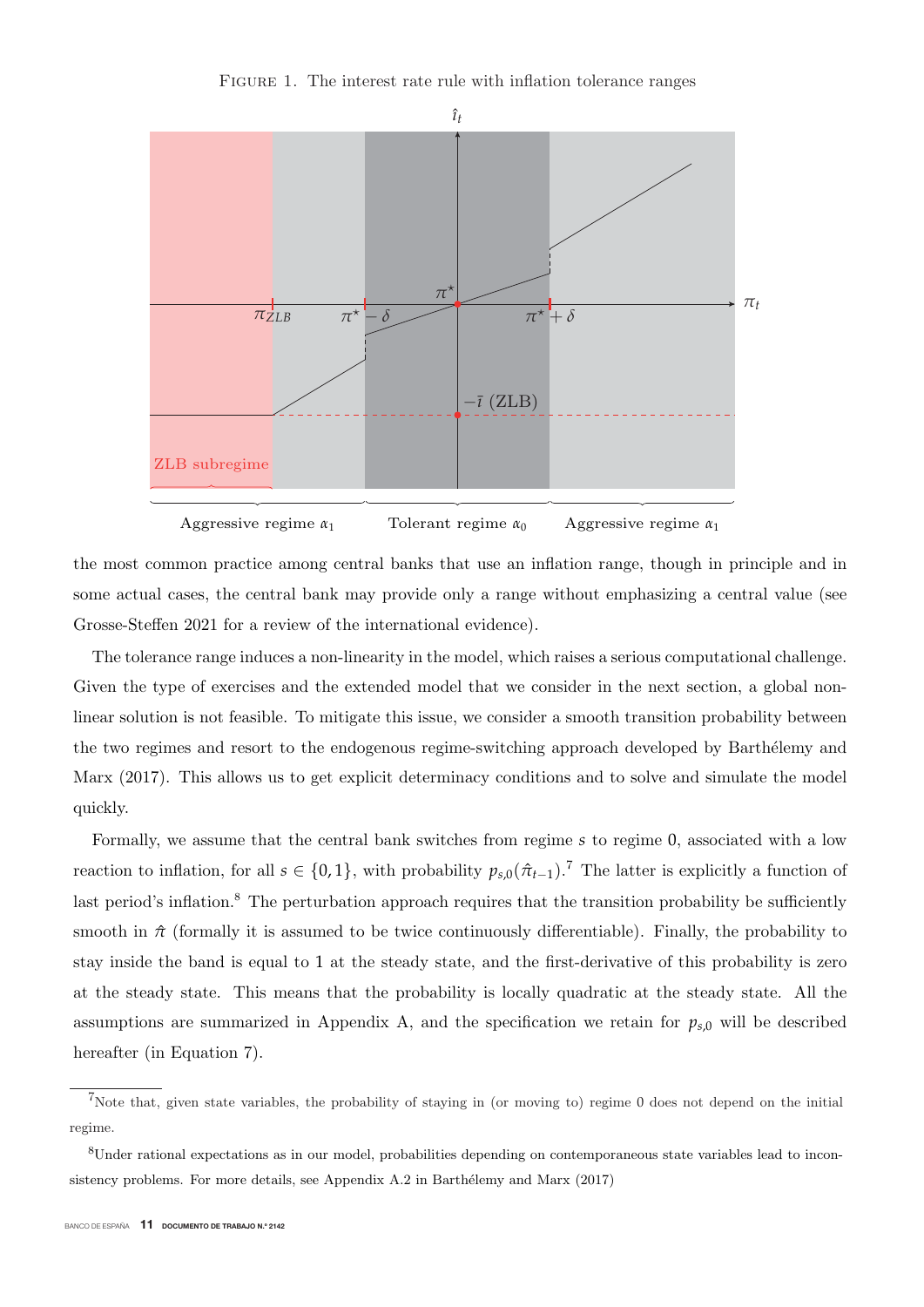A feature of our policy rule worth emphasizing is that it entails a discontinuity at the edges of the tolerance band, as Figure 1 makes clear. One could object that an alternative approach to modeling tolerance ranges would have entailed a continuous representation, albeit with possible kinks. Such an alternative specification could be

$$
\hat{\iota}_t = \alpha_0 \hat{\pi}_t \times \mathbb{1}_{\{\pi_{t-1} \in [\pi^* - \delta; \pi^* + \delta]\}} \n+ [\alpha_0 \delta + \alpha_1 (\hat{\pi}_t - \delta)] \times \mathbb{1}_{\{\pi_{t-1} > \pi^* + \delta\}} + [-\alpha_0 \delta + \alpha_1 (\hat{\pi}_t + \delta)] \times \mathbb{1}_{\{\pi_{t-1} < \pi^* - \delta\}}
$$

where,  $1_{\{.\}}$  is an indicator function and, again, inertia and the output gap are disregarded for illustrative purpose.

This specification would remove the discontinuity at the edges of the band, as illustrated in Figure B.1 in Appendix B. We do not pursue this approach here firstly since, in our view, emphasis by policymakers on a range is best captured by a discontinuous reaction function. In addition, under the continuous rule above, multiplicity of equilibria is a stronger concern, making it less appealing (see Appendix B for further details).

#### 3. Analytical results: sufficient and necessary conditions for determinacy

In this section we derive stability conditions for the model, in the spirit of the Taylor principle.<sup>9</sup> A maintained assumption is that outside the tolerance range the Taylor principle is fulfilled, that is

$$
\alpha_1+\frac{(1-\beta)\phi_x}{\kappa}>1.
$$

This is the same condition as in the basic New Keynesian model, see Woodford (2003). Note that in the case  $\delta \to 0$ , i.e. when the inflation tolerance range arbitrarily narrows, the model collapses to the standard New Keynesian model. In this case, the Taylor principle is a condition for stability (see Woodford 2003, chapter 4).

3.1. **A necessary condition for determinacy: Activism within the tolerance band.** Our first result establishes that the policy rule followed when inflation lies within the tolerance band is crucial to rule out the existence of sunspot equilibria. We assume that in a neighborhood of the steady state inside the tolerance band, the probability to stay in  $s_t = 0$  is 1.

**Proposition 1.** If the Taylor principle is not satisfied inside the band, *i.e.* 

$$
\alpha_0+\frac{(1-\beta)\phi_x}{\kappa}<1
$$

there exist stationary sunspot equilibria arbitrarily close to the steady state.

 $9W$ e focus on local stability around the equilibrium. Under the Zero Lower Bound, multiplicity of equilibria and concerns about global determinacy in the vein of Benhabib, Schmitt-Grohe, and Uribe (2001) may arise. These are discussed in our context in section 5 below.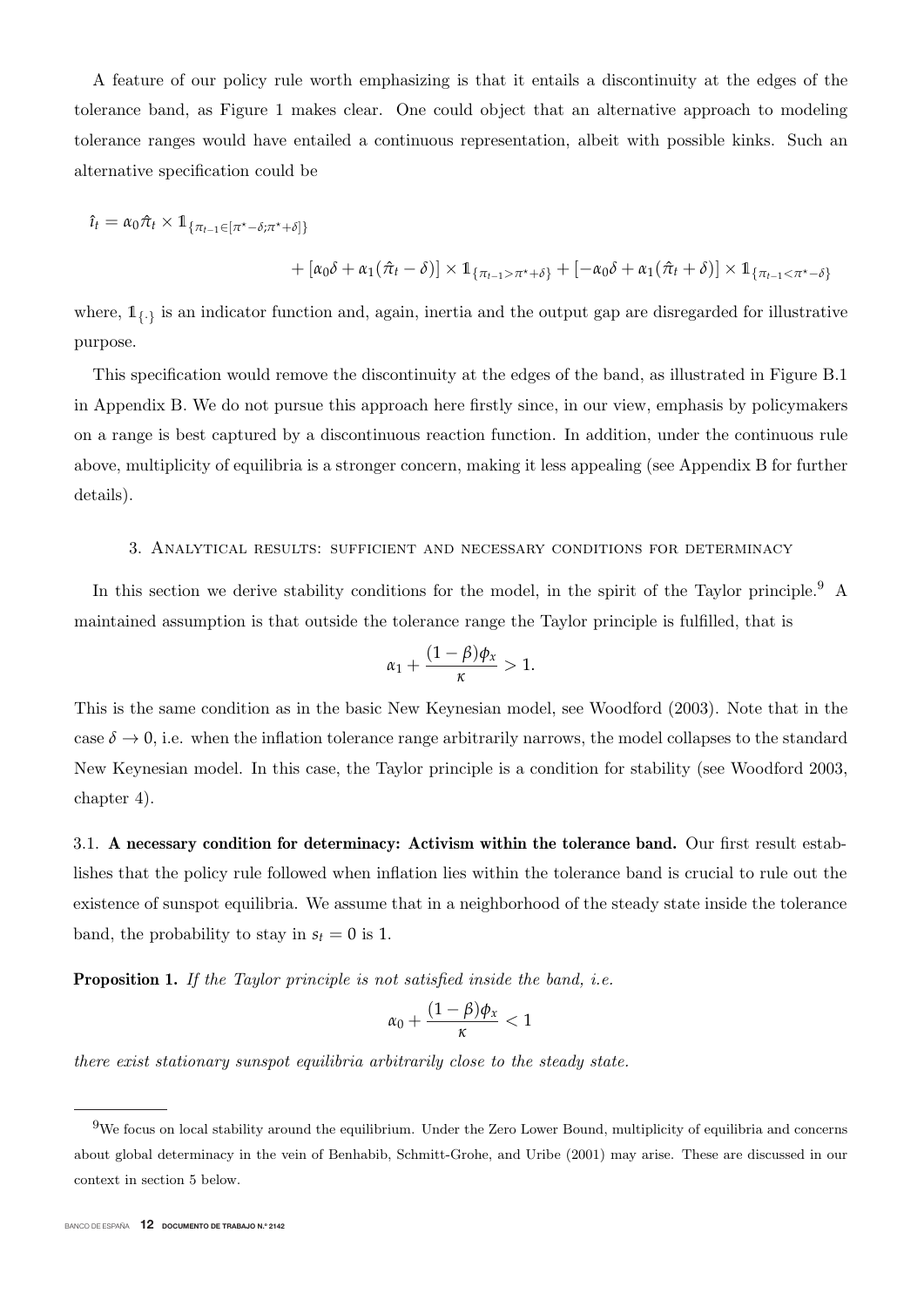Proposition 1 is a direct application of the more general Proposition 4, presented in Appendix A along with its proof.

Proposition 1 leads to two remarks. First, it shows that determinacy relies on the degree of reaction within the tolerance band. A normative consequence is that tolerance should not be interpreted as synonymous with inaction. To avoid sunspot equilibria, the Taylor principle should apply within the tolerance range, irrespective of the policy followed when inflation is outside the band. Thus, the central bank cannot just rely on the "threat" of a very strong activism outside the band to tame unwarranted equilibria.

Second, the result is quite general: it only depends on the fact that steady-state inflation does not depend on regimes and lies within the tolerance range. In particular, it applies irrespective of whether the transition between the two policy regimes is modeled as discrete or smooth.

3.2. **Determinacy.** We now give conditions on the central bank's behavior when inflation is inside the band, ensuring equilibrium determinacy.

To establish this, we assume that the transition probability between the two regimes is twice continuously differentiable and that the steady-state probability of transiting from regime 0 to regime 1 is 0. Under these assumption, proposition 2 holds:

**Proposition 2.** If the Taylor principle is satisfied,

$$
\alpha_0+\frac{(1-\beta)\phi_x}{\kappa}>1,
$$

then, when shocks are small enough, there exists a unique solution.

As above, Proposition 2 is an application of the more general Proposition 4, which is presented in Appendix A . It establishes that, if the Taylor principle applies within the tolerance range, and if the shocks are small enough, then there exists a unique solution for the whole model.

The above two results call for several further comments. First, these two results are in some sense relatively intuitive: they show that the determinacy of the model mainly relies on the local behavior around the steady state, which is driven by what happens when inflation is within in the band. A concrete implication of these results is that an inaction band leads to the existence of multiple equilibria, and that while solving the model (typically relying on a given computational approach) may yield a solution even under a locally inactive policy, there is no obvious argument to rule out other solutions.

Second, our results may appear to contradict the literature on the "long-run Taylor principle" in models with regime-switching monetary policy rules, as exposed for instance in Davig and Leeper (2007), Farmer, Waggoner, and Zha (2009), Barthélemy and Marx (2019). This literature shows that it is neither necessary nor sufficient that the Taylor rule holds in both regimes to ensure determinacy: a sufficiently strong deviation in the "hawkish" regime can compensate for a small deviation from the Taylor principle in the "dovish" regime. However, an important difference is that in the set-up used in these papers, the transition between regimes is exogenous. By contrast, in our model of tolerance ranges, the steady state belongs to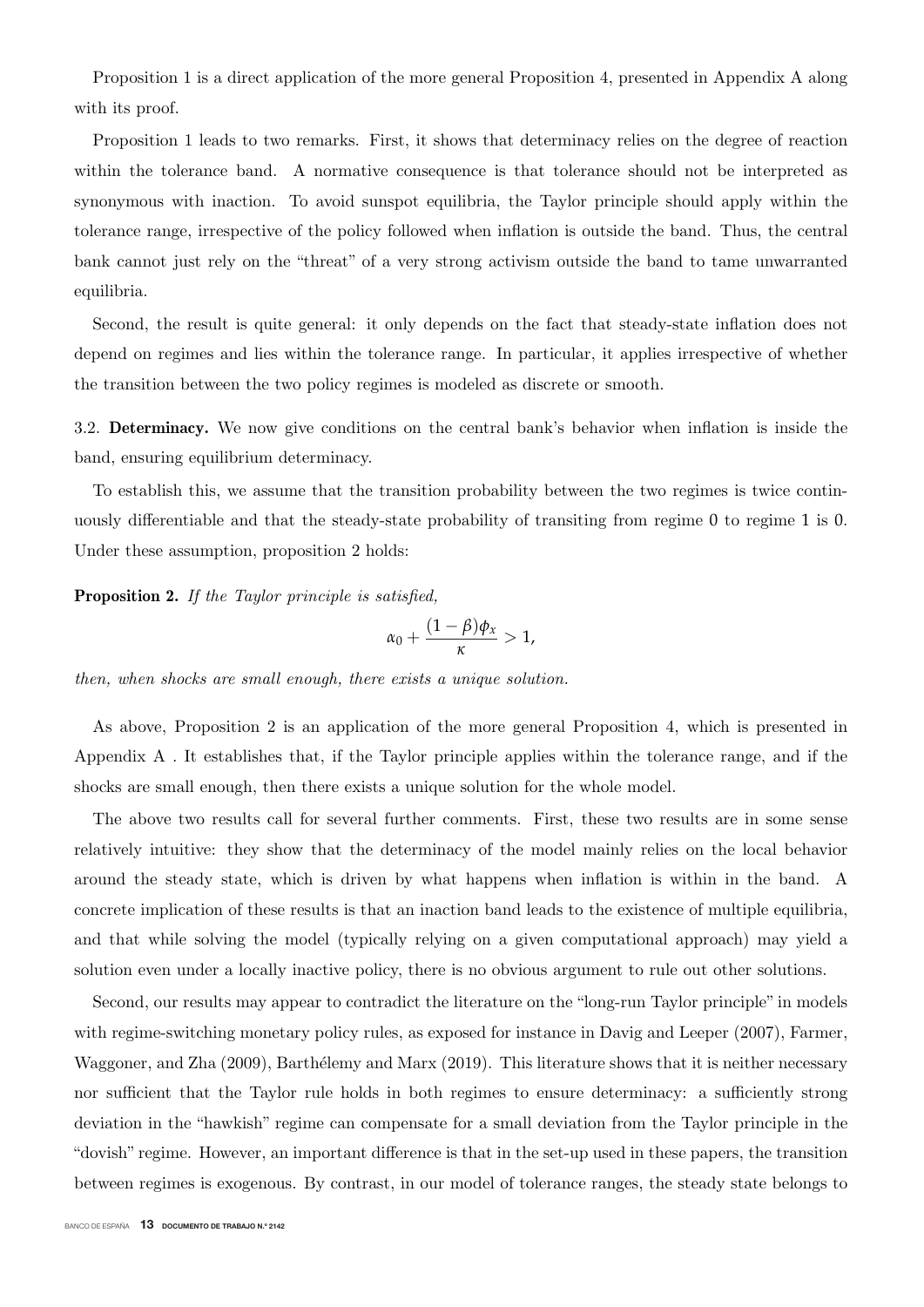one of the regimes (the tolerance range i.e. the "dovish" regime). In the neighborhood of the steady state, the probability to stay in this regime  $(s_t = 0)$  is 1, and this implies that a reaction  $\alpha_0 > 1$  in this regime is needed to ensure determinacy.

Lastly, note that while inaction (or excessive inflation tolerance within the range) is conducive to sunspots, the maximal *size* of those sunspots is all the smaller as the band's length is narrow. While we are not able to provide quantitative bounds on the variance resulting from the sunspots, it is clear that with arbitrarily narrow ranges, the size of sunspots will be arbitrarily small, and the concern about indeterminacy will become near-irrelevant. It is also conceivable from this perspective that some degree of indeterminacy could be tolerable for the central bank.

### 4. Quantitative properties in an augmented NK model

We now study quantitatively the properties of the NK model with an inflation tolerance range. To perform this analysis, we consider an augmented model with additional dynamics. This model encompasses the simple New Keynesian model studied in Section 2, and comes closer to the empirical Dynamic Stochastic General Equilibrium (DSGE) models used in policy institutions.<sup>10</sup>

#### 4.1. **An augmented model.** The augmented model is as follows:

$$
x_t = \frac{1}{1+h} \mathbb{E}_t \{ x_{t+1} \} + \frac{h}{1+h} x_{t-1} - \frac{(1-h)\sigma}{1+h} (\hat{t}_t - \mathbb{E}_t \{ \hat{\pi}_{t+1} \}) + \epsilon_t^x
$$
(4)

$$
\hat{\pi}_t = \frac{\beta}{1 + \beta \gamma} \mathbb{E}_t \{ \hat{\pi}_{t+1} \} + \frac{\gamma}{1 + \beta \gamma} \hat{\pi}_{t-1} + \frac{\kappa}{1 + \beta \gamma} [(\omega + \sigma^{-1}) x_t - \sigma^{-1} h x_{t-1}] + \epsilon_t^{\pi}
$$
(5)

$$
\hat{\iota}_t = \phi_r \hat{\iota}_{t-1} + (1 - \phi_r)(\alpha_{s_t} \hat{\pi}_{t-1} + \phi_x x_{t-1})
$$
\n(6)

together with the shocks dynamics

$$
\epsilon_t^x = \rho_x \epsilon_{t-1}^x + \nu_t^x, \quad \epsilon_t^{\pi} = \rho_{\pi} \epsilon_{t-1}^{\pi} + \nu_t^{\pi}.
$$

In the first equation, the coefficient *h* corresponds to the degree of (external) habits and  $\sigma$  is the inverse of the relative risk aversion coefficient. In the second equation, the coefficient  $\gamma$  relates to the degree of indexation of prices to past inflation and  $\omega$  is the inverse of the Frisch elasticity of labor supply. The slope of the Phillips curve, *κ*, is related to the Calvo probability of not resetting prices *ξ* according to

$$
\kappa = \frac{(1 - \beta \xi)(1 - \xi)}{\xi(1 + \omega \theta)},
$$

where  $\theta$  is the price elasticity of demand. The term  $1/(1 + \omega \theta)$  featuring in the slope of the Phillips curve appears as a consequence of our assumption of industry-specific labor markets. As shown in Woodford

 $10$ We do not work out the determinacy conditions, analog to those derived in section 3, that correspond to this augmented framework. They could be derived along the lines of Bhattarai, Lee, and Park (2014), but the expressions would be cumbersome and come at the cost of a less straightforward intuition.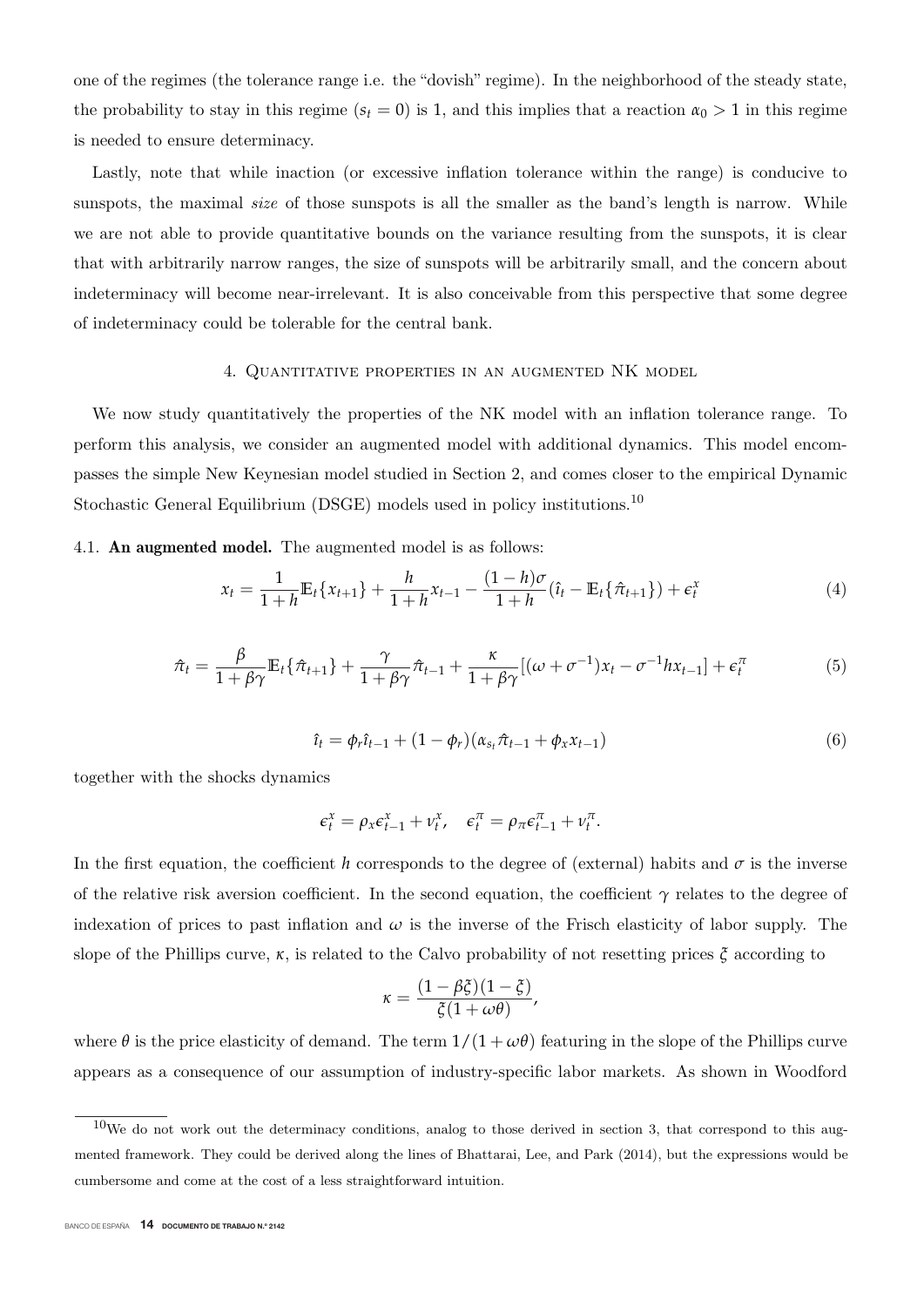(2003), this assumption introduces strategic complementarities, resulting in a smaller slope of the NKPC for a given degree of nominal rigidity.<sup>11</sup> The shocks  $v^{\pi}$  and  $v^x$  are independent and identically distributed, with respective standard deviations  $\sigma_{\pi}$  and  $\sigma_{x}$ .

The third equation, the policy rule, is the same as in the simple model above, with a notable exception. To facilitate the implementation of the Barthélemy and Marx  $(2017)$  approach, we assume that the interest rate in the Taylor-rule reacts to the lagged rather than the current inflation rate. In the solution/simulation, we maintain the smooth transition for policy rule.

The specification for the transition probability from regime *s* to regime 0 is

$$
p_{s,0}(\hat{\pi}_{t-1}) = \begin{cases} 1 & \text{if } |\hat{\pi}_{t-1}| \le \delta \\ 1 - \exp\left(-\frac{\lambda_p}{|\hat{\pi}_{t-1}|^2 - \delta^2}\right) & \text{otherwise,} \end{cases}
$$
(7)

Under this specification, if last period's inflation lays within the tolerance band, i.e.,  $|\hat{\pi}_{t-1}| \leq \delta$ , the probability of transiting from regime *<sup>s</sup>* to regime 0 is 1. Conversely, if last period's inflation lays outside the tolerance range, the probability of transiting from regime *<sup>s</sup>* to regime 0 is a decreasing function of  $|\hat{\pi}_{t-1}|$ . The parameter  $\lambda_p \geq 0$  governs the speed at which this probability decreases (the higher  $\lambda_p$ , the slower the decline). $^{12}$ 

We take a model period to be a quarter. Parameters are calibrated relying on standard values in the literature, and with a focus on the euro area. We calibrate *<sup>β</sup>* to 0.9974, implying a steady-state annualized real interest rate of 1.2 percent. This value corresponds to the average real interest rate in the euro area over the sample 1997Q1-2014Q4 that we use to calibrate shock properties. We also set  $\sigma = 1$ ,

| Parameter                 | Baseline | Low.   | High   |
|---------------------------|----------|--------|--------|
| $\beta$                   | 0.9974   |        |        |
| $\gamma$                  | 0.2000   | 0.0000 | 0.6000 |
| $\boldsymbol{\xi}$        | 0.6600   | 0.5000 | 0.9000 |
| $\sigma$                  | 1.0000   |        |        |
| $\boldsymbol{h}$          | 0.5000   | 0.0000 | 0.8000 |
| $\phi_r$                  | 0.8000   | 0.0000 | 0.9000 |
| $4 \times \phi_x$         | 0.2500   |        |        |
| $\rho_x$                  | 0.7187   | 0.3000 | 0.9000 |
| $\rho_\pi$                | 0.0000   | 0.0000 | 0.0000 |
| $100 \times \sigma_x$     | 0.2025   | 0.1012 | 0.4050 |
| $100 \times \sigma_{\pi}$ | 0.1557   | 0.0779 | 0.3114 |
| $400\delta$               | 1.0000   | 0.5000 | 2.0000 |

Table 1. Parameter values for robustness exercise

 $11$ See the Appendix C for a derivation of the model.

<sup>12</sup>See Appendix A for a plot of the transition probability as a function of lagged inflation.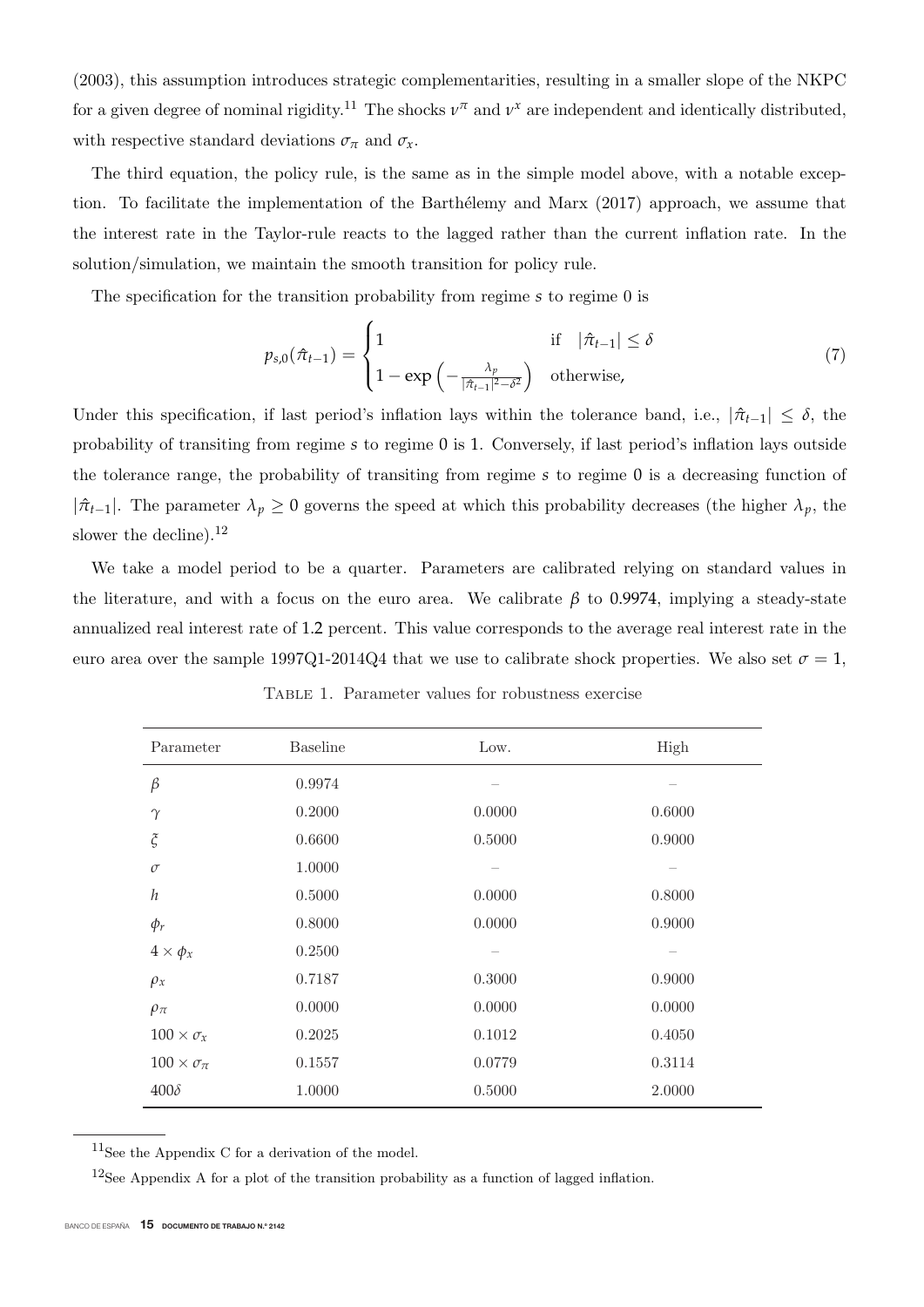and  $\theta = 6$ , implying a 20 percent markup. The degree of price stickiness  $\zeta$  is set to 0.66, consistent with available micro data evidence. Given the values assigned to  $\theta$  and  $\omega$ , this yields a slope of the New Keynesian Phillips curve consistent with available euro area estimates. We set  $\gamma = 0.2$  and  $h = 0.5$ . Coming to monetary policy, we calibrate  $\phi_r$  to 0.8, a value consistent with previous euro area estimates. We also set  $4\phi_x$  to 0.25, reflecting the primary focus of monetary policy on price stability in the euro area. thus assuming logarithmic utility derived from consumption,  $\omega = 2$  as is customary in the literature,

We set  $\rho_{\pi}$  to zero and calibrate the other shock parameters so as to broadly match the variance of inflation the variance of HP-filtered, logged GDP, the variance of the short-term nominal interest rate, and the autocorrelation of inflation. Inflation is interpreted as the growth rate of the GDP deflator and we use the Euribor 3-month rate as the relevant policy rate. Our sample of quarterly data covers the 1997Q1-2014Q4 period.<sup>13</sup>

Finally, we calibrate the parameters of the regime-switching policy rule. In particular, the value of  $\delta$  corresponds to 1 percent in annualized terms, capturing the fact that most central banks that use a range tolerate a deviation of  $\pm 1$  percentage point from their central target (see Grosse-Steffen 2021). The parameter controlling the transition function is set to  $\lambda_p = 6 \times 10^{-8}$ .<sup>14</sup> Given the estimated variances



Figure 2. Impulse Response Functions to a Cost-Push Shock

**Note:** TR stands for Taylor rule, MS stands for Markov-Switching. The dark lines are obtained by averaging <sup>100</sup> IRFs, each corresponding to a particular sequence of regimes *st*. The horizontal line in the top-left panel indicates the upper boundary of the inflation tolerance range,  $\delta$ . The horizontal line in the top and bottom middle panels serve to identify the half-life of the inflation response.

 $13$ The data are obtained from the ECB-SDW website. In practice, to avoid a stochastic singularity, we also append a monetary policy shock  $v_t^r$  to the Taylor rule. However, in our simulations, this shock is discarded.

 $14$ We have checked that with this parameterization our solution strategy -in particular the local approximation- is consistent with the solution obtained under the extended path method. See the alternative computations of impulse responses in Appendix D).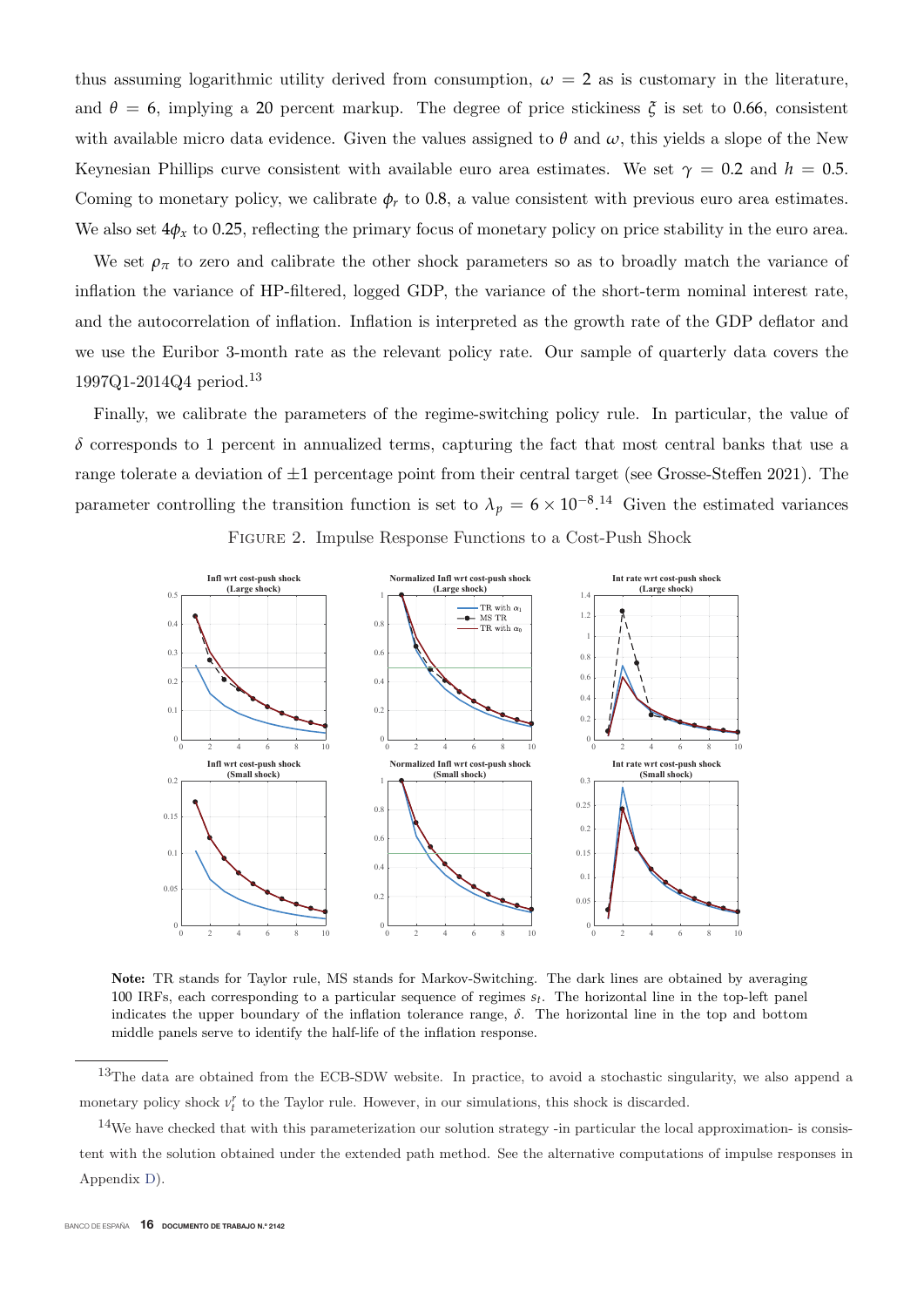vary  $\alpha_0$  from a minimum value of  $\alpha_{\min} = 1.1$  to larger value (up to 3). Parameter  $\alpha_1$  is also varied in the same range (but we mainly focus on policy-relevant cases corresponding to  $\Delta \alpha = \alpha_1 - \alpha_0 \ge 0$ ). of the structural shocks, this value allows us to approximate closely the original process with a threshold (rather than a non-smooth transitions) between regimes. Finally, in the various exercises that follow, we

4.2. **Inflation ranges and policy flexibility.** Using impulse response functions in deviation from the steady state (IRF), we first illustrate how the inflation tolerance range set-up influences interest rate and inflation dynamics after a shock. Given our illustrative purpose here, we use a particular, simplified, calibration of the model and focus on a cost-push shock.<sup>15</sup>

Results are reported in Figure 2. The top row shows the IRF of inflation, normalized inflation, and the nominal interest rate after a cost-push shock large enough for inflation to leave the tolerance range. The blue curves corresponds to the IRF that would obtain under a Taylor rule with a uniform inflation coefficient set to *<sup>α</sup>*1. By contrast, the red curves corresponds to the IRF obtained under a uniform Taylor rule with  $\alpha_0$ . The dark curves with circles correspond to the IRF obtained under the Markov-Switching Taylor rule. The latter is obtained by averaging 100 IRFs, each obtained under a random sequence of regimes *st*. In the top-left panel, the horizontal gray line indicates the upper boundary of the inflation tolerance range,  $\delta$ . In the middle panel, we show normalized inflation, defined as inflation normalized by its initial response. This allows to identify easily the half-life of inflation's IRF, i.e. the time it takes for inflation to cross the dark green horizontal line set at 0.5. The bottom row reports analog objects, this time obtained after a shock small enough that inflation does not leave the tolerance range.

Under a Markov-Switching Taylor rule, following a cost-push shock large enough for inflation to leave the tolerance range, the dynamics of inflation differ (in a non-proportional way) from the response following a small shock. As a result, the half-life of inflation after a shock that creates a small deviation from the target is longer than that obtained after a shock that pushes inflation far from the target (about four quarters versus three quarters). This illustrates the feature of patience or flexibility attached to the notion of tolerance range. In this setup, the central bank is ready to look through small shocks and let inflation adjust at a gradual pace. Hence, the reaction of the nominal interest rate is much less pronounced under a small shock than with a larger shock, as evidenced in the right-most panels.

Interestingly, after a large shock, the nominal interest rate increases by a larger amount than under the aggressive Taylor rule with an inflation coefficient set to  $\alpha_1$ . This is a consequence of agents' forwardlookingness, which Davig and Leeper (2008) refer to as the expectations formation effect. After a large shock, agents witness a strong reaction of the central bank but expect that this reaction will be smaller as soon as inflation gets back into the tolerance range. As a consequence, it takes an even stronger reaction of the nominal interest rate to curb inflation expectations.

<sup>&</sup>lt;sup>15</sup>In particular, we set the Taylor coefficient in the "tolerant" regime,  $\alpha_0$ , to the conventional value of 1.5, while  $\alpha_1 = 3$  is the Taylor coefficient when inflation is outside the range. We also set  $\gamma = 0$ ,  $\phi_r = 0$ , and the cost-push shock has persistence  $\rho_{\pi} = 0.8$ .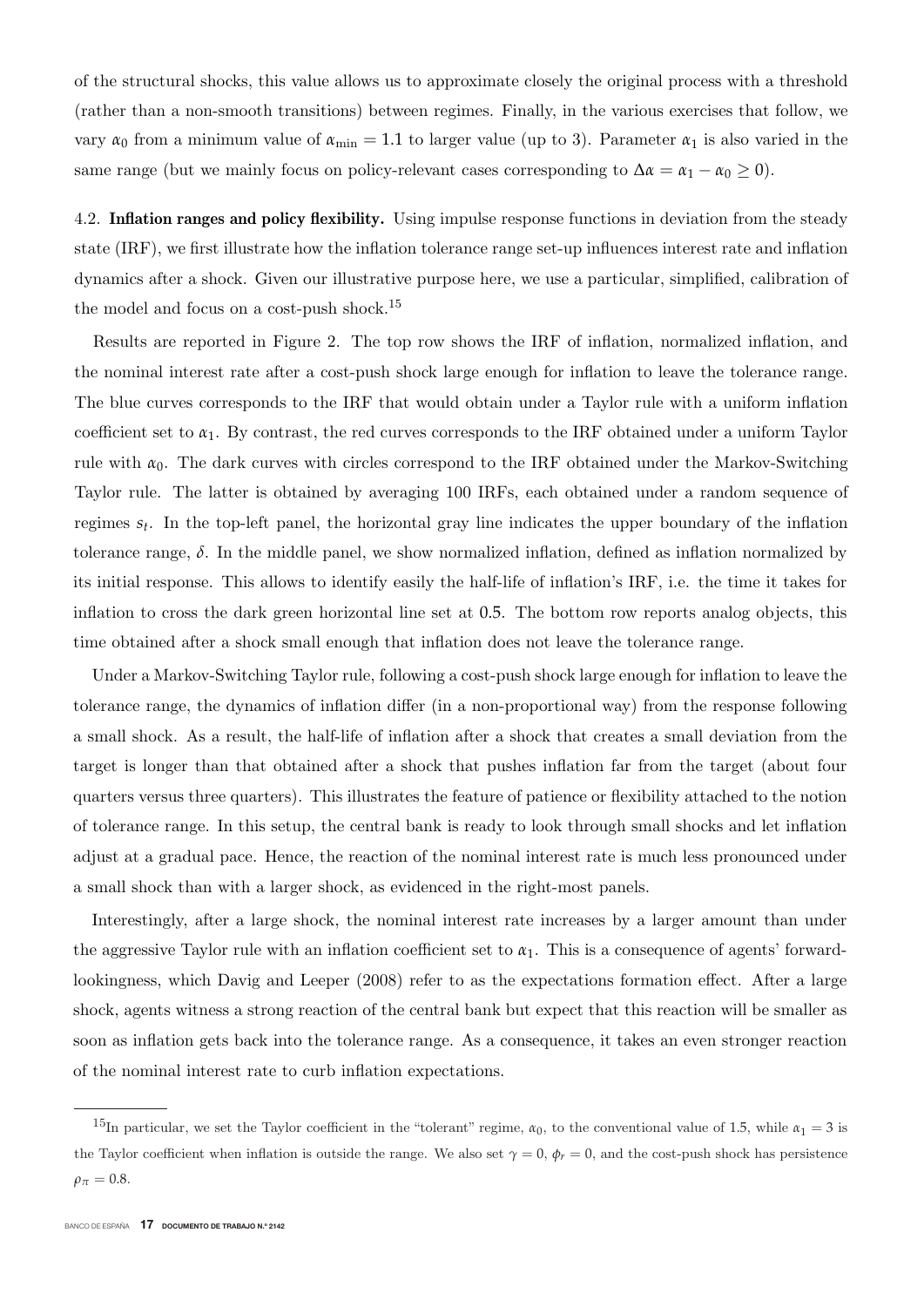4.3. **The distribution of inflation.** Figure 3 shows the distribution of inflation  $\hat{\pi}$ <sub>*t*</sub> under different scenarios for the coefficients governing the reaction of the policy rate  $r_t$  to inflation  $\pi_t$  in each of the two regimes,  $(\alpha_0, \alpha_1).$ 

These distributions are obtained by simulating the model over 1,000,000 periods (after having discarded an initial burn-in sample of 200 periods). The blue curve corresponds to our baseline calibration with  $\alpha_0 = 1.1$  and  $\alpha_1 = 1.5$ . Under this configuration, the central bank reacts mildly to inflation in regime 0 (inside the band) and has a conventional degree of reaction to inflation in regime 1 (outside the band). By contrast, the red curve corresponds to a situation in which the central bank has the same conventional reaction inside and outside the band, with  $\alpha_0 = \alpha_1 = 1.5$ . Finally, the dashed pink curve corresponds to a situation in which the central bank has a conventional reaction to inflation inside the tolerance range and an agressive reaction outside the band  $(\alpha_1 = 2.1)$ . Importantly, the three curves are obtained under the same draw of structural shocks.

The difference between the blue curve and the other two curves illustrates how the role of the reaction inside the band impinges on the volatility of inflation while the reaction outside the band seems to have less traction.<sup>16</sup> In particular, the red curve and the dashed pink curve hardly differ, suggesting that the



Figure 3. The steady-state distribution of inflation

**Note:** Each curve shows the distribution of inflation for a given set of policy parameters  $(\alpha_0, \alpha_1)$ . These distributions are obtained from a model simulation of size 1,000,000 (after discarding a burn-in sample of size 200).

difference between  $\alpha_1 = 1.5$  and  $\alpha_1 = 2.1$  does not play a crucial role. In Appendix E, we use a simplified model to provide some analytical insight on how the reaction outside the band affects the overall inflation volatility.

In a further exercise, we investigate more systematically how the relative size of the reaction when inflation is outside the band affects the macroeconomic outcomes. For this purpose, we conduct the following exercise. We pick a set of values of  $\alpha_0 \in [1.1, 1.8]$ . In each case, we set  $\alpha_1 = \alpha_0 + \Delta \alpha$ , with

 $16$ For these simulations, the average probability of inflation being inside the band is around 45%.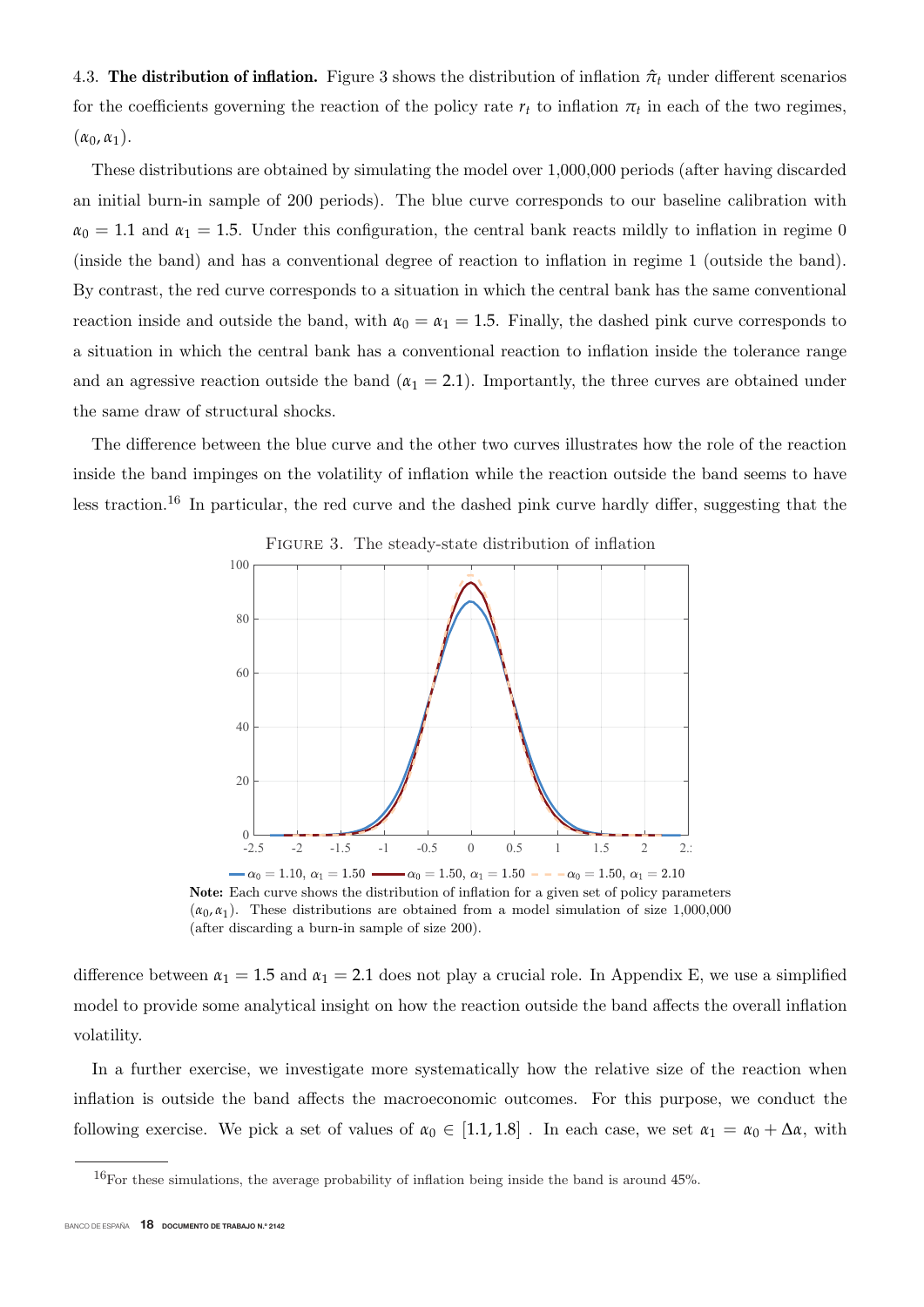$\Delta \alpha$  ranging from 0 to 1 over a discrete grid of values. We then simulate the model under each possible  $(\alpha_0, \alpha_1)$  configuration, using the same draw of structural shocks. To summarize the distribution properties of inflation in these simulations, we focus on the standard deviation of inflation and the percentage of time that inflation spends within the band. We also illustrate how such variations in  $\alpha_1$  impinge on the variance of the nominal interest rate  $\hat{\imath}_t$ .

The outcome of these simulations is reported in Figure 4. The upper panel shows the standard error of inflation  $\hat{\pi}_t$  as a function of  $\Delta \alpha$ . The darker blue curves correspond to the scenarios with relatively low  $\alpha_0$  while the lighter blue curves correspond to higher values of  $\alpha_0$ . The middle panel shows the standard error of the nominal interest rate  $\hat{\imath}_t$ . The bottom panel shows the percentage of times when inflation lies within the band.

As Figure 4 makes clear, for a given reaction within the band (a given  $\alpha_0$ ), the standard deviation of inflation decreases as the policy reaction to inflation outside the band increases. This result is fairly intuitive: as the average policy reaction to inflation increases, the volatility of inflation decreases. The flip-side of this coin is that the volatility of the nominal interest increases. Interestingly, even if  $\alpha_0$  is



Figure 4. Moments of inflation as a function on interest rule parameters

**Note:** The figure shows the standard error of inflation  $\hat{\pi}$ <sup>*t*</sup> (top panel), the standard error of the nominal interest rate  $\hat{\imath}$ <sub>*t*</sub> (middle panel), and the probability that inflation stays within the tolerance range (bottom panel) as a function of Δ*α* for alternative values of  $\alpha_0$ . The blue curves correspond to different  $\alpha_0$ , with darker blue curves associated with low values of  $α_0$ . The results are based on model simulations of size 1,000,000 (after discarding a burnin sample of size 200).

frozen, the unconditional probability of inflation staying within the band increases as Δ*α* increases. This illustrates that the policy behavior when inflation is outside the tolerance band is not irrelevant.

4.4. **The trade-off between activism inside vs outside the band.** In this section, we investigate the tradeoff between the policy reaction within the band and the reaction outside the band in terms of inflation stabilization.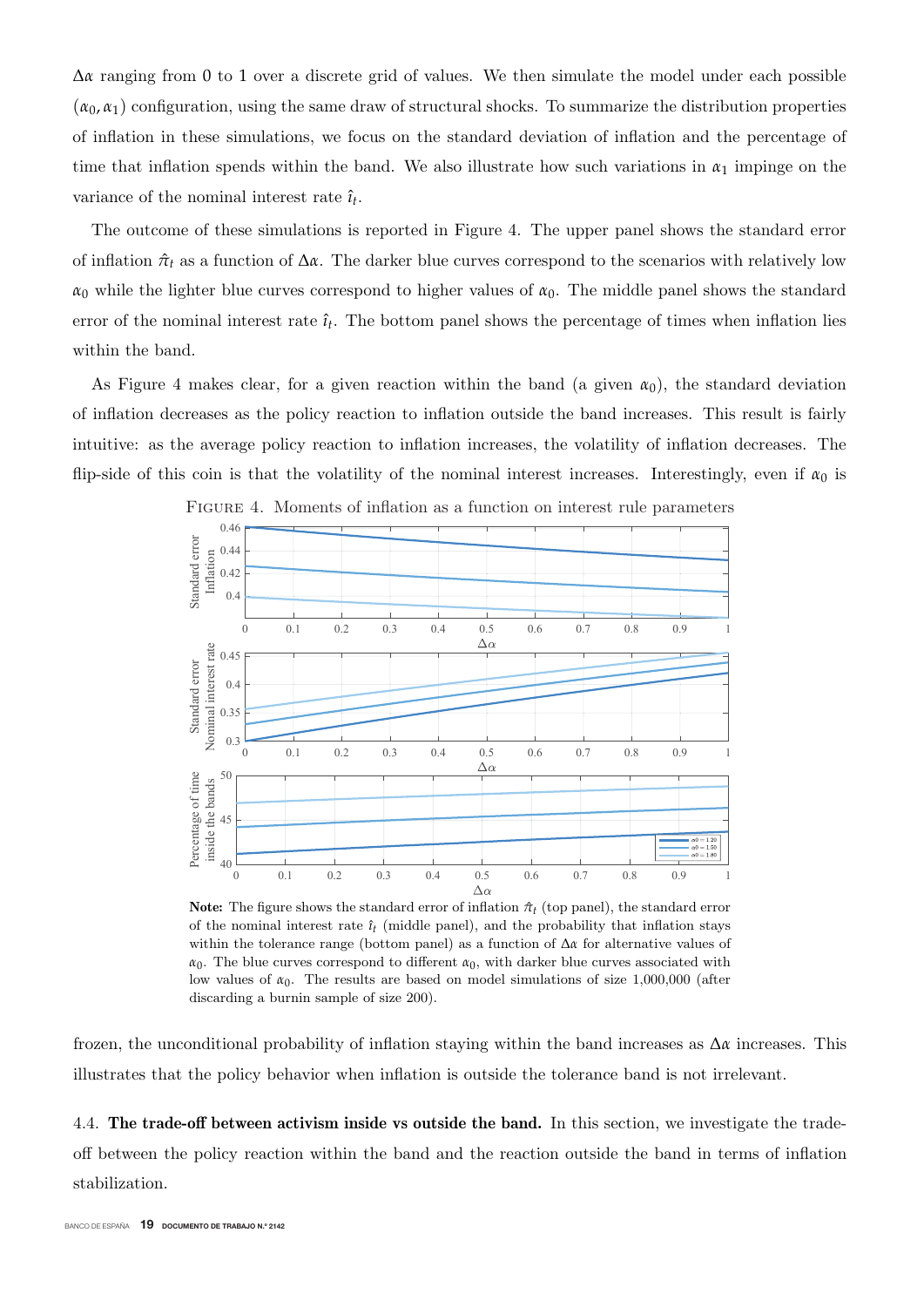To this end, we first compute "iso-variance curves", i.e. curves showing the set of policy parameters  $(\alpha_0, \alpha_1)$  that yields the same variance of inflation  $\hat{\pi}_t$ . As before, we simulate the model over 1,000,000 periods over a grid of  $(\alpha_0, \alpha_1)$  configurations, each time using the same draw of structural shocks. We then construct iso-variance curves by interpolation. The results are reported in the left panel of Figure 5. Likewise, we compute iso-probability curves, i.e. curves showing the set of policy parameters  $(\alpha_0, \alpha_1)$ that yields the same probability of staying within the inflation band. The results are reported in the right panel of Figure 5.

As the left panel of Figure 5 makes clear, the iso-variance curves are downward sloping and relatively steep. The slope is close to -2.5. Thus, if the central bank decreases its reaction to inflation inside the tolerance range by 0.1 (say moving the Taylor parameter  $\alpha_0$  from 1.5 to 1.4) it has to increase its reaction *outside the tolerance range* by about 0.25 (say moving the Taylor parameter  $\alpha_1$  from 1.5 to 1.75). Put



**Note:** The left panel shows the iso-variance curves. Each blue line gives the combination of parameters  $\alpha_0$  and  $\alpha_1$ yielding the same variance of inflation. For ease of interpretation, the figure also reports the 45 degree line. The right panel shows iso-probability curves. Each blue line gives the combination of parameters  $\alpha_0$  and  $\alpha_1$  yielding the same probability that inflation stays inside the tolerance range.

another way, if the central bank seeks to maintain a constant level of inflation variance, it takes a large extra reaction to inflation outside the band to make up for a minor reduction in the reaction to inflation within the band.

Stated in terms of iso-probabilities, the trade-off between the reaction within and the reaction outside the band also appears unfavorable. As the right panel of Figure 5 shows, the iso-probability curves are also downward sloping, with approximately the same slope as iso-variance curves. Thus, if the central bank decreases its reaction to inflation inside the tolerance range by 0.1 (again, moving the Taylor parameter  $\alpha_0$  from 1.5 to 1.4) it has to increase its reaction *outside the tolerance range* by about 0.25 (moving the Taylor parameter  $\alpha_1$  from 1.5 to 1.75) to maintain the probability of staying within the tolerance range constant.

One reason why the iso-variance is steep (and the trade-off unfavorable) is that the "agressive" region is not visited frequently, so the more active policy parameters gets less traction. In addition, whenever a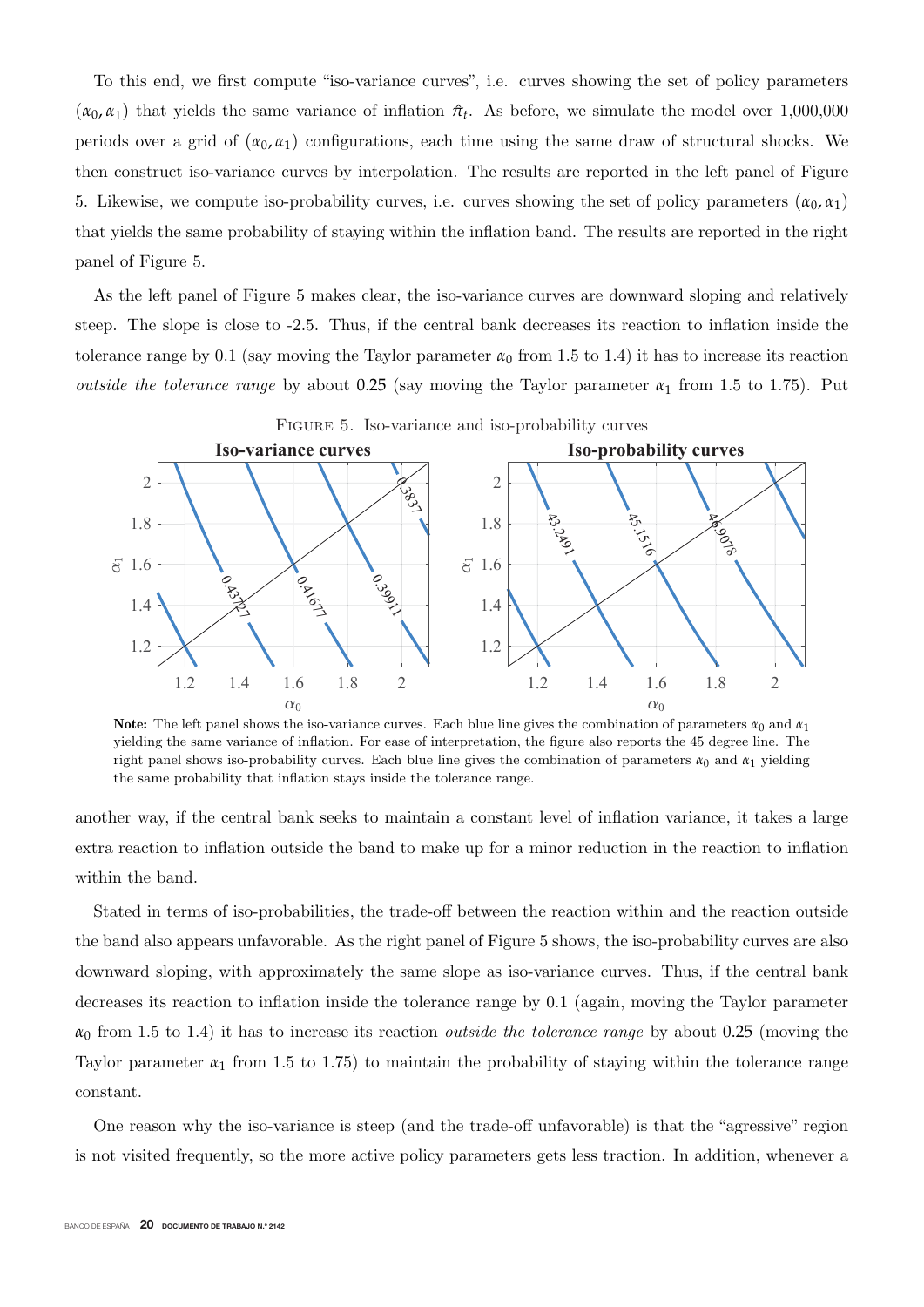given shock pushes inflation outside the tolerance range (say above the upper boundary), forward-looking agents expect that at some point in the future, with a positive probability, policy will revert to its less aggressive mode. As a consequence, the convergence speed of inflation to steady state will be reduced. This holds even immediately after the shock.

This mechanism can be illustrated by the IRFs already reported in Figure 2. There, we show the dynamics following a cost-push shock in a model with bands (dark curves with circles) as compared to a model with either only an aggressive rule (blue curves), or only a tolerant rule (red curves). After a shock of a sufficiently large size (upper panel), inflation is out of the range in the first period. However, in the set-up with a tolerance range, even if the current reaction function is governed by the same parameter as



FIGURE 6. Interest rate and output gap variability

**Note:** The figure plots the nominal interest rate variance and the output gap variance as a function of  $\Delta \alpha = \alpha_1 - \alpha_0$ for the set of pairs of parameters  $(\alpha_0, \alpha_1)$  that yield the same variance of inflation as the parameter pair  $\alpha_0 = \alpha_1 = 1.5$ 

with the aggressive rule, the dynamics of inflation is more persistent than under the aggressive rule. It is actually closer to the trajectory observed when policy is governed by the tolerant rule. Indeed, the forward looking nature of inflation attenuates the benefits of having a very aggressive rule in the "out-of-the-range" region.

To complement on these results, we illustrate another dimension of the trade-off. Figure 6 plots, in the left panel, the variance of the nominal interest rate as a function of  $\Delta_{\alpha} = \alpha_1 - \alpha_0$  for the set of pairs of parameters  $(\alpha_0, \alpha_1)$  that yield the same variance of inflation as the parameter pair  $\alpha_0 = \alpha_1 = 1.5$ . Thus, we investigate how the variance of the nominal interest rates varies as one moves along a given iso-variance curve for inflation.

As Figure 6 makes clear (and as was already hinted by Figure 2), this relation is increasing. Thus, increasing the tolerance to inflation when it is close to the target, while at the same time increasing the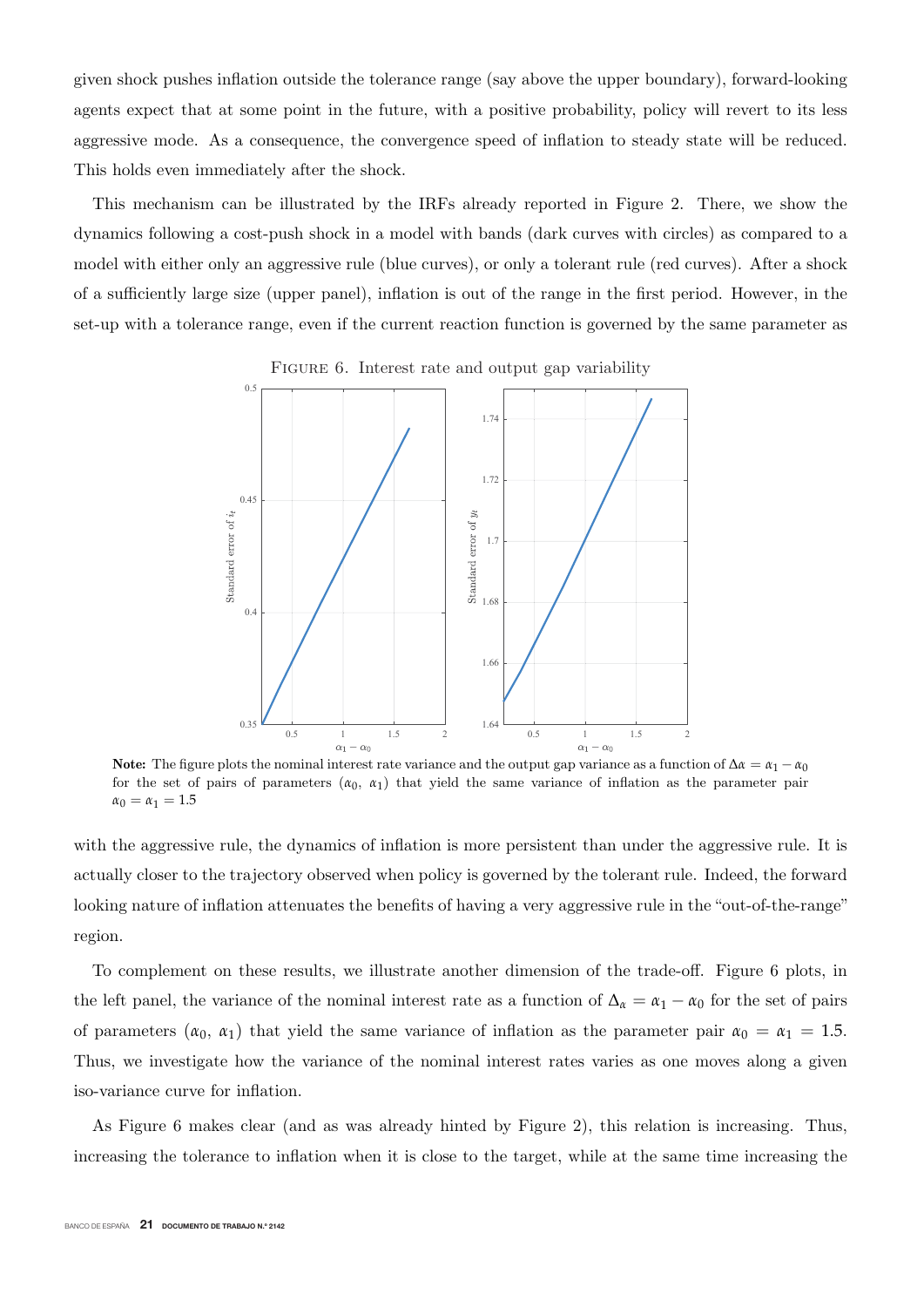reaction to inflation when inflation is outside the range, so as to to achieve the same level of inflation variability as in the no range model, results in a significantly larger level of interest rate variability. Arguably interest rate variability is ceteris paribus - i.e. controlling for the level of macroeconomic volatility -an undesirable feature, say, for instance, because of financial stability concerns. Moreover, this also increases the output gap variance, as evidenced in the in the right panel of Figure 6. From this perspective, increasing tolerance within the range, while increasing activism outside the range, results in an unfavorable outcome.

4.5. **Robustness.** To complement on the previous analysis, we investigate the robustness of our results to alternative parameter values. We subject a set of key parameters to perturbations to assess the implied impact on the iso-variance curves and iso-probability curves in the  $(\alpha_0, \alpha_1)$  plane.

The parameters being investigated are: the degree of interest rate smoothing  $\phi_r$ , the degree of indexation of prices to past inflation  $\gamma$ , the degree of habit formation in the IS equation *h*, and the price stickiness parameter  $\zeta$ . We also investigate the width of the tolerance range  $\delta$ , the standard error of demand shocks *σ*<sub>*x*</sub>, the standard error of supply shocks  $σ_π$ , and the persistence of demand shocks  $ρ_x$ .

For each of the parameters subject to a perturbation, we consider high and low values that fall if anything beyond the available range of estimates. To some extent, this robustness analysis thus can be viewed as extreme. For the parameter  $\delta$ , we consider tolerance ranges that are either shrunk or widen by a factor 2, leading to a tolerated deviation of respectively  $\pm 0.5$ , or  $\pm 2$  annualized percentage point around the central target. For each parameter perturbation, we compute iso-variance and iso-probability curves following the exact same procedure as before.

The alternative values of parameters are presented in Table 1. The iso-variance results are presented in Figure 7. Likewise, the results for the iso-probability curves are reported in Figure 8. In each case, the blue curves correspond to the low parameter value reported in Table 1 while the red curves correspond to the high parameter value.

Let us first consider the case of the shock variances. If any of the latter increases, the probability that inflation leaves the tolerance range increases as well, as is apparent from Figure 8. When a larger fraction of time is spent outside the inflation band, the influence of parameter  $\alpha_1$  is mechanically larger. Given this larger traction of  $\alpha_1$ , a relatively mild increase in this parameter suffices to compensate for a smaller parameter  $\alpha_0$  in terms of the overall volatility of inflation. As a result, when the shock variances are large, we obtain somewhat flatter iso-variance curves in Figure 7. This effect remains quantitatively small, albeit more apparent in the case of demand shocks volatility. The iso-probability curves are, for the same reasons, flatter with larger shocks. By the same line of reasoning, when the persistence of demand shocks  $\rho_x$  increases, the overall variance of demand shocks increases, so that, once again, the iso-variance and the iso-probability curves become less steep.

Consider then the parameter  $\delta$  governing the width of the tolerance range. To some extent, a smaller  $\delta$ is isomorphic to larger shocks. Obviously, if  $\delta$  decreases, the probability of inflation leaving the tolerance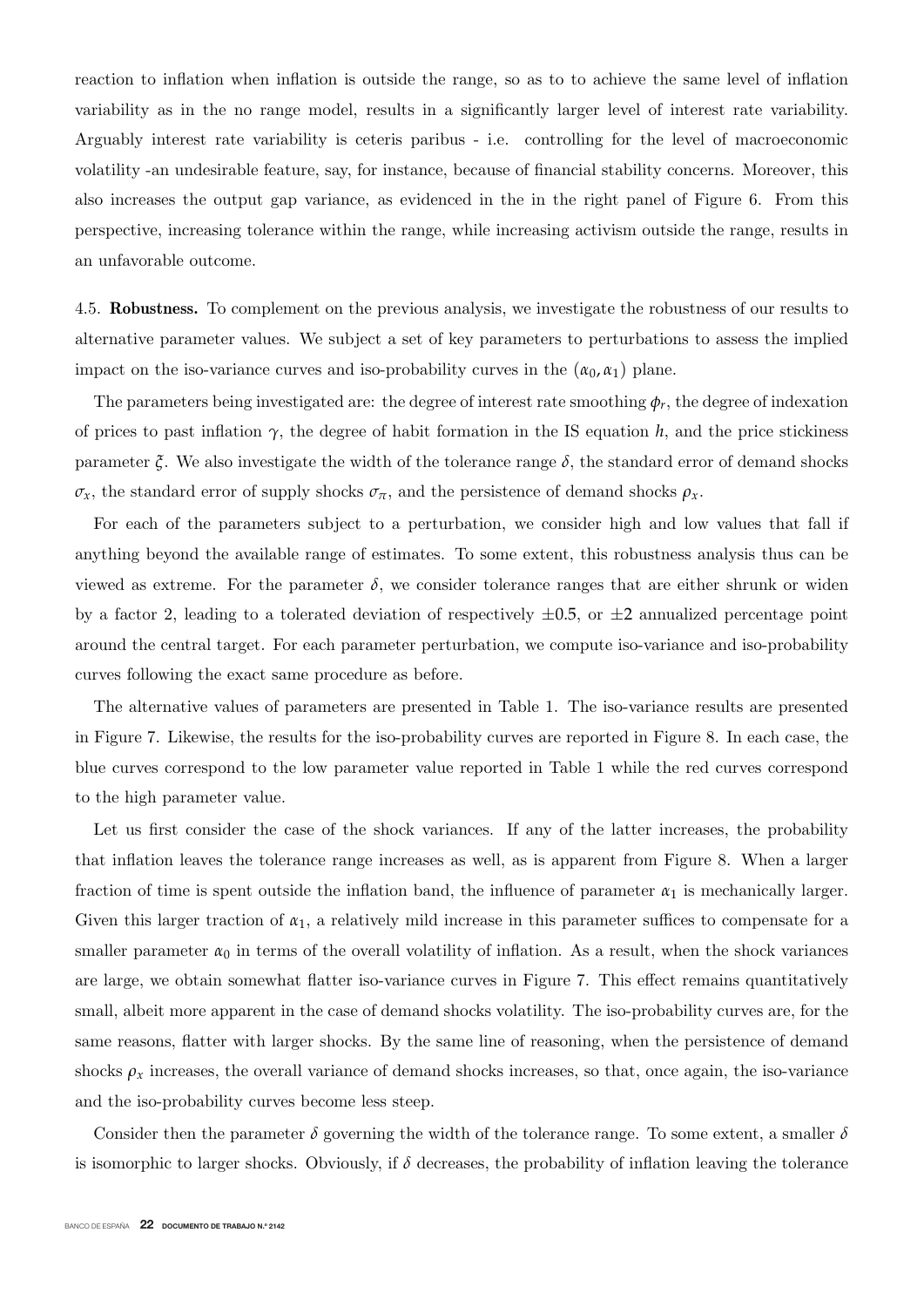range increases. Once again, this gives more traction to  $\alpha_1$ . Thus, as  $\delta$  decreases, the slope of the isovariance and iso-probability curves decreases in absolute value. By contrast for a very wide band the iso variance curves become extremely steep: it is virtually impossible to compensate any decrease in parameter  $\alpha_0$  by augmenting  $\alpha_1$ .



Figure 7. Iso-variance curves for alternative parameter values

**Note:** Each sub-figure shows iso-variance curves when a given parameter value is altered. The parameters considered:  $\phi_r$  (the degree of interest rate smoothing),  $\gamma$  (the degree of indexation of prices to past inflation), *h* (the degree of habit formation in the IS equation), *ξ*, (the Calvo probability), the standard error of demand shocks  $\sigma_x$ , the standard error of the cost-push shock  $\sigma_{\pi}$ , and the persistence of the demand shock  $\rho_x$ . For each parameter, we consider perturbations around the benchmark value, with a lower and a larger value, as reported in Table 1.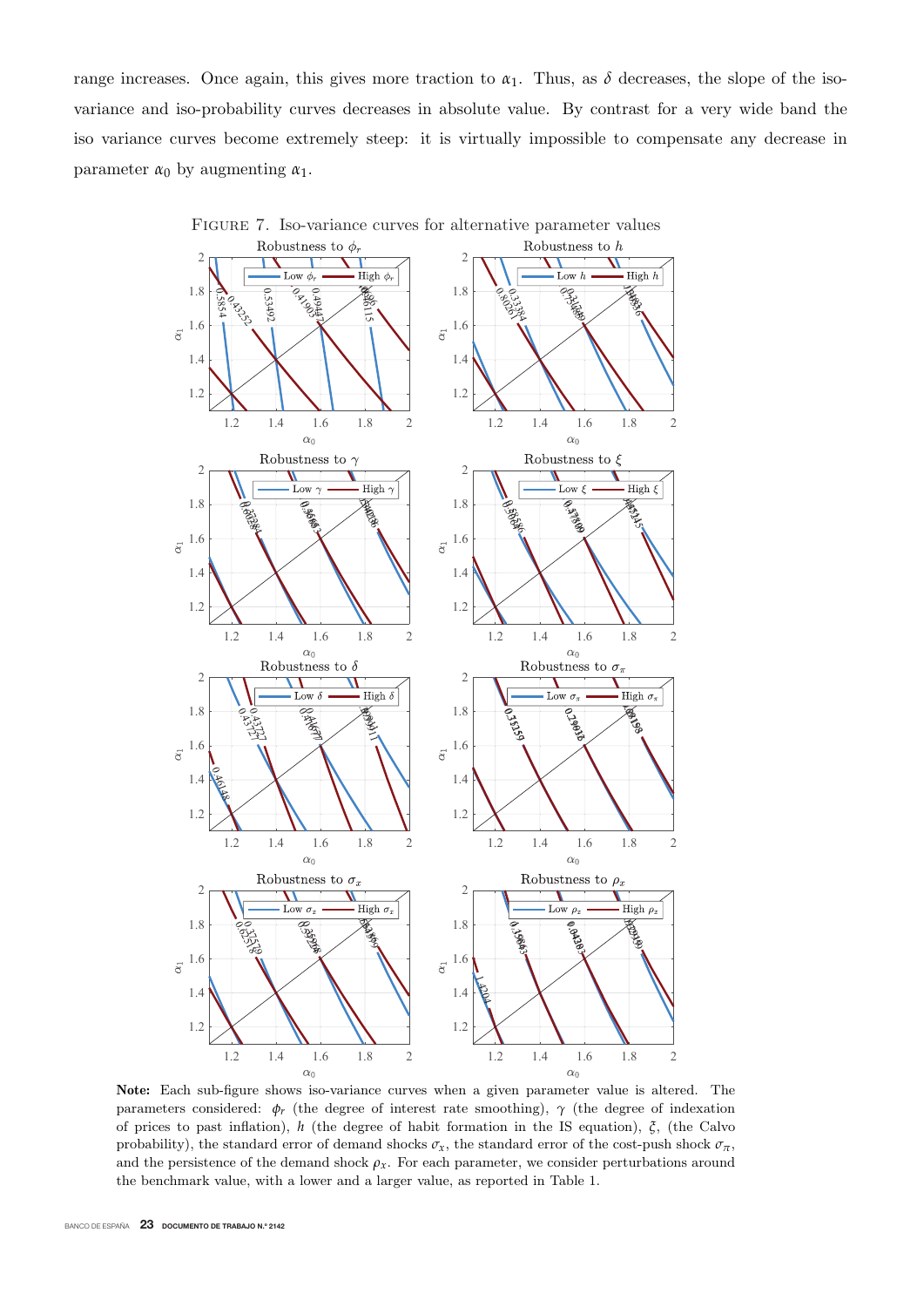

Figure 8. Iso-probability curves for alternative parameter values

**Note:** Each sub-figure shows iso-probability curves when a given parameter value is altered. The parameters considered:  $\phi_r$  (the degree of interest rate smoothing),  $\gamma$  (the degree of indexation of prices to past inflation), *h* (the degree of habit formation in the IS equation), *ξ*, (the Calvo probability), the standard error of demand shocks  $\sigma_x$ , the standard error of the cost-push shock  $\sigma_{\pi}$ , and the persistence of the demand shock  $\rho_x$ . For each parameter, we consider perturbations around the benchmark value, with a lower and a larger value, as reported in Table 1.

We now consider the case when the slope of the Phillips curve is smaller, i.e. when the Calvo probability *ξ* is larger. This robustness exercise is of particular interest as many observers have pointed to a flattening of the Phillips curve over the last decades. Inflation then becomes less and less sensitive to demand shocks.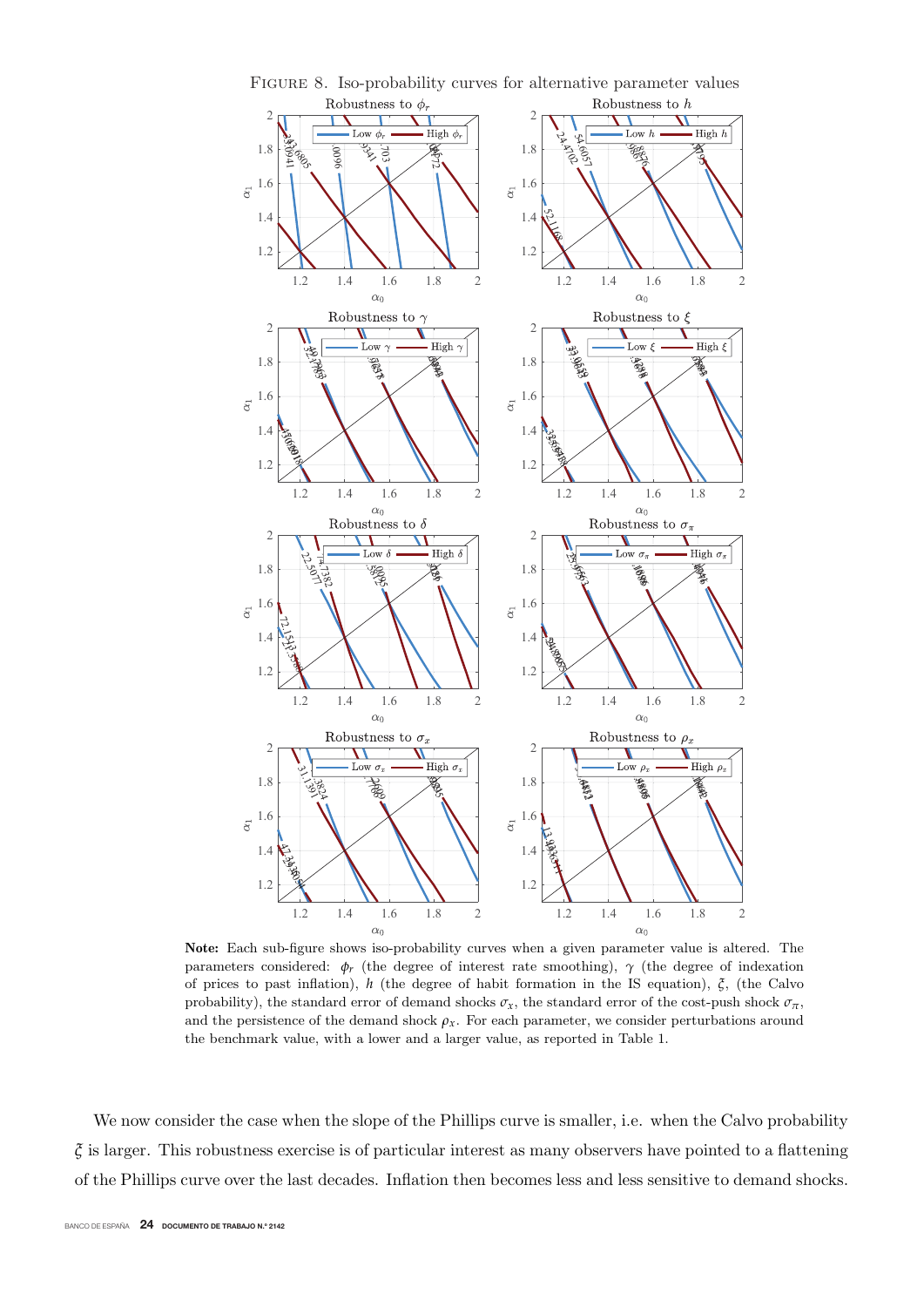This lowers the probability that inflation leaves the tolerance range. This gives less traction to  $\alpha_1$ , making iso-variance and iso-probability curves steeper. Hence, a flatter Phillips curve makes the trade-off less favorable. However, quantitatively, the change in slope remains limited.

Similarly, when the degree of habits  $h$  increases, the intrinsic persistence of the output gap  $x_t$  increases so that it has a more pronounced effect on inflation (for a given slope of the Phillips curve). Again, this makes the iso-variance and iso-probability curves less steep. The quantitative importance of this effect, though, is moderate. The same logic applies to the intrinsic persistence of inflation *γ*.

Finally, when the degree of interest rate smoothing  $\phi_r$  increases, the policy rule is less reactive on impact but overall more stabilizing, reflecting the powerful expectation effects of monetary policy. With larger  $\phi_r$  inflation spends more time within the tolerance range. However, the overall stabilizing effect of parameter  $\alpha_1$  appears to be strengthened, resulting in less steep iso-variance and iso-probability curves.

We do not report robustness with respect to  $\beta$ , as the sensitivity of iso-variance and iso-probability curves to this parameter turns out to be very limited. In the next section (Section 5), devoted to the case with a ZLB, we will adjust the calibration of this parameter consistently with the targeted value of the steady-state real natural rate  $r^*$ . It is thus comforting that the results described here are weakly affected by the calibration of *β*.

All in all, while the variability of inflation is, as expected, sensitive to the value of the parameters, the main insights obtained in the case of the baseline calibration appear to be very robust to the values of the selected parameters. Indeed, the quantitative trade-off between activism within vs. outside the tolerance range is, in all cases except that of the policy inertia parameter, unchanged.

#### 5. The case of a relevant Zero Lower Bound

5.1. **Motivation.** So far our analysis has abstracted from issues raised by the zero lower bound (ZLB). Yet, the ZLB (or effective lower bound) on the level of interest rate is empirically relevant in the context of a low "natural rate" of interest environment. The long spell of interest rate at zero or below zero during and after the financial crisis in the US or the euro area (and then again at the time of the recession triggered by the Covid 19 crisis) is an obvious demonstration of this.

Taking the ZLB on the interest rate into account in our theoretical environment has the potential to alter our quantitative assessment on interest rate rules with tolerance ranges. In particular, with a more reactive policy rule outside the band, or with a wider band, it might be the case that the ZLB raises a more frequent concern than under a standard linear policy rule. In this section, we investigate this issue.

5.2. **Steady state with the ZLB.** First, we study how the ZLB leads to existence of a second equilibrium, in a simplified version of model (1)-(3), with  $\phi_r = \phi_x = 0$ , taking into account the ZLB constraint. This is precisely the same phenomenon as the double equilibria investigated by Benhabib et al. (2001). Under these simplifying assumptions, the model boils down to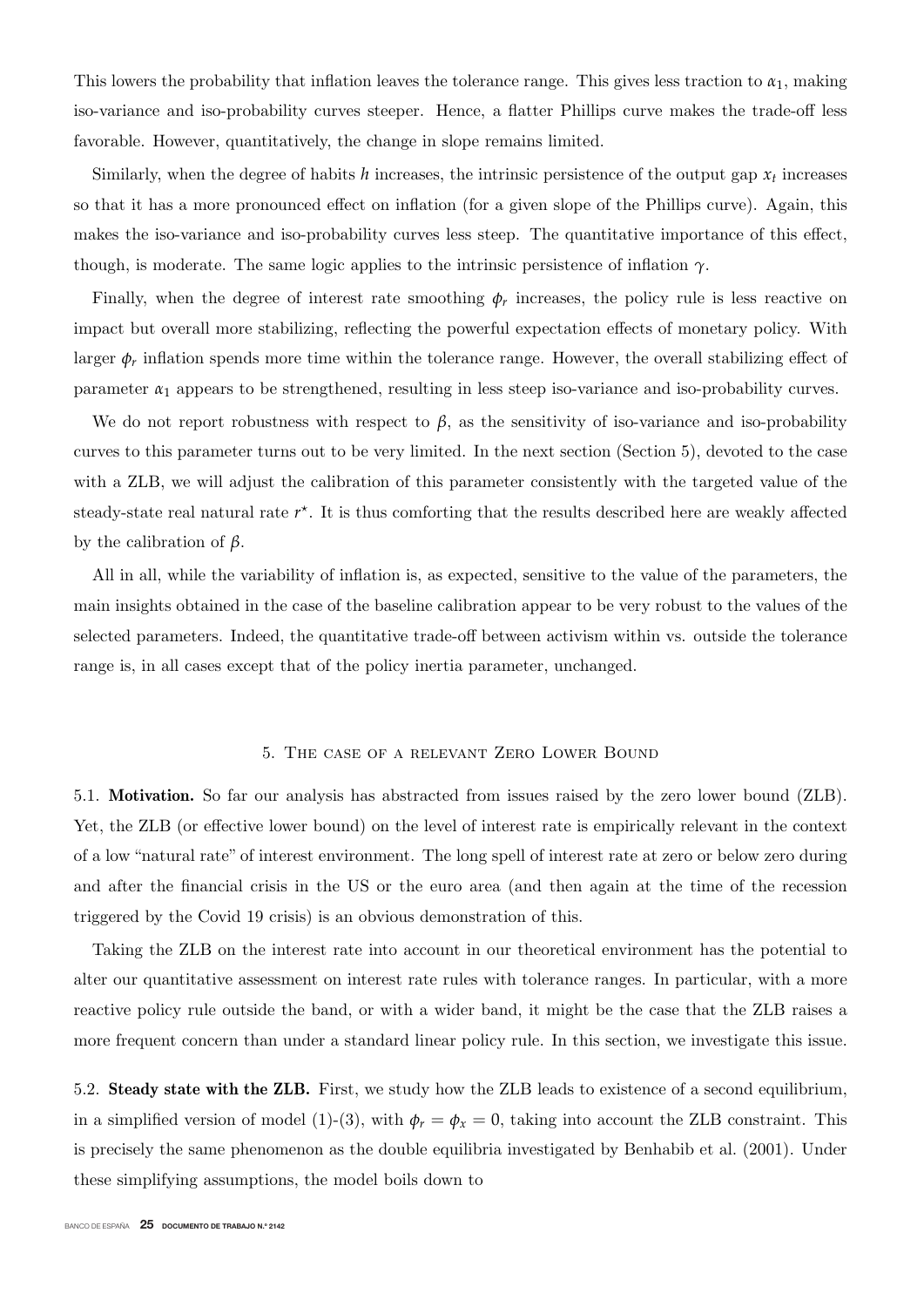$$
x_t = \mathbb{E}_t \{x_{t+1}\} - \sigma(\hat{\imath}_t - \mathbb{E}_t \{\hat{\pi}_{t+1}\} + \nu_t^x
$$
  
\n
$$
\hat{\pi}_t = \beta \mathbb{E}_t \{\hat{\pi}_{t+1}\} + \kappa x_t + \nu_t^{\pi}
$$
  
\n
$$
\hat{\imath}_t^S = \alpha_{s_t} \hat{\pi}_t
$$
  
\n
$$
\hat{\imath}_t = \max \{\hat{\imath}_t^S, -\bar{\imath}\}
$$
\n(8)

We have then the following result:

**Proposition 3.** If  $min\{\alpha_0, \alpha_1\} > 1$ , then model (8) admits on top of the steady state  $\hat{\pi} = 0$ ,  $\hat{\imath} = 0$ , another steady state at the ZLB,  $\hat{\pi}_{\text{ZLB}}^* = -\bar{\imath}$ ,  $\hat{\imath}_{\text{ZLB}}^* = -\bar{\imath}$ . Conversely, if  $\max\{\alpha_0, \alpha_1\} < 1$ , there exists a unique steady state  $\hat{\pi} = 0, \hat{\imath} = 0$ .

The proof of Proposition 8 relies on simple analytic computations and is relegated in Appendix F. The appendix also illustrates that a model with a kink (rather than a jump) at the edge of the tolerance range, results in actually 3 or 4 equilibria, rather than 2. Furthermore, we notice that, in the first case, when  $\min\{\alpha_0, \alpha_1\} > 1$ , the equilibrium  $\hat{\pi} = 0$ ,  $\hat{\imath} = 0$  is expectationally stable in the sense of Evans (1985), while it is not the case of the ZLB steady state. If  $\max{\{\alpha_0, \alpha_1\}} < 1$ , the steady state is not expectationally stable.

5.3. **Simulating the model under ZLB.** We introduce ZLB in the augmented model of section 4, and simulate the model, still resorting to the method designed by Barthélemy and Marx (2017). This strategy relies on local approximation. Our method is in the same vein as Guerrieri and Iacoviello (2015). Here, we consider that the only steady state in the model is  $\hat{\pi} = 0$ , and  $\hat{\imath} = 0$ .

To obtain empirically meaningful probabilities of hitting the ZLB, we deviate from the benchmark calibration and consider a permanent negative shock on the natural interest rate, resulting in more frequent ZLB episodes (as discussed below and detailed in Table 3).

In this setup, we have to consider formally four regimes: (i) inflation is within the band and the ZLB does not bind, (ii) inflation is within the band and the ZLB binds, (iii) inflation is outside the band and the ZLB does not bind, and (iv) inflation is outside the band and the ZLB binds. The four regimes are summarized in Table 2.

Regime (i) includes the steady state, and arguably is the standard regime, and the comfort zone of the policymaker. Regime (ii) might appear an implausible regime, in particular in view of Figure 1. However, recall that in the extended model, there is an output gap term in the reaction function, so that there is a possibility that interest rate is driven to or kept at the ZLB due to the output gap movements, or to interest rate inertia, while inflation is actually in the tolerance range. In addition, whenever the tolerance range is wide (ie for large values of  $\delta$ ) the interest rate might be driven to its lower bound without inflation leaving the tolerance range.

To carry out the simulations in this section, the inflation target is set to 2 percent, and the steady-state value of the real interest rates set to  $r^* = 0.5$  percent. This specification corresponds to a conservative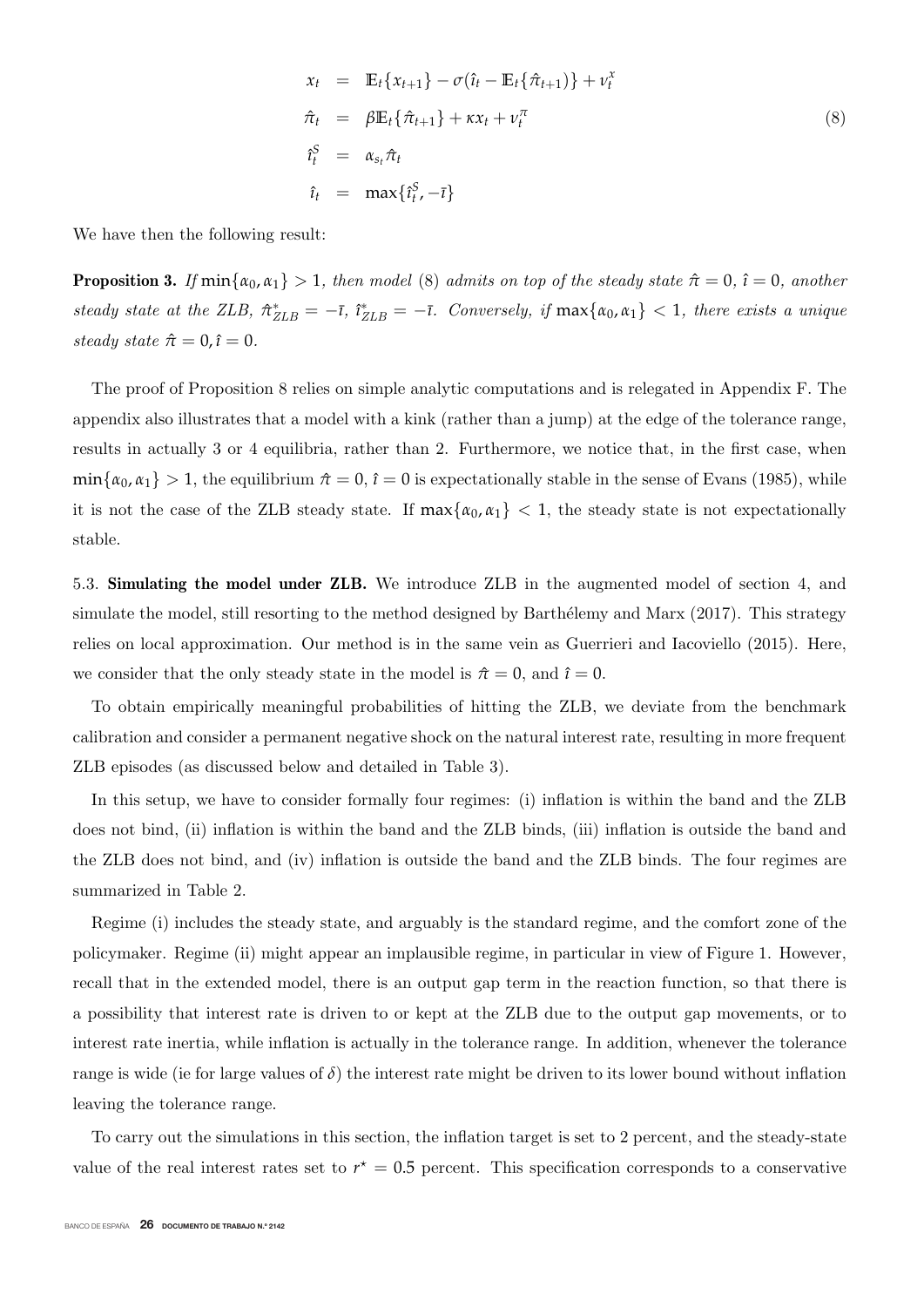Table 2. The four regimes

|               |                             | Inflation                   |
|---------------|-----------------------------|-----------------------------|
|               | Inside the band             | Outside the band            |
| Interest rate | $s_t = 1$                   | $s_t = 3$                   |
| above ZLB     | $ \pi_{t-1}-\pi^* <\delta$  | $ \pi_{t-1}-\pi^* >\delta$  |
|               | $\hat{i}_t > -\overline{i}$ | $\hat{i}_t > -\overline{i}$ |
|               | $s_t = 2$                   | $s_t = 4$                   |
| at ZLB        | $ \pi_{t-1}-\pi^* <\delta$  | $ \pi_{t-1}-\pi^* >\delta$  |
|               | $\hat{i}_t=-\overline{i}$   | $\hat{i}_t=-\overline{i}$   |

**Note:**  $\hat{\imath}_t$  represents the Taylor rate  $\phi_r \hat{\imath}_{t-1} + (1 - \phi_r)(\alpha_{s_t} \hat{\pi}_{t-1} + \phi_x x_{t-1})$ 

calibration of the "New Normal" environment with a relatively low steady-state real natural interest rate. As before, moments under the various parameter sets are obtained by simulating the model over 1,000,000 periods (after having discarded an initial burn-in sample of 200 periods).

5.4. **Result under the baseline, and under larger shocks.** To begin with, we explore the consequences of taking the ZLB into account on the distribution properties of inflation. Table 3 illustrates the impact of taking the ZLB into account on average inflation and the standard deviation of inflation, and on the frequency of ZLB episodes. In the baseline calibration, the outcome of which is reported on the line labelled "ZLB", the impact of the ZLB appears very small. Indeed, the probability of hitting the ZLB is a mere 4.3%, resulting in only minor differences compared to the no-ZLB case. We thus consider an alternative calibration in which the ZLB is a more significant threat. To this aim, we recalibrate the demand shocks<sup>17</sup>, allowing for larger recessions resembling the global financial crisis. The line labelled "ZLB (larger shocks)" in Table 3 shows that under our alternative calibration of demand shocks, the probability of hitting the ZLB is substantially higher, at 17.5%. This value is more in line with the existing assessments of the unconditional probability of ZLB episodes in the "New Normal" environment (Table G.1 in Appendix G shows the different probabilities of hitting the ZLB for different configurations of  $(\alpha_0, \alpha_1)$  and different steady-state interest rates in the case of larger shocks, further suggesting those are a relevant benchmark.). In this setup, the negative inflation bias induced by the ZLB is about <sup>−</sup><sup>17</sup> basis points. Likewise, the standard error of inflation is now nearly twice as high as absent the ZLB.

To investigate how taking the ZLB into account affects the trade-off induced by inflation tolerance band, we compute, as before, iso-variance curves, i.e. curves showing the set of policy parameters  $(\alpha_0, \alpha_1)$ that yield the same variance of inflation  $\hat{\pi}_t$ . Again, we simulate the model over 1,000,000 periods for different  $(\alpha_0, \alpha_1)$  configurations, each time using the same draw of structural shocks. We then construct

<sup>&</sup>lt;sup>17</sup>The standard error  $\sigma_x = 0.2$  in the baseline calibration is increased to  $\sigma_x = 0.5$  in the case of large shocks, all the other parameters remain unchanged.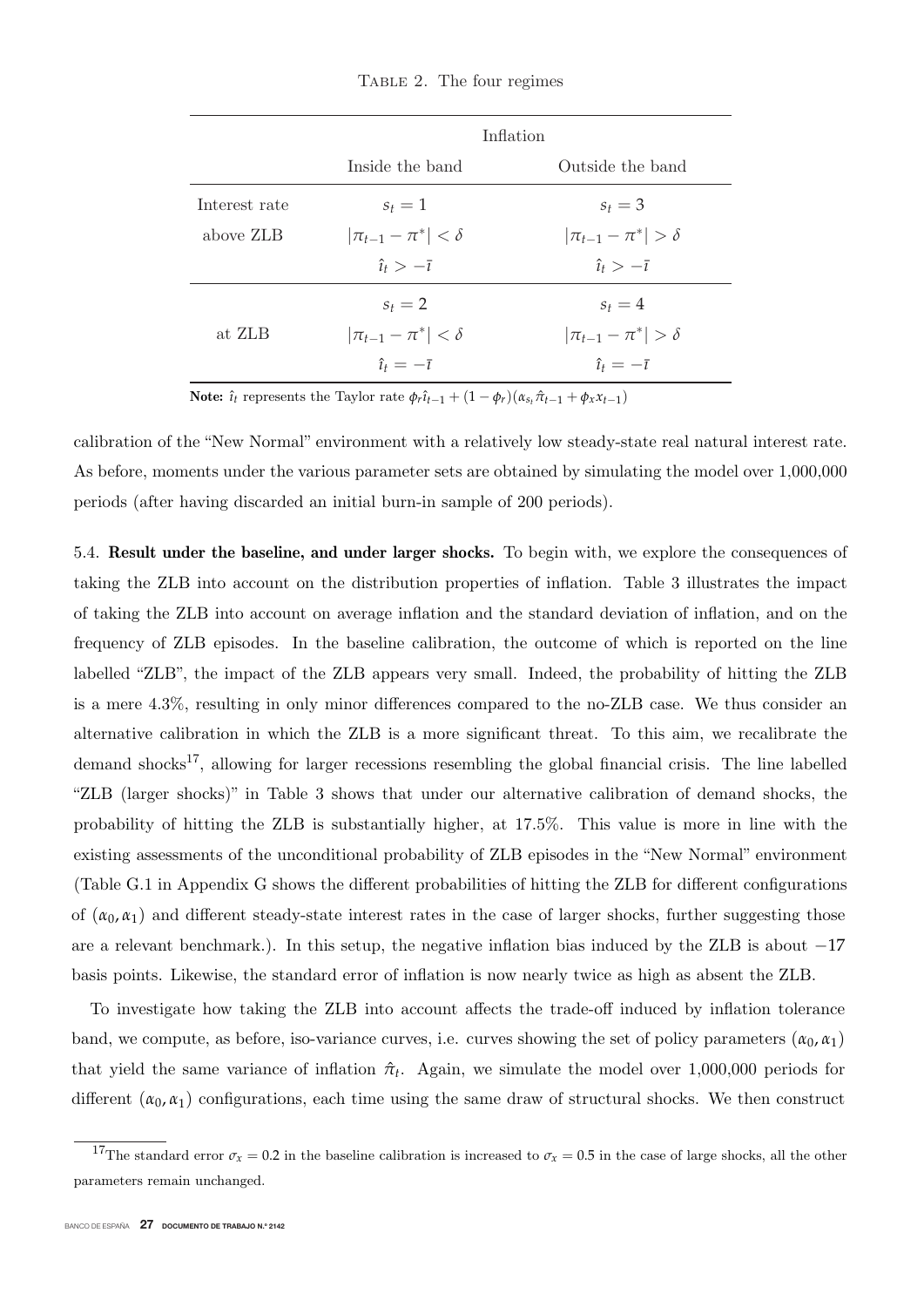|  | TABLE 3. Moments under ZLB |  |
|--|----------------------------|--|
|  |                            |  |

|                    | P(ZLB) | $Mean(\pi_t - \pi^*)$ | s.d. $(\pi_t - \pi^*)$ |
|--------------------|--------|-----------------------|------------------------|
| No ZLB             |        | $-0.00$               | 1.25                   |
| ZLB                | 4.3    | $-0.01$               | 1.26                   |
| ZLB (large shocks) | 17.5   | $-0.17$               | 2.32                   |
|                    |        |                       |                        |

**Note:** P(ZLB) probability of ZLB incidence, in percent. Mean and standard deviation are in percent, annualized. The reactions inside and outside the band are  $\alpha_0 = \alpha_1 = 1.5$ .

iso-variance curves by interpolation. Results are reported in the left panel of Figure 9. Likewise, we compute iso-probability curves, i.e. curves showing the set of policy parameters  $(\alpha_0, \alpha_1)$  that yield the same probability of staying within the inflation band. Results are reported in the right panel of Figure 9.

Figure 9 shows that the variance of inflation is larger with than without ZLB, as hinted at by Table 3. This is a direct consequence of the skewed distribution of inflation obtained when the ZLB is taken into account. However, the trade-off between activism inside versus outside the band introduced by the tolerance range is still present under our calibration. Moreover, the iso-variance curves resemble their no-ZLB counterparts. Overall results obtained in the previous section on the trade-off between activism inside and outside the tolerance range, carry out nearly identically to the case allowing of a relevant ZLB constraint.

This findings carry out to the case also when we vary the calibration of parameters. For instance if we vary the slope of the Phillips curve, a crucial parameter which may have changed with time, the pattern of the iso-variance curves when taking ZLB into account stay similar (this exercise is reported in the Appendix G in Figure G.2).

#### 6. Conclusion

We have studied the properties of inflation tolerance ranges policies in a standard New Keynesian set-up. Both through establishing some analytical results, and through simulations of a quantitative, empirically relevant version of the New Keynesian model, we have established that relying on inflation ranges raise important concerns in terms of macroeconomic stabilization. Our analysis has provided a formal basis for the recognition by policymakers that inflation tolerance ranges should not be interpreted nor implemented as inaction range.<sup>18</sup> Further, we have shown that a central bank embarking in a tolerance range policy should be ready to react very strongly to inflation deviation whenever inflation falls outside the tolerance range, to compensate for lower reaction within the range - entailing added interest rate volatility. Finally, we have also shown that these results are robust, as they broadly hold for a wide constellation of parameters of the NK model, or when allowing for the zero (or effective) lower bound to be a relevant concern.

 $\frac{18}{18}$ An example of such a claim is provided by Coeuré (2019): "Such a tolerance band, which can be more or less precise, is not an invitation for inaction or complacency."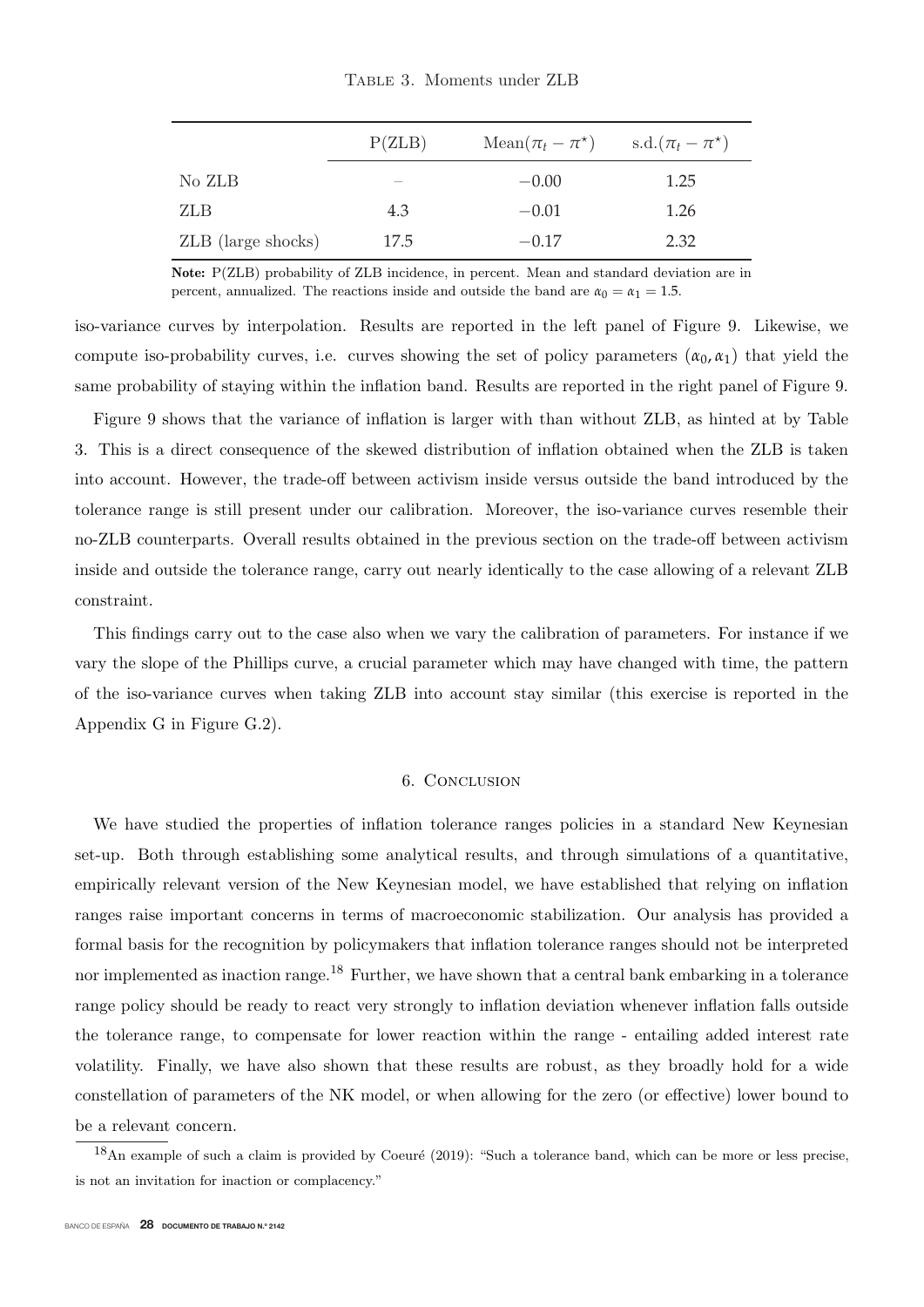

**Note:** The coordinates of each point on a given curve correspond to the combination of parameters  $(\alpha_0, \alpha_1)$ yielding the same variance of the inflation rate, allowing for a ZLB constraint in the simulations. Blue lines correspond to the no-ZLB case and red lines correspond to the ZLB case.

An obvious limitation of our model it that we have not made explicit the potential benefits of inflation tolerance bands, and thus do not provide a full assessment of these policies. To further explore the tradeoff involved with inflation ranges, at least two directions, each raising additional technical challenges, could be envisioned. First, an issue is whether inflation inaction (or limited action) ranges can be derived as an optimal policy, for instance when incorporating either concerns for financial stability, or, following Orphanides and Wieland (2000), a non-linear Phillips curve or a non-quadratic loss function for the central bank (e.g., allowing for a flat section corresponding to the tolerance range). While Orphanides and Wieland (2000) have investigated the latter two types of foundations for inaction ranges in a backward looking model, it remains to be established whether similar results hold in a forward looking-model, and to what extent the concerns raised in our paper still apply in such an extended set-up. Second, an alternative route to deriving inflation range as a meaningful policy setup would require other ingredients such as communication with the public, credibility gain and losses of the central bank, or monitoring the central bank. While this question is interesting per se and would capture the essence of "uncertainty ranges", it presupposes a meaningful departure from full-information rational expectations – a standard assumption in the baseline NK model. Both these avenues are left for future research.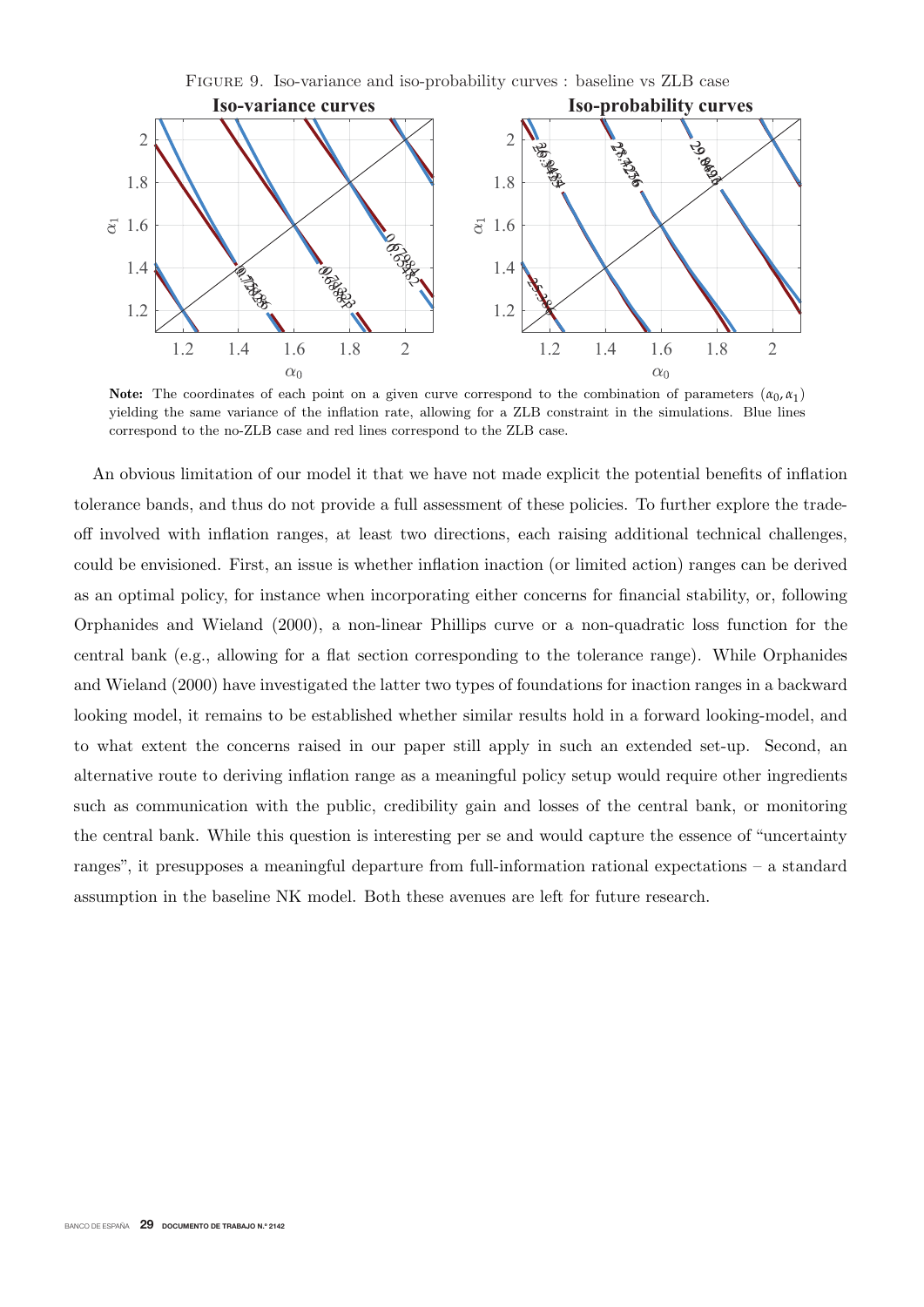Let us consider the following model

$$
\mathbb{E}_t f(X_{t+1}, X_t, X_{t-1}, \sigma \epsilon_t, s_t) = 0 \tag{A.1}
$$

We assume that

**H1:** Shocks are bounded.

**H2:** The model admits a steady state, independent of regimes.

**H3:** The steady-state probability to stay in  $s_t = 0$  is 1.

**H4:** The transition probabilities are twice continuously differentiable, and the steady-state first derivative of the probability to stay in regime 0 is zero.

**Proposition 4.** Under assumptions H1-H4, the following results hold:

- (1) If the linear model obtained by linearizing model (A.1) around the steady state is not determinate, then there exist stationary sunspot equilibria arbitrarily close to the steady state.
- (2) Reciprocally, if the linearized model is determinate, for shocks small enough, there exists a unique solution to model  $(A.1)$ .

**Proof.** The first point is a direct consequence of Theorem 1 in Woodford (1986). The second point is an application of Proposition 1 in Barthélemy and Marx (2017).

#### п

Proposition 4 shows that determinacy of the models with tolerance range completely relies on the determinacy of the model in regime 0. The determinacy of this model is a straightforward extension of Proposition 4.4 in Woodford (2003) to take into account persistence of the shocks. The model can be written as

$$
\mathbb{E}_t z_{t+1} = \tilde{A} z_t
$$

with

$$
z_t = \begin{bmatrix} \hat{\pi}_t & x_t & \hat{\imath}_{t-1} & \varepsilon_{t-1}^{\pi} & \varepsilon_{t-1}^{\pi} \end{bmatrix}', \quad \tilde{A} = \begin{bmatrix} A & 0 \\ 0 & B \end{bmatrix}, \quad B = \begin{bmatrix} \rho_{\pi} & 0 \\ 0 & \rho_{\pi} \end{bmatrix}
$$

and *A* is defined in (C.21) in Woodford (2003).

Noticing that the number of eigenvalues of  $\tilde{A}$  larger than 1 is the same as the number of eigenvalues of *<sup>A</sup>* larger than 1, we deduce the determinacy condition.

Examples of probabilities consistent with Proposition 4 are represented in Figure A.1, and depicted by equations (7) and (A.2).

$$
\tilde{p}_{s,0}(\hat{\pi}_{t-1}) = \begin{cases}\n\exp\left(\lambda_s \left(1 - \frac{\delta^2}{\delta^2 - |\hat{\pi}_{t-1}|^2}\right)\right) & \text{if } |\hat{\pi}_{t-1}| \le \delta \\
0 & \text{if } |\hat{\pi}_{t-1}| \ge \delta\n\end{cases}
$$
\n(A.2)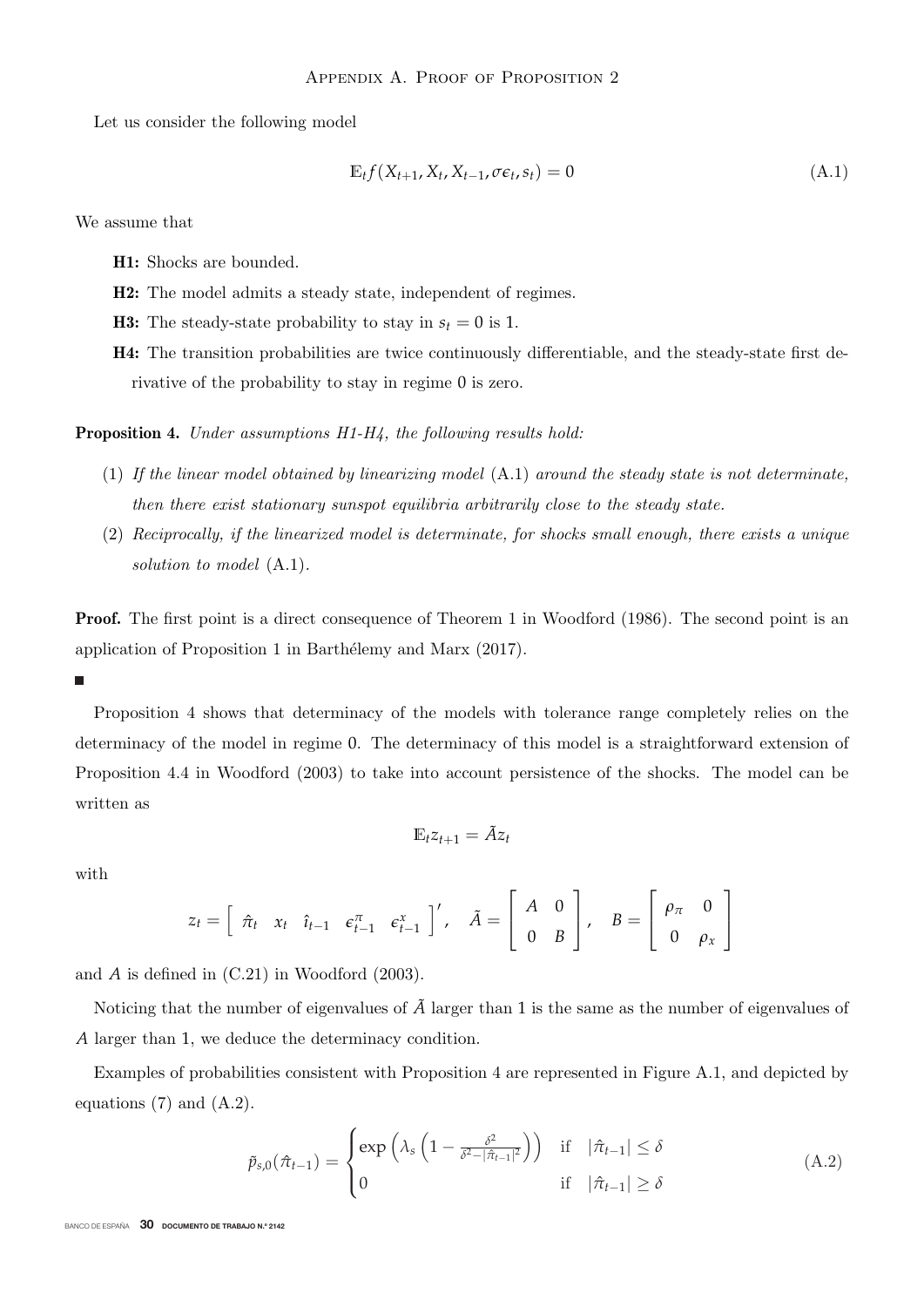

**Note:** The figure plots different possible specifications for probability to switch to regime 0, depending on lagged inflation gap, probability 1 is described in (7), while probability 2 is described in (A.2).

Appendix B. Case of a kinked rule

The steady-state implications of the kinked Taylor rule is illustrated in Figure B.1. The following two lemmas prove our claim that under such a configuration, there are 3 or 4 steady-state equilibria.

**Lemma 5.** Fix  $\delta > 0$  and  $(\alpha_0, \alpha_1)$  two positive real numbers. The solutions of equation

$$
\hat{\pi} = \alpha_0 \hat{\pi} \mathbb{1}_{|\hat{\pi}| < \delta} + [\alpha_0 \delta + \alpha_1 (\hat{\pi} - \delta)] \times \mathbb{1}_{\hat{\pi} > \delta} + [-\alpha_0 \delta + \alpha_1 (\hat{\pi} + \delta)] \times \mathbb{1}_{\hat{\pi} < -\delta}
$$
(B.1)

satisfy

- if  $\max{\alpha_0, \alpha_1} < 1$ , or  $\min{\alpha_0, \alpha_1} > 1$ ,  $\hat{\pi} = 0$  is the unique solution to equation (B.1).
- if  $\min\{\alpha_0, \alpha_1\} < 1$ , and  $\max\{\alpha_0, \alpha_1\} > 1$ , there exist three solutions to equation (B.1).

**Proof.** We notice that  $\hat{\pi} = 0$  is solution, and that the equation is even. If  $\min{\{\alpha_0, \alpha_1\}} < 1$ , and  $\max{\{\alpha_0, \alpha_1\}} > 1$ , the function  $(\alpha_1 - \alpha_0) \frac{a(\hat{\pi})}{\hat{\pi}}$  is strictly increasing on  $[\delta, +\infty]$ , and thus  $\hat{\pi} \mapsto \frac{a(\hat{\pi})}{\hat{\pi}}$  is a bijection.

The bounds satisfy  $\frac{a(\hat{\delta})}{\hat{s}}$  $\frac{\partial}{\partial \hat{\delta}} = \alpha_0$  and  $\lim_{\hat{\pi} \to +\infty}$  $\frac{a(\hat{\pi})}{\hat{\pi}} = \alpha_1$ , so there exists a unique  $\hat{\pi}^{**}$  in  $[\delta, +\infty]$  solution of equation (B.1).

Since  $\alpha_0 \neq 1$ , there is no solution on  $]0, \delta]$ . The solutions are thus  $0, -\hat{\pi}^{**}$  and  $\hat{\pi}^{**}$ .

If  $\max{\{\alpha_0, \alpha_1\}} < 1$ , or  $\min{\{\alpha_0, \alpha_1\}} > 1$ , the image by the function  $\hat{\pi} \mapsto \frac{a(\hat{\pi})}{\hat{\pi}}$  of  $]\delta$ ,  $+\infty$ [ is ]  $\min{\{\alpha_0, \alpha_1\}}$ ,  $\max{\{\alpha_0, \alpha_1\}}$ [and does not contain 1. Since  $\alpha_0 \neq 1$ , there is no solution on  $]0, \delta]$ . Thus, the only solution of equation  $(B.1)$  is 0.  $\blacksquare$ 

**Lemma 6** (ZLB & kinked Taylor rule). Fix  $\delta > 0$ ,  $\alpha_0 < 1 < \alpha_1$  two positive real numbers, and  $\bar{\iota} > 0$ . The solutions of equation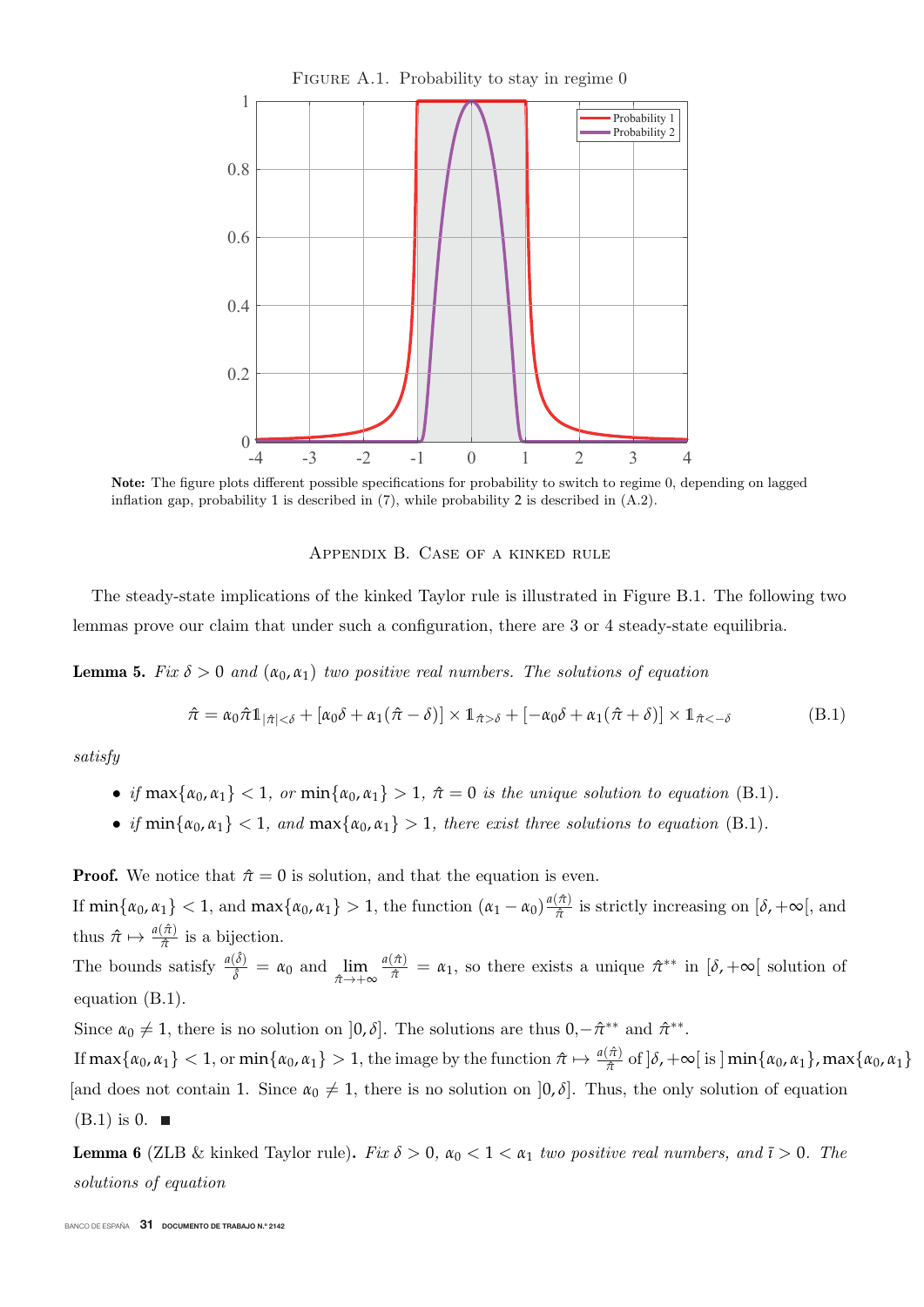$$
\hat{\pi} = \max\{-\bar{\imath}, \alpha_0 \hat{\pi} \mathbb{1}_{|\hat{\pi}| < \delta} + [\alpha_0 \delta + \alpha_1 (\hat{\pi} - \delta)] \times \mathbb{1}_{\hat{\pi} > \delta} + [-\alpha_0 \delta + \alpha_1 (\hat{\pi} + \delta)] \times \mathbb{1}_{\hat{\pi} < -\delta}\}
$$
(B.2)

satisfy

- if  $\frac{\delta(\alpha_1 \alpha_0)}{\alpha_1 1}$  < *τ*, there exists four multiple equilibria,  $-\bar{t}$ ,  $-\frac{\delta(\alpha_1 \alpha_0)}{\alpha_1 1}$ , 0 and  $\frac{\delta(\alpha_1 \alpha_0)}{\alpha_1 1}$ .
- if  $\frac{\delta(\alpha_1 \alpha_0)}{\alpha_1 1} > \bar{\imath}$ , there exists three multiple equilibria,  $-\bar{\imath}$ , 0 and  $\frac{\delta(\alpha_1 \alpha_0)}{\alpha_1 1}$ .

If the Taylor rule is not kinked, we have two multiple equilibria  $-\bar{\iota}$  and 0.

FIGURE B.1. Multiple equilibria with a kinked Taylor rule



Appendix C. Derivation of the Model Equations

C.1. **Households.** Time is discrete and indexed by *t*. The economy is populated with a continuum of identical, infinitely-lived households. A typical household has utility function

$$
\mathbb{E}_t \sum_{s=0}^{\infty} \beta^s \left\{ u(c_{t+s} - h\bar{c}_{t+s-1}) - \int_0^1 v(n_{t+s}(i)) \mathrm{d}i \right\} \tag{C.1}
$$

where  $c_t$  is private consumption and  $\bar{c}_t$  denotes aggregate consumption. The degree of external habit is  $h \in (0,1)$ . The household supplies labor to each intermediate good producing firm  $i \in [0,1]$ . The disutility from labor  $n_t(i)$  is  $v(n_t(i))$ . The household maximizes (C.1) subject to the sequence of budget constraints

$$
P_t c_t + Q_t e^{-\epsilon_{x,t}} B_t = \int_0^1 W_t(i) h_t(i) \mathrm{d}i + B_{t-1} + \text{Div}_t - T_t \tag{C.2}
$$

where  $P_t$  is the aggregate price level,  $W_t(i)$  is the nominal wage rate paid to labor of type *i*,  $B_t$  denotes the nominal quantity of short-term government debt, acquired at price  $Q_t$ , subject to a risk-premium shock  $\epsilon_{x,t}$ , and paying one unit of money at  $t+1$ . The term  $T_t$  denotes lump-sum transfers (tax if negative) and Div<sub>t</sub> corresponds to the monopolists rents rebatted to the households.

C.2. **Aggregate Good Production.** There is a unique aggregate good,  $y_t$ , produced by competitive firms according to CES technology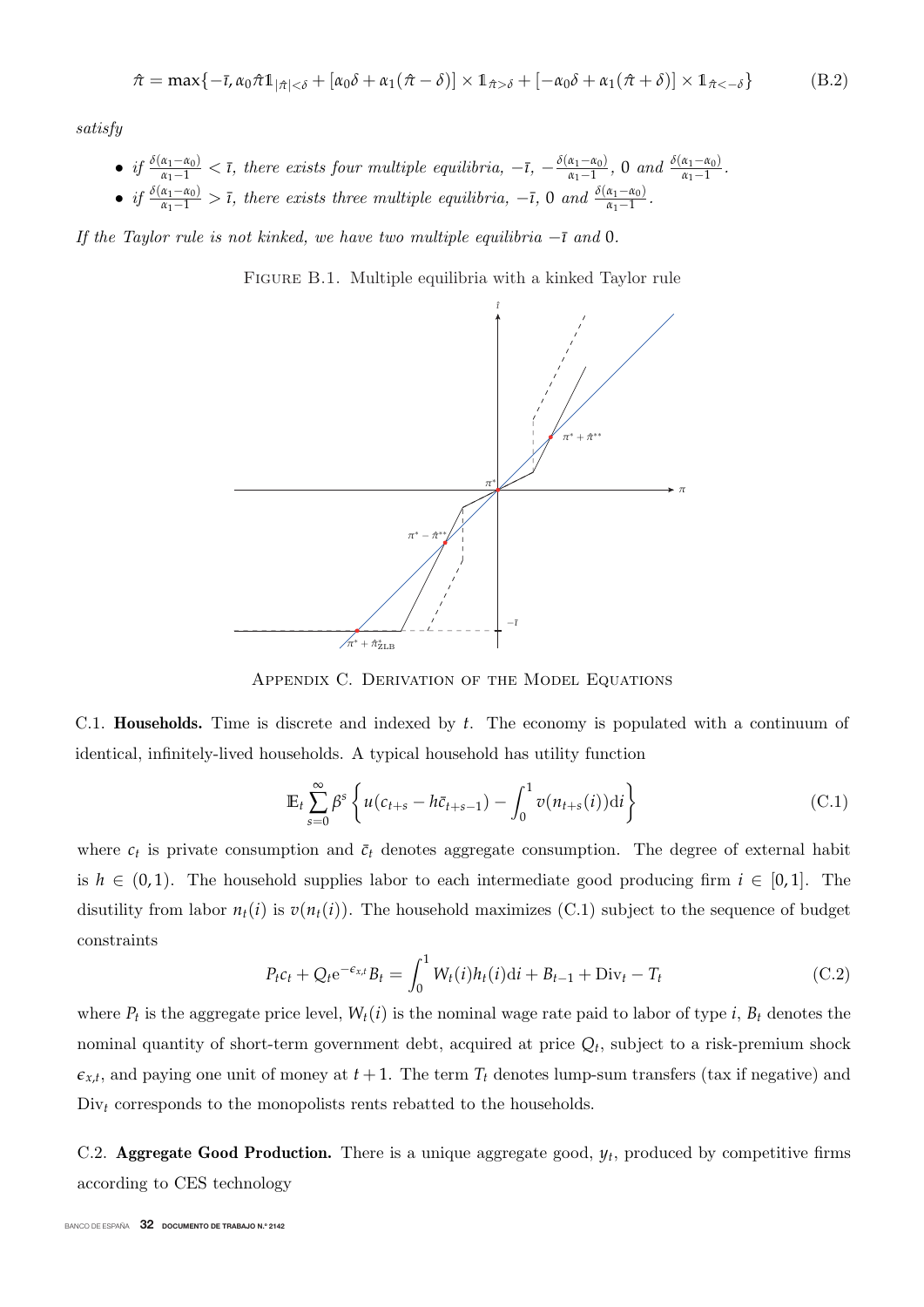$$
y_t = \left(\int_0^1 y_t(i)^{(\theta - 1)/\theta} \mathrm{d}i\right)^{\theta/(\theta - 1)},\tag{C.3}
$$

where  $y_t(i)$  is the input of retail good *i*, with  $i \in [0,1]$ . The representative aggregate good firm solves the profit maximization program

$$
\max_{\{y_t(i)\}} P_t y_t - \int_0^1 P_t(i) y_t(i) \mathrm{d}i,
$$

subject to  $(C.3)$ , where  $P_t(i)$  is the nominal price of retail good *i*. Firms are price takers. The demand for retail good *i* thus obeys

$$
y_t(i) = \left(\frac{P_t(i)}{P_t}\right)^{-\theta} y_t,\tag{C.4}
$$

and the aggregate nominal price is defined as

$$
P_t = \left(\int_0^1 P_t(i)^{1-\theta} \mathrm{d}i\right)^{1/(1-\theta)}.\tag{C.5}
$$

C.3. **Retail Good Production and Pricing.** Each retail good  $i \in [0,1]$  is produced by a monopolistic firm with the same index. Firm *i* has the technology

$$
y_t(i) = (n_t(i))^{1/\phi},
$$

where  $n_t(i)$  is the input of labor. The real cost associated with the above technology is then

$$
S_t(i) = w_t(i) (y_t(i))^{\phi}.
$$

We assume that in each period of time, a monopolistic firm can re-optimize its price with probability  $1-\xi$ , irrespective of the elapsed time since it last revised its price. If the firm cannot reoptimize its price, the latter is re-scaled according to the simple revision rule

$$
P_{t+1}(i) = (\Pi)^{1-\gamma}(\Pi_t)^\gamma P_t(i),
$$

where  $\gamma \in [0,1]$  measures the degree of indexation to the most recently available inflation measure  $\Pi_t \equiv P_t/P_{t-1}$ , and where  $\Pi$  is the steady-state value of  $\Pi_t$ . Let  $y_{t,t+s}(i)$  denote the production of firm *i* at  $t + s$  if it last revised its price in period *t*. Let  $P_t^*(i)$  denote the price which was chosen at *t*. According to the demand function for intermediate goods,  $y_{t,t+s}(i)$  obeys the relationship

$$
y_{t,t+s}(i) = \left(\frac{\Delta_{t,t+s} P_t^*}{P_{t+s}}\right)^{-\theta} y_{t+s}.
$$
\n(C.6)

where

$$
\Delta_{t,t+s} = \begin{cases} \prod_{j=t}^{t+s-1} (\Pi)^{1-\gamma} (\Pi_j)^{\gamma} & \text{if } s > 0, \\ 1 & \text{otherwise.} \end{cases}
$$

Thus, if drawn to reoptimize in period *t*, firm *i* selects  $P_t^*$  so as to maximize the present discounted sum of profit streams

$$
\mathbb{E}_{t} \sum_{s=0}^{\infty} (\beta \zeta)^{s} \frac{\lambda_{t+s}}{\lambda_{t}} \left\{ \left( \frac{\Delta_{t,t+s} P_{t}^{*}}{P_{t+s}} \right)^{1-\theta} y_{t+s} - w_{t+s}(i) \left( \left( \frac{\Delta_{t,t+s} P_{t}^{*}}{P_{t+s}} \right)^{-\theta} y_{t+s} \right)^{\phi} \right\}.
$$
 (C.7)

BANCO DE ESPAÑA 33 DOCUMENTO DE TRABAJO N.º 2142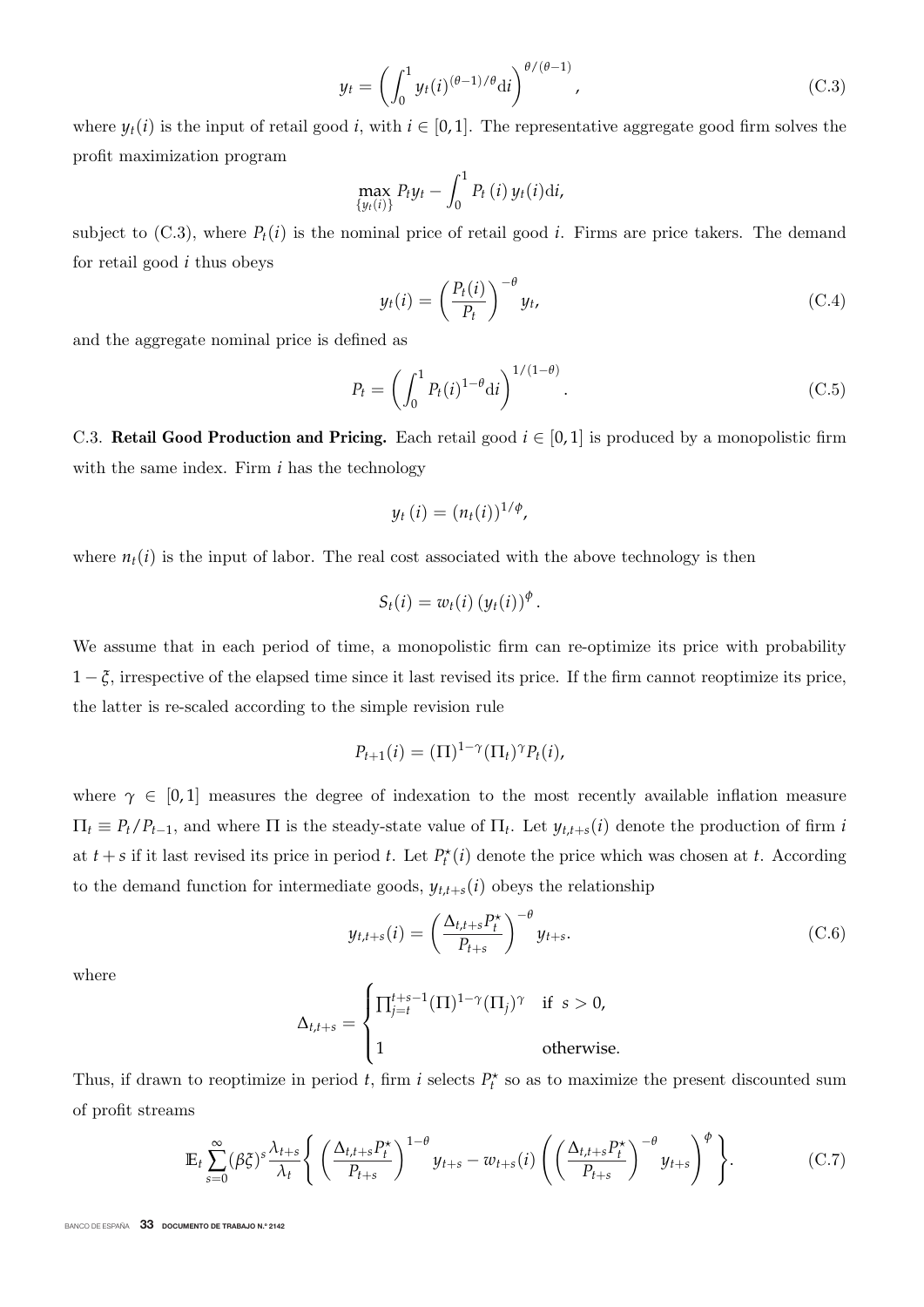Here,  $\beta^s \lambda_{t+s} / \lambda_t$  is the stochastic discount factor between dates  $t + s$  and  $t$ .

C.4. **Calculations.** Let  $\Lambda_t$  denote the Lagrange multiplier on constraint (C.2). The associated Lagrangian is

$$
L_{t} = \mathbb{E}_{t} \sum_{s=0}^{\infty} \beta^{s} \Bigg\{ u(c_{t+s} - h\bar{c}_{t+s-1}) - \int_{0}^{1} v(n_{t+s}(i)) dt
$$
  
 
$$
- \Lambda_{t+s} \Bigg[ P_{t+s} c_{t+s} + Q_{t+s} e^{\epsilon_{x,t+s}} B_{t+s} - \int_{0}^{1} W_{t+s}(i) n_{t+s}(i) dt + B_{t+s-1} + \text{Div}_{t+s} - T_{t+s} \Bigg] \Bigg\}
$$

The first order conditions associated with consumption and saving choices are

$$
u'(c_t - h\bar{c}_{t-1}) = \lambda_t
$$

$$
\lambda_t e^{-i_t + \epsilon_{x,t}} = \beta \mathbb{E}_t \left\{ \lambda_{t+1} \frac{1}{\Pi_{t+1}} \right\},\,
$$

$$
v'(n_t(i))=\lambda_t w_t(i),
$$

where we defined

$$
i_t = -\log(Q_t), \quad \lambda_t = \Lambda_t P_t, \quad w_t(i) = \frac{W_t(i)}{P_t}
$$

In equilibrium, it must be the case that  $c_t = \bar{c}_t = y_t$ , so that the above equations rewrite

$$
u'(y_t - hy_{t-1}) = \lambda_t
$$

$$
\lambda_t e^{-i_t + \epsilon_{x,t}} = \beta \mathbb{E}_t \left\{ \lambda_{t+1} \frac{1}{\Pi_{t+1}} \right\},
$$

$$
v'(n_t(i))=\lambda_t w_t(i).
$$

We now loglinearize the above equations. To this end, for the generic variable  $x_t$ , we define  $\hat{x}_t$  = log( $x_t/x$ ). For the nominal interest rate, we define instead  $\hat{i}_t = i_t - i$ . Loglinearizing the above conditions yields

$$
-\sigma^{-1}(\hat{y}_t - h\hat{y}_{t-1}) = (1 - h)\hat{\lambda}_t
$$

$$
0 = \mathbb{E}_t \{ \hat{\lambda}_{t+1} - \hat{\lambda}_t - \epsilon_{x,t} + \hat{\iota}_t - \hat{\pi}_{t+1} \}
$$

$$
\nu\hat{n}_t(i)=\hat{\lambda}_t+\hat{w}_t(i),
$$

where we defined

$$
\sigma^{-1} \equiv -\frac{u''((1-h)y)(1-h)y}{u'((1-h)y)}, \quad v \equiv \frac{v''(n)n}{v'(n)}.
$$

BANCO DE ESPAÑA 34 DOCUMENTO DE TRABAJO N.º 2142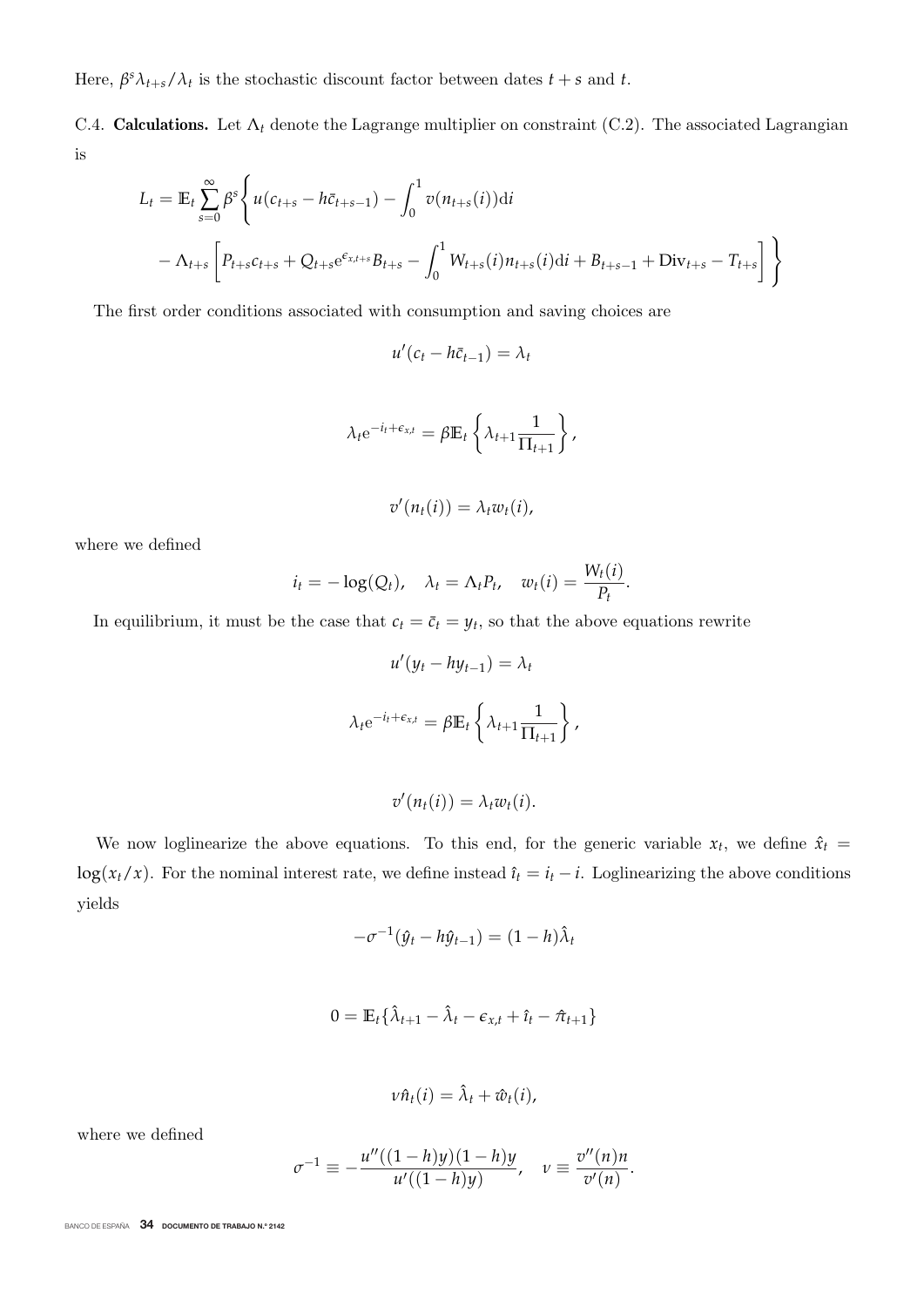Combining these relations yields

$$
\hat{y}_t = \frac{1}{1+h} \mathbb{E}_t \{ \hat{y}_{t+1} \} + \frac{h}{1+h} \hat{y}_{t-1} - \frac{\sigma(1-h)}{1+h} (\hat{t}_t - \mathbb{E}_t \{ \hat{\pi}_{t+1} \}) + \epsilon_{x,t}
$$

where we redefined  $\epsilon_{x,t}$  so that it appears in the IS curve with a unit coefficient.

The FOC associated with (C.7) is

$$
\mathbb{E}_t \sum_{s=0}^{\infty} (\beta \xi)^s \frac{\lambda_{t+s}}{\lambda_t} \left\{ \left( \frac{\Delta_{t,t+s}}{\Pi_{t,t+s}} p_t^{\star} \right)^{1-\theta} y_{t+s} - \mu_p e^{\epsilon_{\pi,t+s}} \phi \frac{W_{t+s}(i)}{P_{t+s}} \left( \left( \frac{\Delta_{t,t+s}}{\Pi_{t,t+s}} p_t^{\star} \right)^{-\theta} y_{t+s} \right)^{\phi} \right\} = 0,
$$

where

$$
\mu_p \equiv \frac{\theta}{\theta - 1}, \quad \Pi_{t, t+s} \equiv \frac{P_{t+s}}{P_t}, \quad p_t^* \equiv \frac{P_t^*}{P_t},
$$

and where we allowed for exogenous variations in the price markup.

Loglinearizing this condition yields

$$
\mathbb{E}_t \sum_{s=0}^{\infty} (\beta \xi)^s \{ (1 + \theta \omega_p)(\hat{\delta}_{t,t+s}^p - \hat{\pi}_{t,t+s} + \hat{p}_t^{\star}) - \epsilon_{\pi,t+s} - \hat{w}_{t+s}(i) - \omega_p \hat{y}_{t+s} \} = 0,
$$

where  $\omega_p \equiv \phi - 1$ . Now, using

$$
v\hat{n}_t(i) = \hat{\lambda}_t + \hat{w}_t(i), \quad \phi y_t(i) = n_t(i),
$$

we obtain

$$
\hat{w}_t(i) = \omega_w \hat{y}_t(i) - \hat{\lambda}_t
$$

where  $\omega_w \equiv v\phi$ . Thus

$$
\mathbb{E}_t \sum_{s=0}^{\infty} (\beta \xi)^s \{ (1 + \theta \omega) (\hat{\delta}_{t,t+s}^p - \hat{\pi}_{t,t+s} + \hat{p}_t^*) - \epsilon_{\pi,t+s} + \hat{\lambda}_t - \omega \hat{y}_{t+s} \} = 0,
$$

where  $\omega \equiv \omega_p + \omega_w$ . Rearranging, we get

$$
\frac{1+\theta\omega}{1-\beta\xi}\hat{p}_t^* = \mathbb{E}_t \sum_{s=0}^{\infty} (\beta\xi)^s \{ (1+\theta\omega_p)(\hat{\pi}_{t,t+s} - \hat{\delta}_{t,t+s}^p) + \epsilon_{\pi,t+s} + \omega \hat{y}_{t+s} - \hat{\lambda}_{t+s} \},
$$

which we can rewrite as

$$
\hat{p}_t^* = \frac{1 - \beta \xi}{1 + \theta \omega_p} (\epsilon_{\pi, t} + \omega \hat{y}_t - \hat{\lambda}_t) + \beta \xi \mathbb{E}_t {\hat{\pi}_{t+1} - \gamma \hat{\pi}_t } + \beta \xi \mathbb{E}_t {\hat{\rho}_{t+1}^* }.
$$

Noting that

$$
1 = (1 - \xi) (p_t^{\star})^{1 - \theta} + \xi \left[ \frac{(\Pi)^{1 - \gamma} (\Pi_{t-1})^{\gamma}}{\Pi_t} \right]^{1 - \theta}
$$

we obtain

$$
\hat{p}_t^* = \frac{\xi}{1-\xi}(\hat{\pi}_t - \gamma \hat{\pi}_{t-1})
$$

BANCO DE ESPAÑA 35 DOCUMENTO DE TRABAJO N.º 2142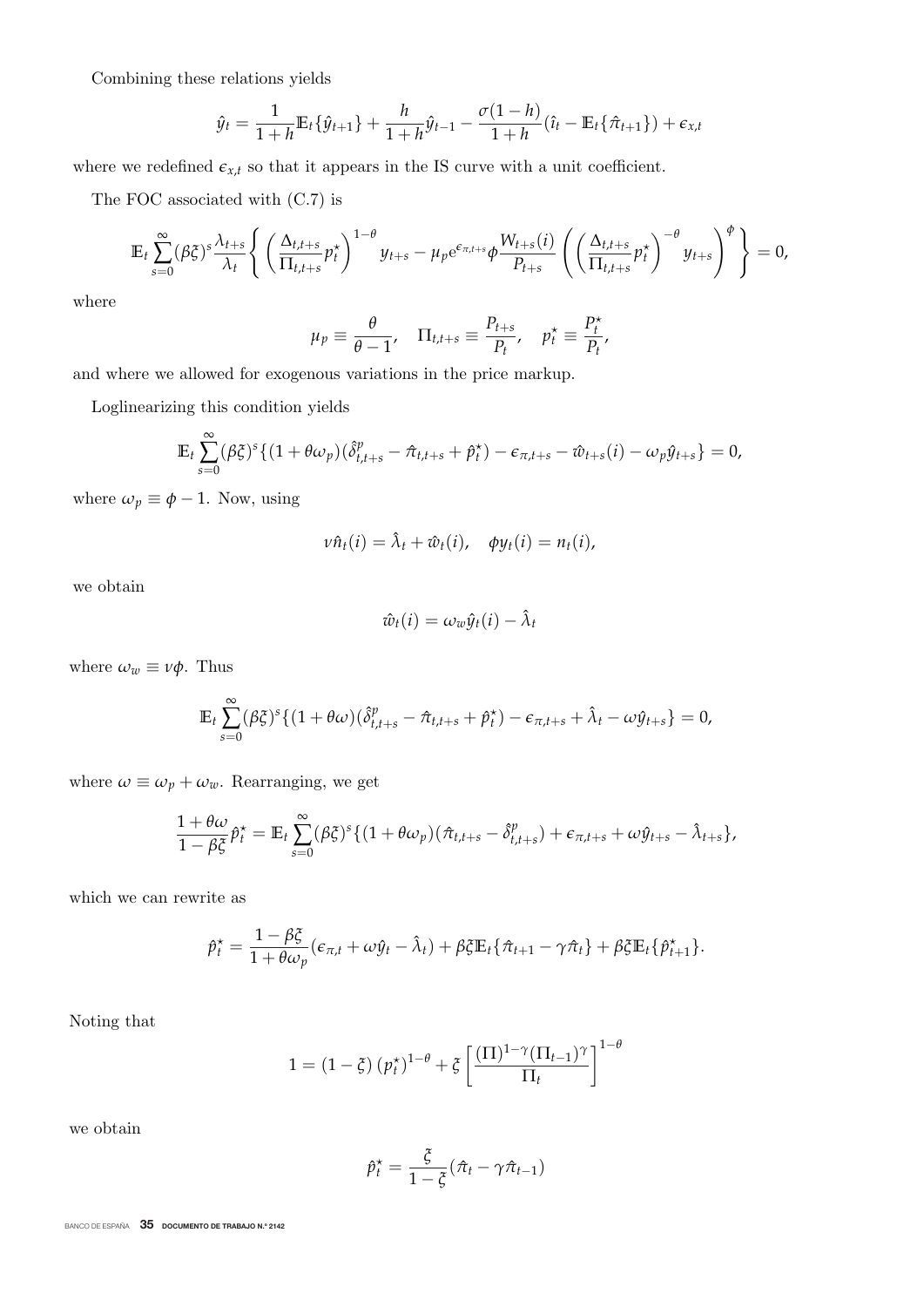we finally obtain

$$
\hat{\pi}_t - \gamma \hat{\pi}_{t-1} = \frac{(1 - \beta \xi)(1 - \xi)}{(1 + \theta \omega)\xi}((\omega + \sigma^{-1})\hat{y}_t - \sigma^{-1}h\hat{y}_{t-1}) + \beta \mathbb{E}_t{\hat{\pi}_{t+1} - \gamma \hat{\pi}_t} + \epsilon_{\pi, t},
$$

where we redefined  $\epsilon_{\pi,t}$  so that it appears with a unit coefficient in the NKPC.

# Appendix D. Comparison with the solution obtained with the extended path methodology

An alternative approach implemented in the spirit of Erceg et al. (2021) relies on solving a similar model, this time allowing the Taylor rule to have a coefficient of reaction to inflation that varies continuously with last period's inflation:

$$
\alpha(\hat{\pi}_{t-1}) = \alpha_0 + (\alpha_1 - \alpha_0)(1 - p_{0,0}(\hat{\pi}_{t-1}))
$$

where  $p_{0,0}$  is described in (7).

We solve the model using the extended path method and we report the impulse response functions thus obtained in figure D.1. This leads to two comments. First, the impulse response functions of inflation and interest rate are very similar to those reported in Figure 2. Second, under the continuous approach, the expectation effect in the first period is smaller than in the stochastic one in the case of a big shock (as illustrated in left top panel). This implies a relative stronger normalized response as illustrated in middle top panel.

Figure D.1. Impulse Response Functions to a Cost-Push Shock



**Note:** TR stands for Taylor rule, the state-dependent rule corresponds to a smoothed coefficient which depends continuously of inflation, is equal to  $\alpha_1$  inside the band, and to  $\alpha_2$  outside. The horizontal line in the top-left panel indicates the upper boundary of the inflation tolerance range,  $\delta$ .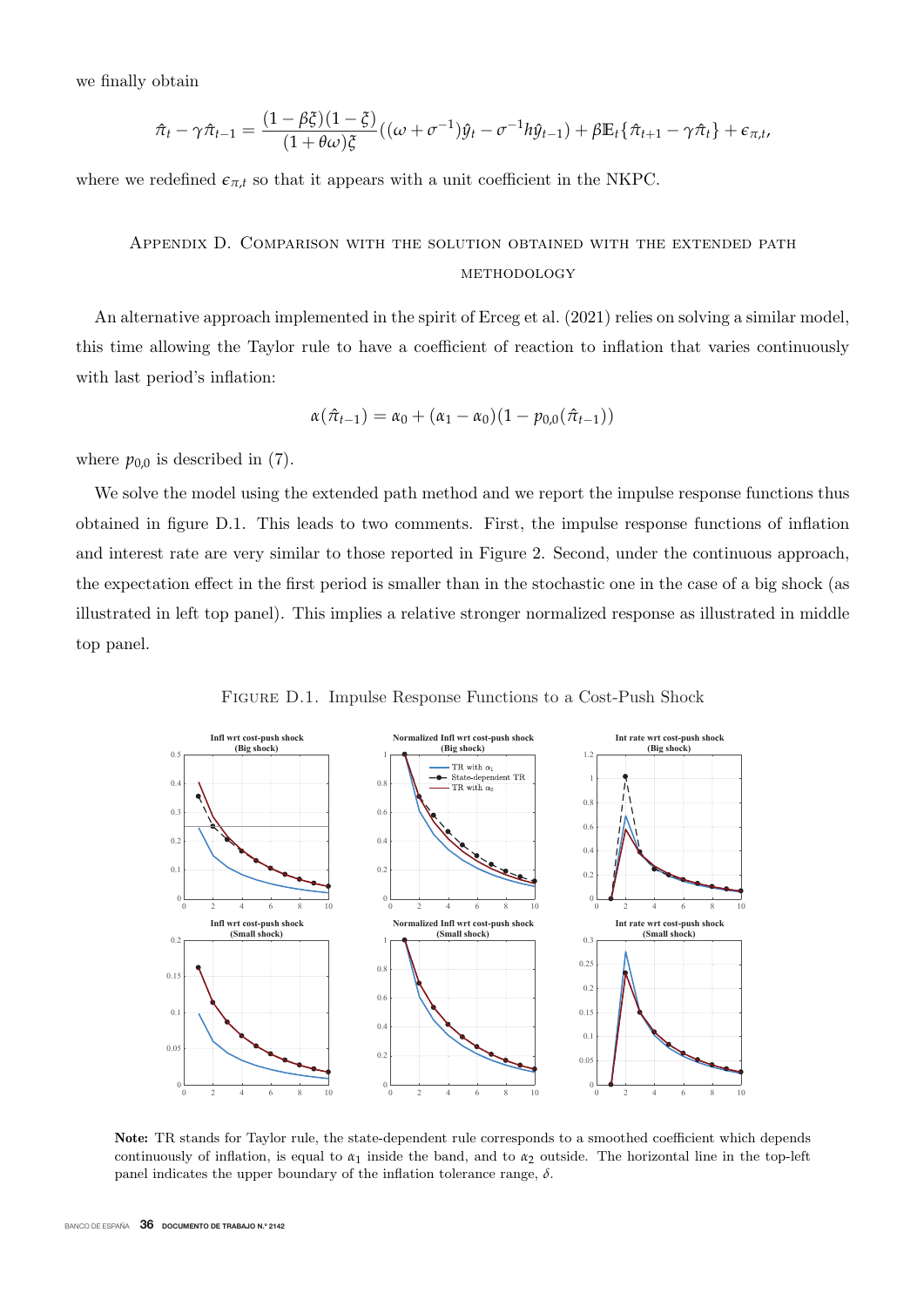#### simplified set-up

In this section, we provide some analytical insights on how the reaction outside the band may impact the volatility of inflation, in a simplified setup.

We consider the model that collapses to a single equation

$$
\pi_t = \alpha_{s_t} \mathbb{E}_t \pi_{t+1} - \sigma r_t
$$

with

 $s_t = 0$  if  $|\hat{\pi}_{t-1}| < 1$  $s_t = 1$  if  $|\hat{\pi}_{t-1}| > 1$ 

If  $\min(\alpha_0, \alpha_1) > 1$ , there exists a unique solution

$$
\pi_t = \sigma \frac{r_t}{\alpha_{s_t}}
$$

Straightforward calculations yield

$$
\operatorname{var}(\pi) = p(s_t = 0) \times \frac{\sigma^2 \operatorname{var}(r)}{\alpha_0^2} + p(s_t = 1) \times \frac{\sigma^2 \operatorname{var}(r)}{\alpha_1^2}
$$

$$
\operatorname{var}(\pi) = \frac{\sigma^2 \operatorname{var}(r)}{\alpha_0^2} \times \left[1 - p(s_t = 1) \times \left(1 - \frac{\alpha_0^2}{\alpha_1^2}\right)\right]
$$

$$
1 - \frac{\alpha_0^2}{\alpha_1^2} = 2\frac{\Delta\alpha}{\alpha_0}
$$

and that

Notice that

$$
p(s_t = 1) \leq \int_{|r| > \frac{\sigma}{\max(\alpha_0, \alpha_1)}} dr
$$

Now, assuming that  $r_t$  follows a Gaussian distribution, we get, from the properties of truncated gaussian distributions:

$$
\text{std}(\pi) = \text{std}_0(\pi) \left( 1 - \Delta \alpha O(e^{-\max(\alpha_0, \alpha_1)/\sigma}) \right)
$$

where  $\text{std}_0$  represents the standard error of inflation in the model with a linear Taylor rule with a single Taylor parameter  $\alpha_0$ ,  $\text{std}_0(\pi) = \frac{\sigma \text{std}(r)}{\alpha_0}$ . It is clear from the above formula that inflation variance is a decreasing function of the "reaction spread" Δ*α*.

# APPENDIX F. PROOF OF PROPOSITION 3

Proposition 3 is a corollary of the following lemma:

**Lemma 7.** We consider a real number  $\bar{i} > 0$ , and a function *a* such that  $\inf_{\hat{\pi}} a(\hat{\pi}) > 1$ , then the equation

$$
\hat{\pi} = \max\{a(\hat{\pi})\hat{\pi}, -\bar{\imath}\}
$$

admits exactly two solutions.

BANCO DE ESPAÑA 37 DOCUMENTO DE TRABAJO N.º 2142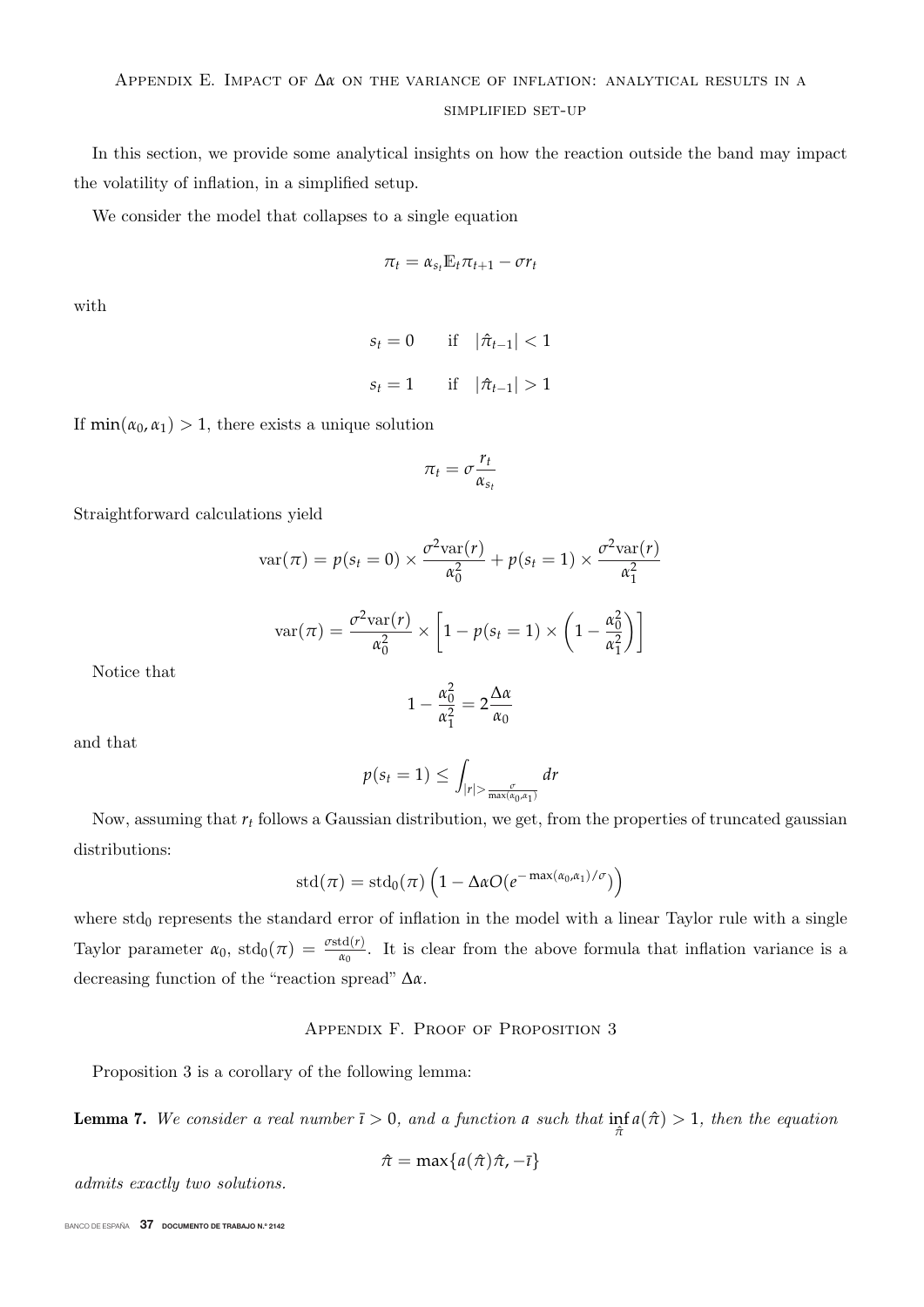Reciprocally, if  $\sup_{\hat{\pi}} a(\hat{\pi}) < 1$ , then 0 is the only solution of this equation.

There are at most two solutions  $\hat{\pi} = -\bar{\imath}$ , and  $\hat{\pi} = 0$ . Indeed, if  $a(\hat{\pi})\hat{\pi} = \hat{\pi}$ ,  $(a(\hat{\pi}) - 1)\hat{\pi} = 0$ . We just have to check that  $\max\{-a(-\bar{t})\bar{t}, -\bar{t}\} = -\bar{t}$ , which is obvious since  $a(-\bar{t})\bar{t} < -\bar{t}$ . The problem is represented in Figure F.1.

Concerning expectational stability of these steady states, it suffices to compute the spectral radius of *A* in the model

$$
\begin{bmatrix} x_t \\ \hat{\pi}_t \end{bmatrix} = A \mathbb{E}_t \begin{bmatrix} x_{t+1} \\ \hat{\pi}_{t+1} \end{bmatrix}
$$

where the matrix *A* satisfies

$$
A = \left( \begin{bmatrix} 1 & \sigma \alpha_0 \\ -\kappa & 1 \end{bmatrix} \right)^{-1} \begin{bmatrix} 1 & \sigma \\ 0 & \beta \end{bmatrix}
$$

We know that it is smaller than 1 if and only if  $\alpha_0 > 1$ . Moreover, near the ZLB steady state,

$$
A = \left( \left[ \begin{array}{cc} 1 & 0 \\ -\kappa & 1 \end{array} \right] \right)^{-1} \left[ \begin{array}{cc} 1 & \sigma \\ 0 & \beta \end{array} \right]
$$





This shows that if  $min\{\alpha_0, \alpha_1\} > 1$ , the steady-state is expectationally stable, while it is not if  $max\{\alpha_0, \alpha_1\}$  < 1. Moreover, the expectational stability around the ZLB steady-state corresponds to  $\alpha_0 = 0$ , and is thus expectationally unstable.

# Appendix G. ZLB case: complements

Figure G.1 represents the probability to exit the ZLB depending on the value of the Taylor rate  $\hat{\imath}_t$  with respect to  $-(r^* + \pi^*)$ .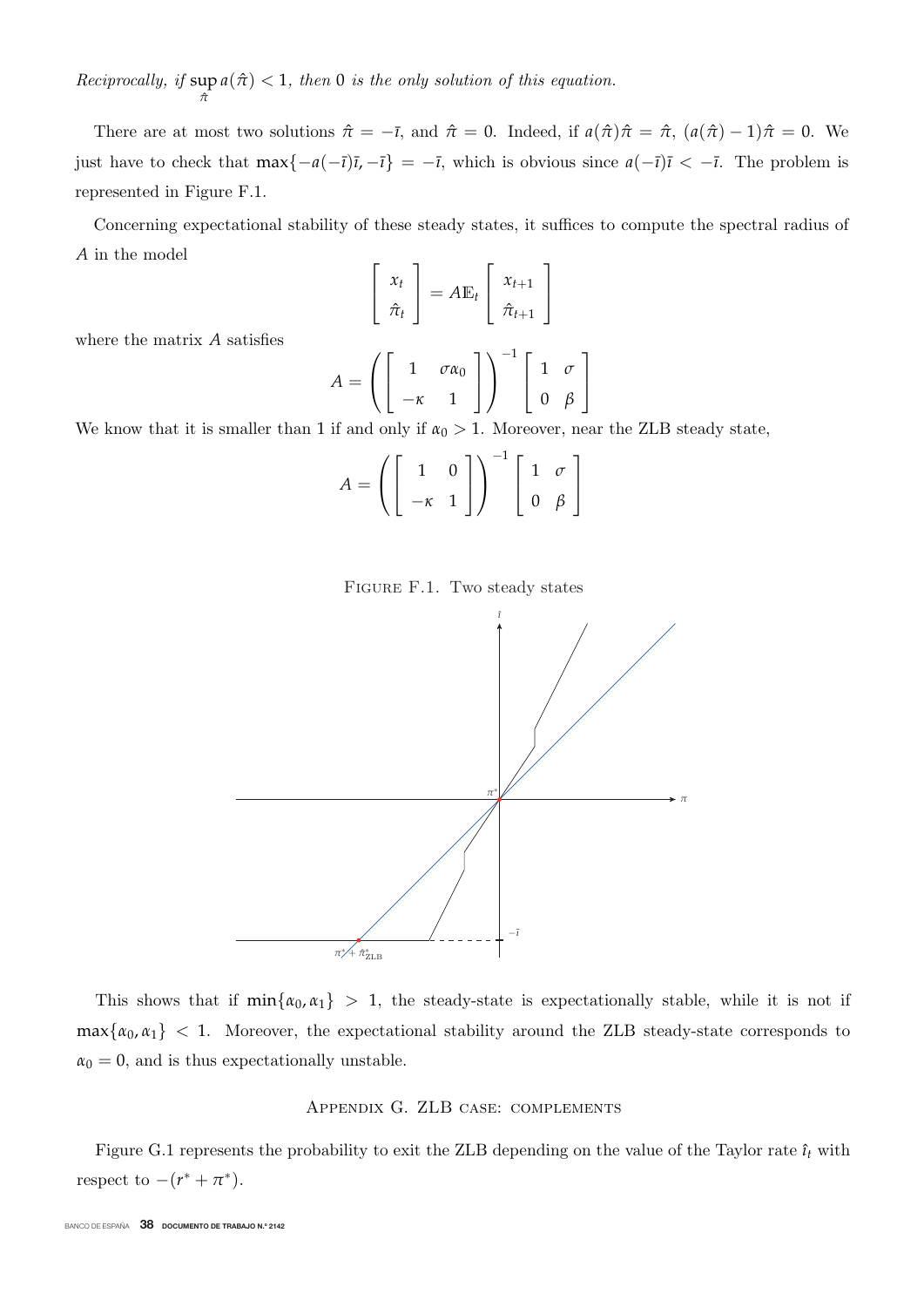Figure G.2 represents the changes of iso-variance curves

G.1. **Characteristics with respect to**  $r^*$ . In Table G.1, we represent the evolution of the distribution when the steady-state  $r^*$  has higher values 1% and 2%, in the case of large shocks. This induces that the time inside the band is small compared to the baseline model. The probability of occurrence of ZLB decreases when *r*<sup>∗</sup> increases, but the magnitude of the change remains moderate.



**Note:** The coordinates of each point on a given curve correspond to the combination of parameters  $(\alpha_0, \alpha_1)$ yielding the same variance of the inflation rate, allowing for a ZLB constraint in the simulations, for different values of price stickiness.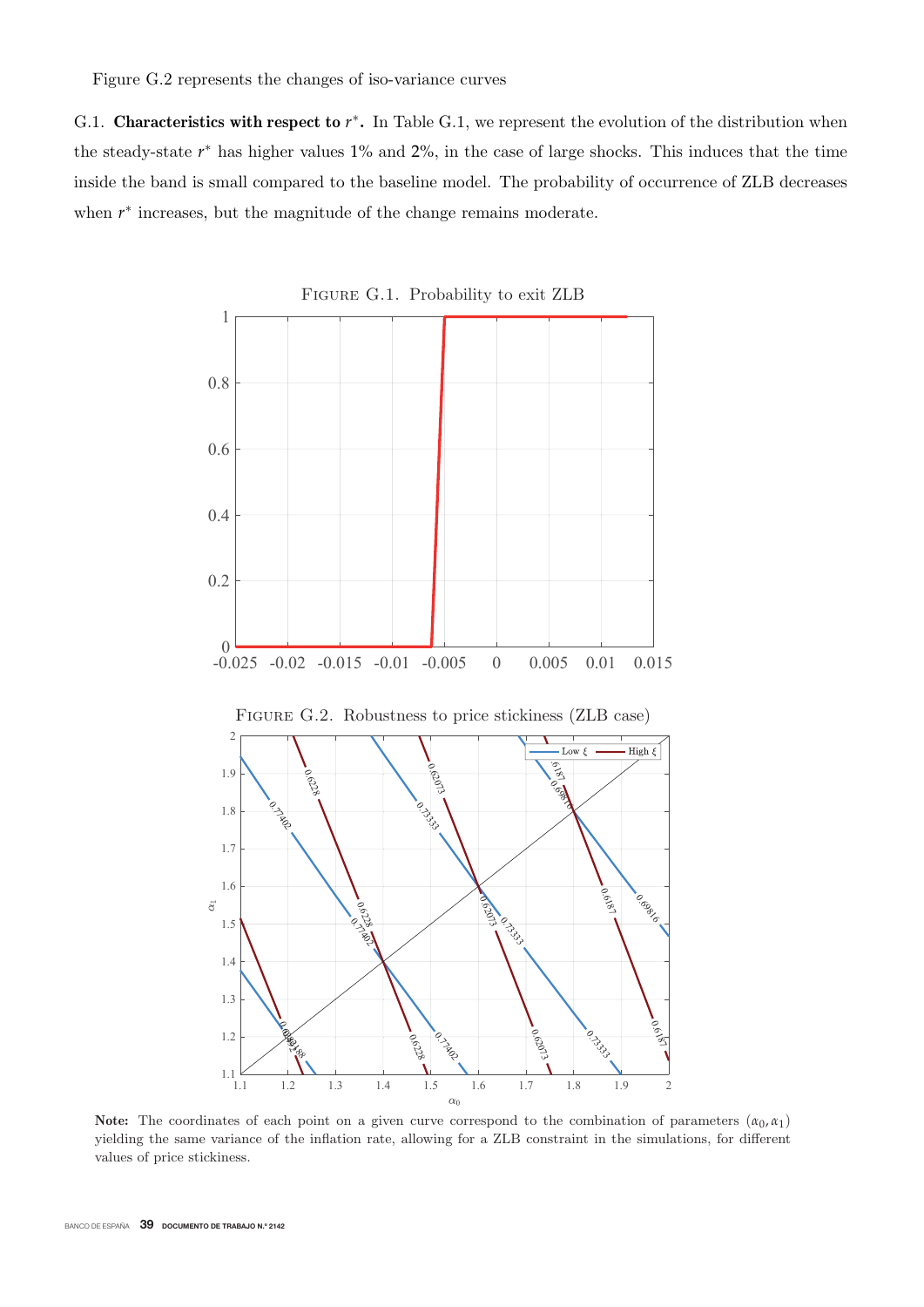|                                               |            | $(\alpha_0, \alpha_1)$ $r^* = 0.5\%$ $r^* = 1\%$ $r^* = 2\%$ |      |      |
|-----------------------------------------------|------------|--------------------------------------------------------------|------|------|
| Frequency ZLB $(\% )$                         | (1.1, 1.5) | 18.1                                                         | 14.5 | 8.8  |
|                                               | (1.5, 1.5) | 17.5                                                         | 13.8 | 8.1  |
|                                               | (1.5, 2.1) | 20.5                                                         | 17.0 | 11.1 |
| Frequency inside the bands $(\% )$            | (1.1, 1.5) | 25.7                                                         | 25.8 | 26.0 |
|                                               | (1.5, 1.5) | 27.7                                                         | 27.9 | 28.2 |
|                                               | (1.5, 2.1) | 28.9                                                         | 29.1 | 29.4 |
| Standard error of annualized inflation $(\%)$ | (1.1, 1.5) | 2.46                                                         | 2.42 | 2.37 |
|                                               | (1.5, 1.5) | 2.32                                                         | 2.28 | 2.23 |
|                                               | (1.5, 2.1) | 2.14                                                         | 2.11 | 2.05 |

TABLE G.1. Main moments as a function of  $r<sup>*</sup>$  - case of large shocks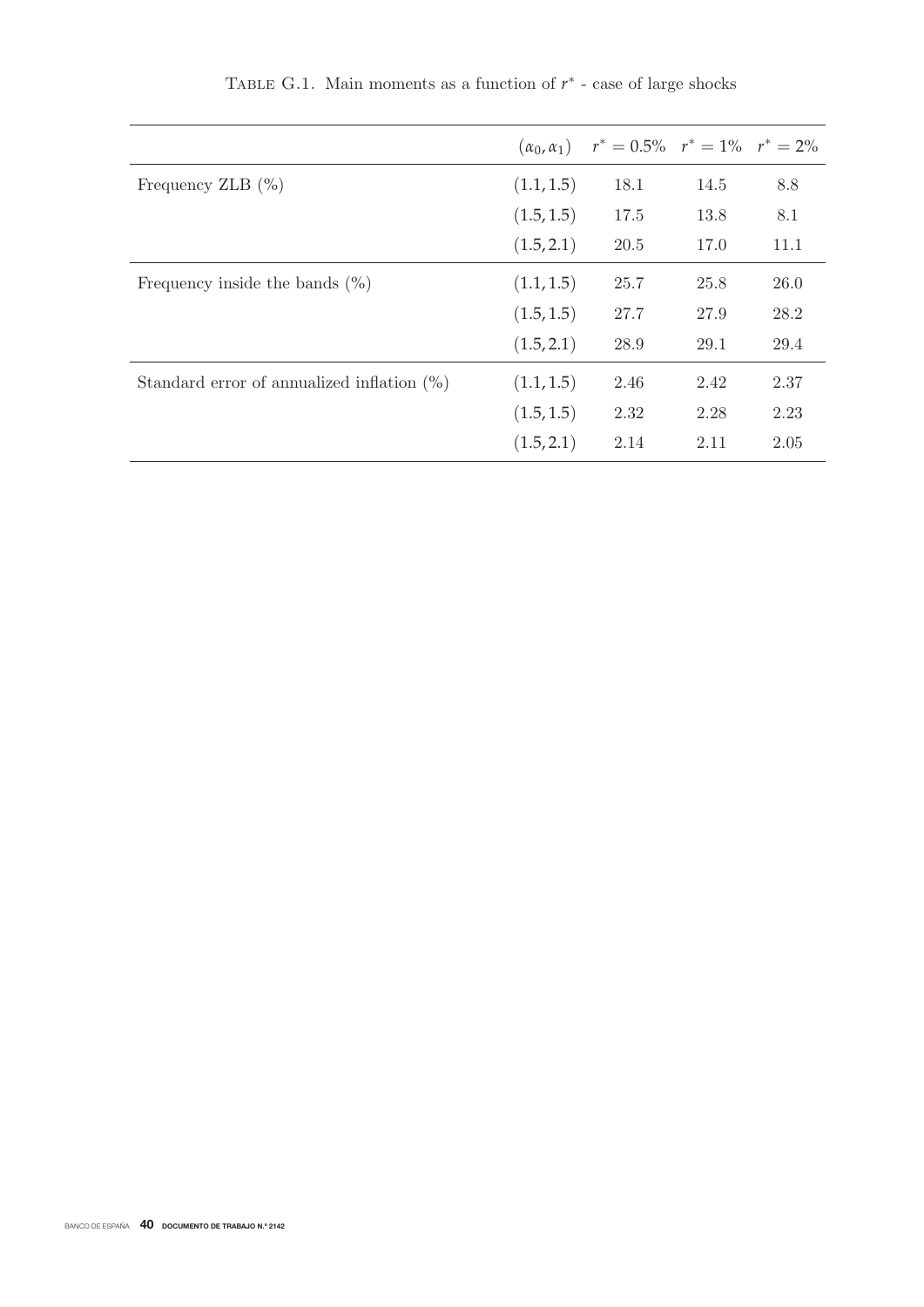# **REFERENCES**

- Barthélemy, J., and M. Marx (2017). "Solving endogenous regime switching models", *Journal of Economic Dynamics and Control*, 77, pp. 1-25.
- Barthélemy, J., and M. Marx (2019). "Monetary policy switching and indeterminacy", *Quantitative Economics*, 10, pp. 353-385.
- Benhabib, J., S. Schmitt-Grohe and M. Uribe (2001). "The Perils of Taylor Rules", *Journal of Economic Theory*, 96, pp. 40-69.
- Bhattarai, S., J. W. Lee and W. Y. Park (2014). "Price indexation, habit formation, and the Generalized Taylor Principle", *Journal of Economic Dynamics and Control*, 48, pp. 218-225.
- Bianchi, F., L. Melosi and M. Rottner (2021). "Hitting the Elusive Inflation Target", *Journal of Monetary Economics*, forthcoming.
- Brainard, L. (2020). "Monetary Policy Strategies and Tools When Inflation and Interest Rates Are Low", Speech at the 2020 U.S. Monetary Policy Forum.
- Castelnuovo, E., D. Rodríguez-Palenzuela and S. Nicoletti Altimari (2003). *Definition of price stability,*  range and point inflation targets: the anchoring of long-term inflation expectations, Working Paper Series 273, European Central Bank.
- Chung, H., B. Doyle, J. Hebden and M. Siemer (2020). *Considerations Regarding Inflation Ranges,* Finance and Economics Discussion Series 2020-075, Board of Governors of the Federal Reserve System (U.S.).
- Coeuré, B. (2019). "Monetary policy: lifting the veil of effectiveness", Speech at the ECB colloquium on "Monetary policy: the challenges ahead".
- Davig, T., and E. M. Leeper (2007). "Generalizing the Taylor Principle", *American Economic Review*, 97, pp. 607-635.
- Davig, T., and E. M. Leeper (2008). "Endogenous Monetary Policy Regime Change", in *NBER International Seminar on Macroeconomics 2006*, National Bureau of Economic Research, Inc, NBER Chapters, pp. 345-391.
- Ehrmann, M. (2021). *Point targets, tolerance bands, or target ranges? Inflation target types and the anchoring of inflation expectations,* Working Paper Series 2562, European Central Bank.
- Erceg, C., Z. Jakab and J. Lindé (2021). "Monetary policy strategies for the ECB", *Journal of Economic Dynamics and Control*, 132.
- Evans, G. (1985). "Expectational Stability and the Multiple Equilibria Problem in Linear Rational Expectations Models", *The Quarterly Journal of Economics*, 100, pp. 1217-1233.
- Farmer, R. E., D. F. Waggoner and T. Zha (2009). "Understanding Markov-switching rational expectations models", *Journal of Economic Theory*, 144, pp. 1849-1867.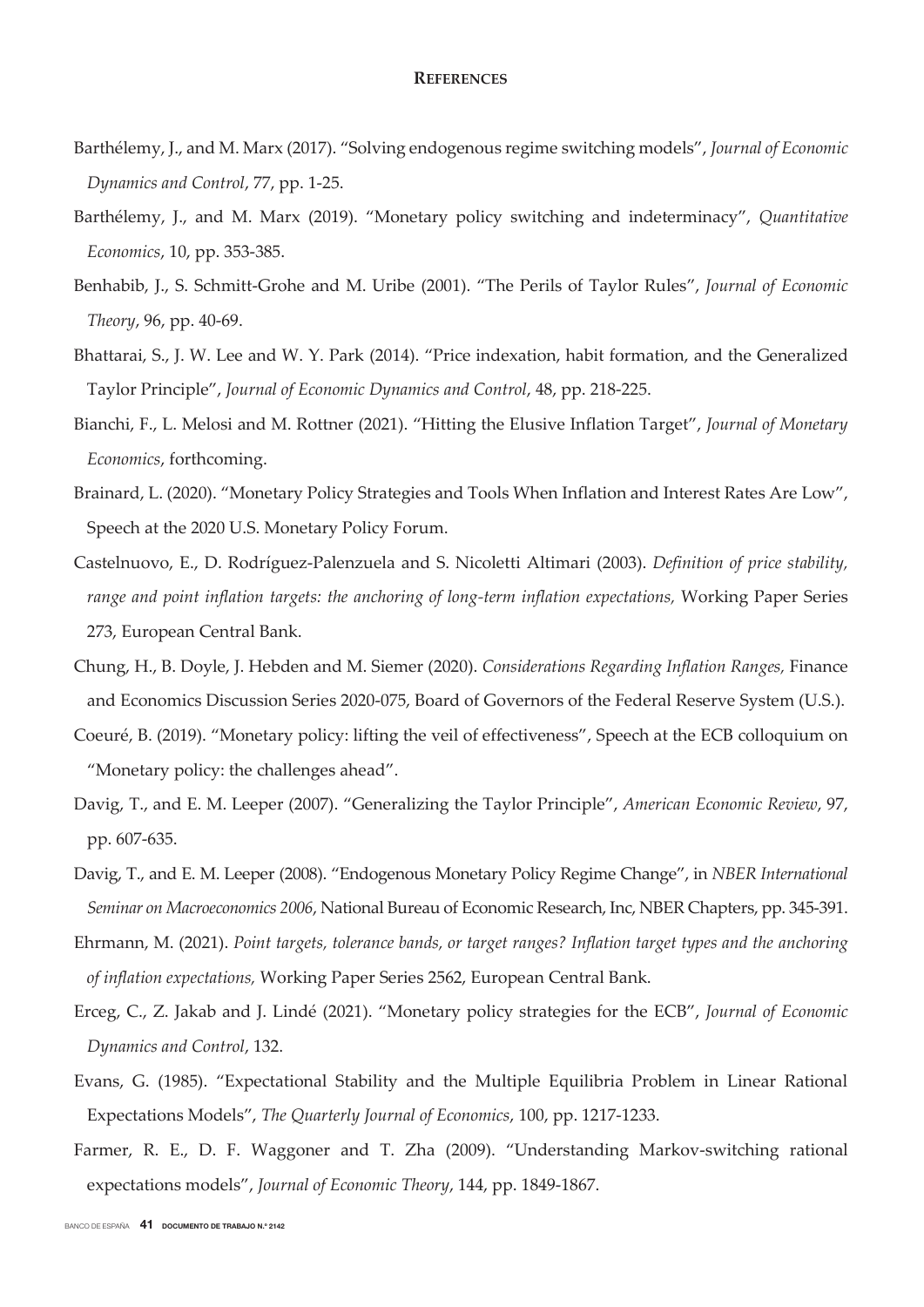- Galí, J. (2015). *Monetary Policy, Inflation, and the Business Cycle: An Introduction to the New Keynesian Framework and Its Applications,* Second edition, No. 10495, Economics Books, Princeton University Press.
- Grosse-Steffen, C. (2021). *Cross country evidence on quantitative inflation targets,* Working paper, Banque de France (forthcoming).
- Guerrieri, L., and M. Iacoviello (2015). "OccBin: A toolkit for solving dynamic models with occasionally binding constraints easily", *Journal of Monetary Economics*, 70, pp. 22-38.
- Knot, K. (2019). "The quest for policy scope: Implications for monetary policy strategies", Speech at at the fourth annual high-level conference Racing for Economic Leadership.
- Mishkin, F. S., and N. J. Westelius (2008). "Inflation Band Targeting and Optimal Inflation Contracts", *Journal of Money, Credit and Banking*, 40, pp. 557-582.
- Orphanides, A., and V. Wieland (2000). "Inflation zone targeting", *European Economic Review*, 44, pp. 1351-1387.
- Rosengren, E. (2018). "Considering Alternative Monetary Policy Frameworks: an Inflation Range With an Adjustable Inflation Target", Speech at the Global Interdependence Center, San Diego.
- Rostagno, M., C. Altavilla, G. Carboni, W. Lemke, R. Motto, A. Saint Guilhem and J. Yiangou (2019). *A tale of two decades: the ECB's monetary policy at 20,* Working Paper Series 2346, European Central Bank.
- Svensson, L. E. O. (1997). "Inflation forecast targeting: Implementing and monitoring inflation targets", *European Economic Review*, 41, pp. 1111-1146.
- Woodford, M. (1986). "Stationary Sunspot Equilibria: The Case of Small Fluctuations around a Deterministic Steady State", *mimeo*.
- Woodford, M. (2003). *Interest and Prices: Foundations of a Theory of Monetary Policy*, Economics Books, Princeton University Press.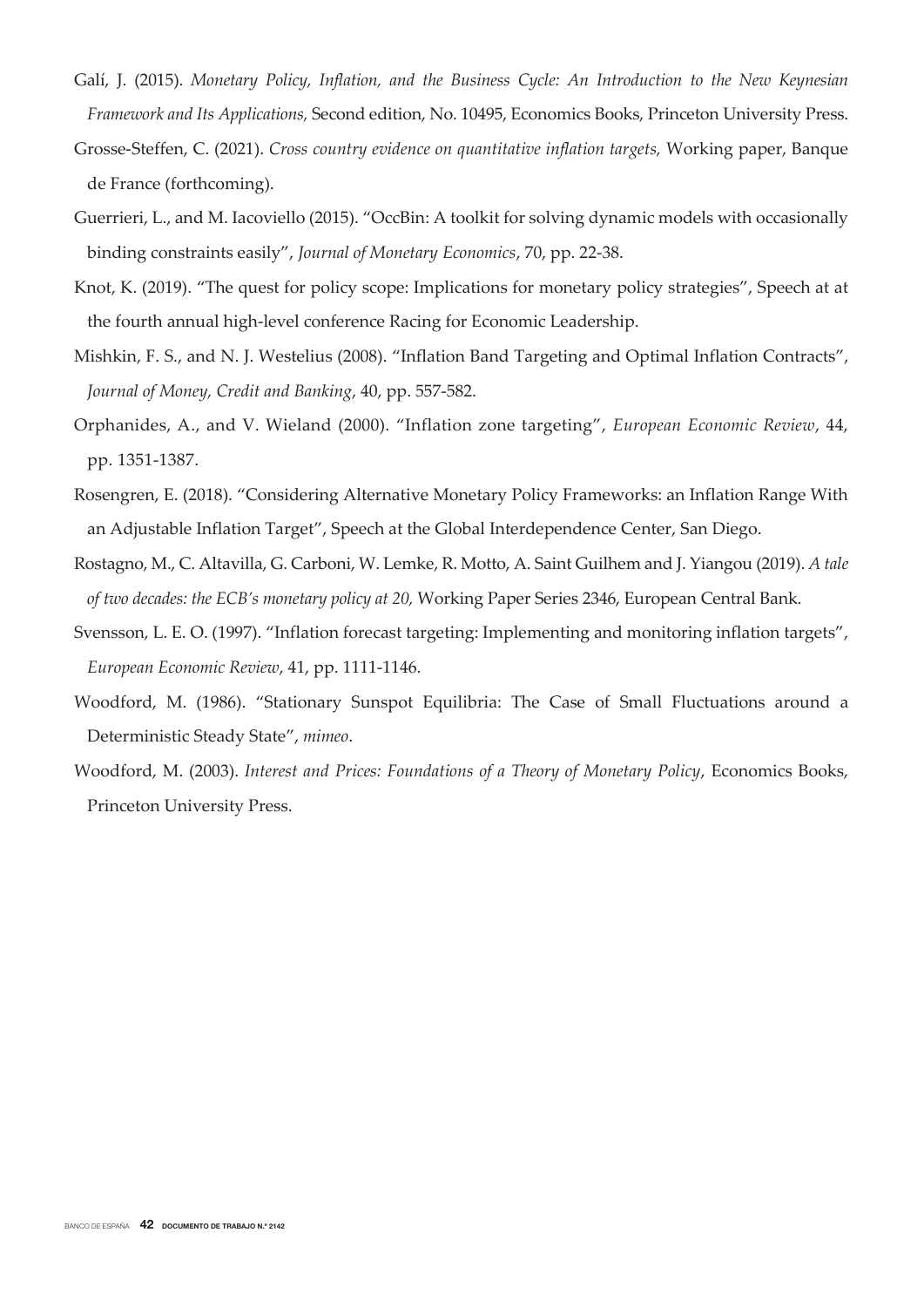# BANCO DE ESPAÑA PUBLICATIONS

#### WORKING PAPERS

- 2021 SERGIO MAYORDOMO, NICOLA PAVANINI and EMANUELE TARANTINO: The impact of alternative forms of bank consolidation on credit supply and financial stability.
- 2022 ALEX ARMAND, PEDRO CARNEIRO, FEDERICO TAGLIATI and YIMING XIA: Can subsidized employment tackle long-term unemployment? Experimental evidence from North Macedonia.
- 2023 JACOPO TIMINI and FRANCESCA VIANI: A highway across the Atlantic? Trade and welfare effects of the EU-Mercosur agreement.
- 2024 CORINNA GHIRELLI, JAVIER J. PÉREZ and ALBERTO URTASUN: Economic policy uncertainty in Latin America: measurement using Spanish newspapers and economic spillovers.
- 2025 MAR DELGADO-TÉLLEZ, ESTHER GORDO, IVÁN KATARYNIUK and JAVIER J. PÉREZ: The decline in public investment: "social dominance" or too-rigid fiscal rules?
- 2026 ELVIRA PRADES-ILLANES and PATROCINIO TELLO-CASAS: Spanish regions in Global Value Chains: How important? How different?
- 2027 PABLO AGUILAR, CORINNA GHIRELLI, MATÍAS PACCE and ALBERTO URTASUN: Can news help measure economic sentiment? An application in COVID-19 times.
- 2028 EDUARDO GUTIÉRREZ, ENRIQUE MORAL-BENITO, DANIEL OTO-PERALÍAS and ROBERTO RAMOS: The spatial distribution of population in Spain: an anomaly in European perspective.
- 2029 PABLO BURRIEL, CRISTINA CHECHERITA-WESTPHAL, PASCAL JACQUINOT, MATTHIAS SCHÖN and NIKOLAI STÄHLER: Economic consequences of high public debt: evidence from three large scale DSGE models.
- 2030 BEATRIZ GONZÁLEZ: Macroeconomics, Firm Dynamics and IPOs.
- 2031 BRINDUSA ANGHEL, NÚRIA RODRÍGUEZ-PLANAS and ANNA SANZ-DE-GALDEANO: Gender Equality and the Math Gender Gap.
- 2032 ANDRÉS ALONSO and JOSÉ MANUEL CARBÓ: Machine learning in credit risk: measuring the dilemma between prediction and supervisory cost.
- 2033 PILAR GARCÍA-PEREA, AITOR LACUESTA and PAU ROLDAN-BLANCO: Raising Markups to Survive: Small Spanish Firms during the Great Recession.
- 2034 MÁXIMO CAMACHO, MATÍAS PACCE and GABRIEL PÉREZ-QUIRÓS: Spillover Effects in International Business Cycles.
- 2035 ÁNGEL IVÁN MORENO and TERESA CAMINERO: Application of text mining to the analysis of climate-related disclosures.
- 2036 EFFROSYNI ADAMOPOULOU and ERNESTO VILLANUEVA: Wage determination and the bite of collective contracts in Italy and Spain: evidence from the metal working industry.
- 2037 MIKEL BEDAYO, GABRIEL JIMÉNEZ, JOSÉ-LUIS PEYDRÓ and RAQUEL VEGAS: Screening and Loan Origination Time: Lending Standards, Loan Defaults and Bank Failures.
- 2038 BRINDUSA ANGHEL, PILAR CUADRADO and FEDERICO TAGLIATI: Why cognitive test scores of Spanish adults are so low? The role of schooling and socioeconomic background
- 2039 CHRISTOPH ALBERT, ANDREA CAGGESE and BEATRIZ GONZÁLEZ: The Short- and Long-run Employment Impact of COVID-19 through the Effects of Real and Financial Shocks on New Firms.
- 2040 GABRIEL JIMÉNEZ, DAVID MARTÍNEZ-MIERA and JOSÉ-LUIS PEYDRÓ: Who Truly Bears (Bank) Taxes? Evidence from Only Shifting Statutory Incidence.
- 2041 FELIX HOLUB, LAURA HOSPIDO and ULRICH J. WAGNER: Urban air pollution and sick leaves: evidence from social security data.
- 2042 NÉLIDA DÍAZ SOBRINO, CORINNA GHIRELLI, SAMUEL HURTADO, JAVIER J. PÉREZ and ALBERTO URTASUN: The narrative about the economy as a shadow forecast: an analysis using Banco de España quarterly reports.
- 2043 NEZIH GUNER, JAVIER LÓPEZ-SEGOVIA and ROBERTO RAMOS: Reforming the individual income tax in Spain.
- 2101 DARÍO SERRANO-PUENTE: Optimal progressivity of personal income tax: a general equilibrium evaluation for Spain.
- 2102 SANDRA GARCÍA-URIBE, HANNES MUELLER and CARLOS SANZ: Economic uncertainty and divisive politics: evidence from the *Dos Españas*.
- 2103 IVÁN KATARYNIUK, VÍCTOR MORA-BAJÉN and JAVIER J. PÉREZ: EMU deepening and sovereign debt spreads: using political space to achieve policy space.
- 2104 DARÍO SERRANO-PUENTE: Are we moving towards an energy-efficient low-carbon economy? An input-output LMDI decomposition of CO<sub>2</sub> emissions for Spain and the EU28.
- 2105 ANDRÉS ALONSO and JOSÉ MANUEL CARBÓ: Understanding the performance of machine learning models to predict credit default: a novel approach for supervisory evaluation.